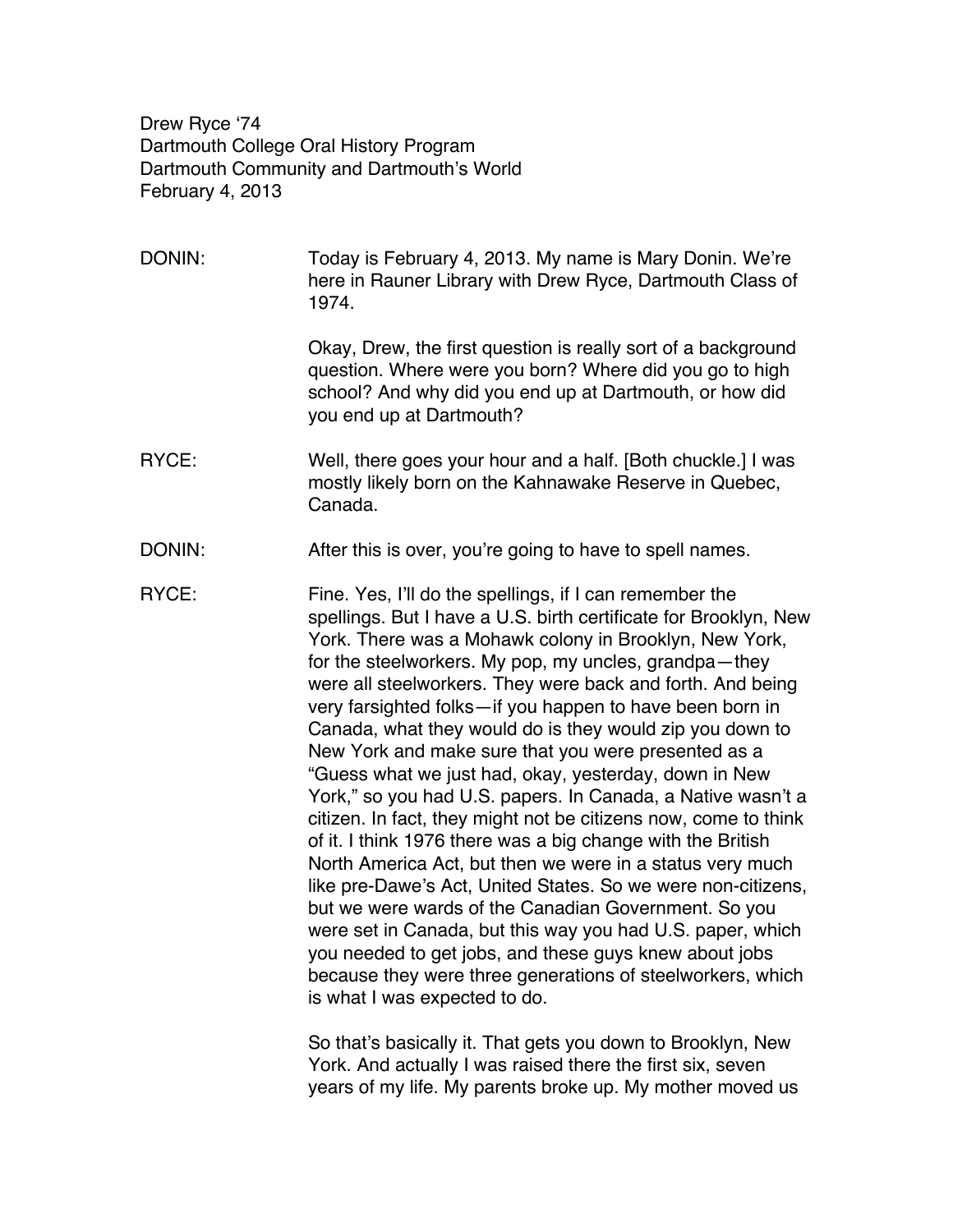to Chicago, and I went through a series of schools. You were asking where I went to school. I went to a series of schools in Chicago, probably a different school every year or two, finally graduating out of South Shore High School, on the South Side of Chicago. We lived on the South Side almost exclusively.

Which takes you right up to 1970, in terms of your question, okay? Was there more to that? It was a multiple question. Being an attorney, I always say, "Objection."

- DONIN: Oh.
- RYCE: [Laughs.]
- DONIN: Okay, yes, you shouldn't ask more than one question at a time. Well, how did you learn about Dartmouth?
- RYCE: Okay. It was a very difficult life. You have to realize what the world was like back then, okay, which is not the way it is now at all. So actually I don't think I ever did hear about Dartmouth. I was certainly completely unaware of Dartmouth. Didn't know it existed or anything similar to that.

I lived in an all-black neighborhood on the South Side of Chicago. My pop had been a very committed alcoholic and extremely violent when he was drunk, which was frequently, and my mother had a number of psychiatric and medical issues. She was diagnosed as a multiple personality. Now, I'm not sure that that diagnosis actually exists, whether it's been confirmed over the last 40 or 50 years or not. But what she did was she had deep mental difficulties that caused her to be committed frequently, and would frequently go into other personalities, different people that she was, and had a very difficult grasp of who she was and where the center was.

So, as a consequence, I had a very neglected, often abused childhood. Spent a lot of time outside of the house. Basically, I was running the streets until I was, I don't know, 12 or 13 or something like that.

DONIN: Did you have siblings?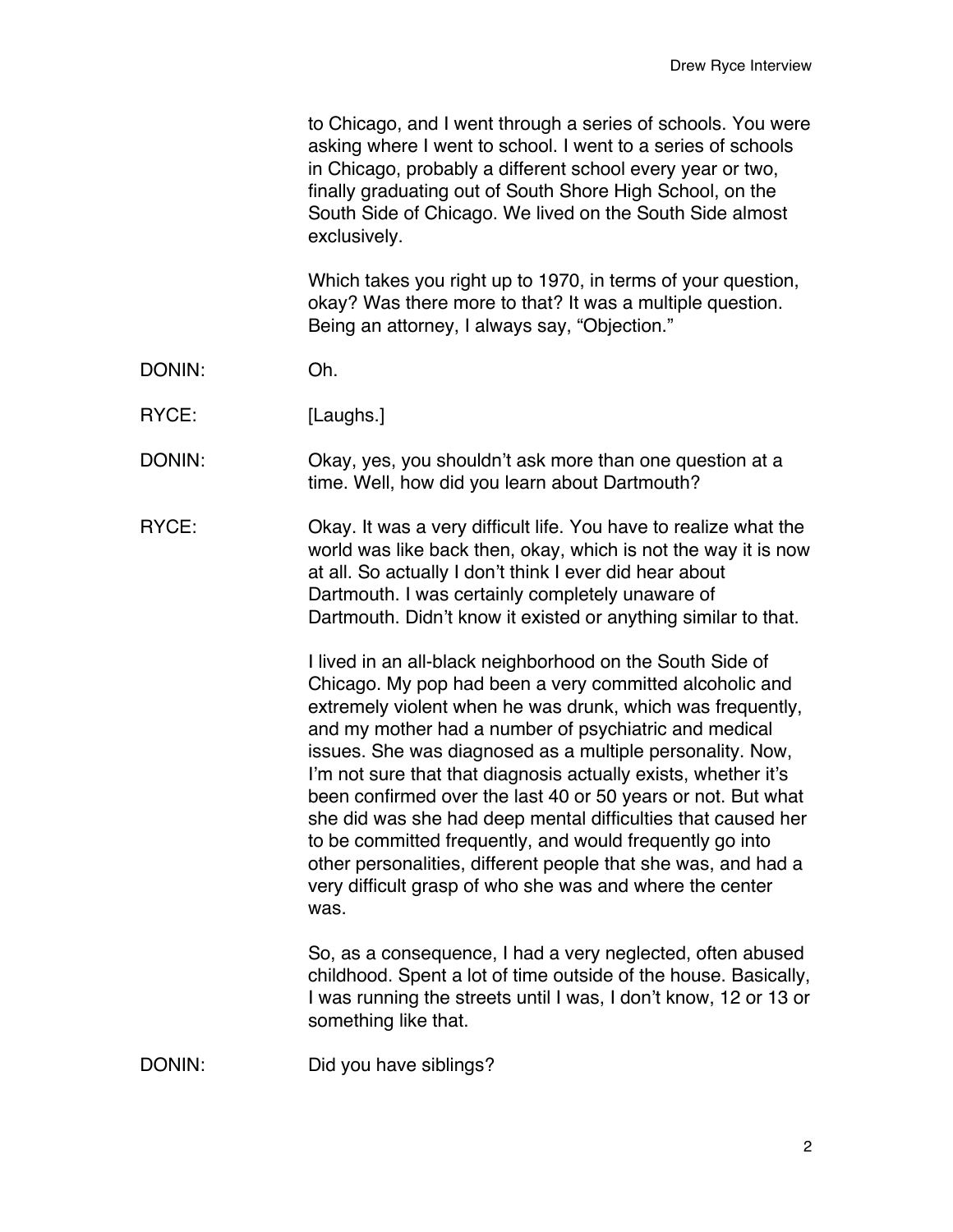- RYCE: No, I had one—I would have had a brother, but there was eh, what the hell? I got nothing to lose—my father beat my pregnant mother into a miscarriage, a very bloody, ugly thing in front of me, I think which is what prompted the final split. So I heard rumors about having a sister in Brooklyn, but she would have been much younger than me and very much separated from the time period that we're talking about. So, no, I didn't have family basically at all.
- DONIN: Was your dad in Chicago at this point?
- RYCE: No. He traveled quite a bit, but his health was breaking down. So now we're up into the mid '60s here, and his health had broken down quite a bit, and he was mostly staying in Brooklyn. He was one of the—actually, he was the youngest son—he had quite a number of brothers and sisters, and the rest of his family—in fact, my family, you know, but his generation; that would be the way to put it—had already been leaving Brooklyn as well. My Uncle Bill and Aunt Mary had moved out to Long Island.

The actual center, in a lot of ways, for the Mohawk community was a bar on Atlantic Avenue in Brooklyn. And that bar was owned by my Aunt Gladys and her husband, my Uncle Bernard. And so I spent a lot of early years there. There was a lot of circulation, so whenever relatives were in town, they were there, and the steelworker community was very close. Everybody knows everybody.

In fact, when you get around to "Mike" Bush, who I think is probably class of '76 [Class of 1975]—his folks are in there, too. And Bruce Oakes' dad, Gabe, was a steelworker. I'm sure he worked with my uncles—you know, that kind of—I mean, all the Mohawks all know each other in that tight little community, whether they were in Syracuse or up by Montreal or in New York.

So he wasn't around Chicago very often, if at all. He certainly wasn't a factor after a certain point. I went and looked him up at different times in my life, but not during the mid to late '60s—you know, not during that era.

So let's see, where was I?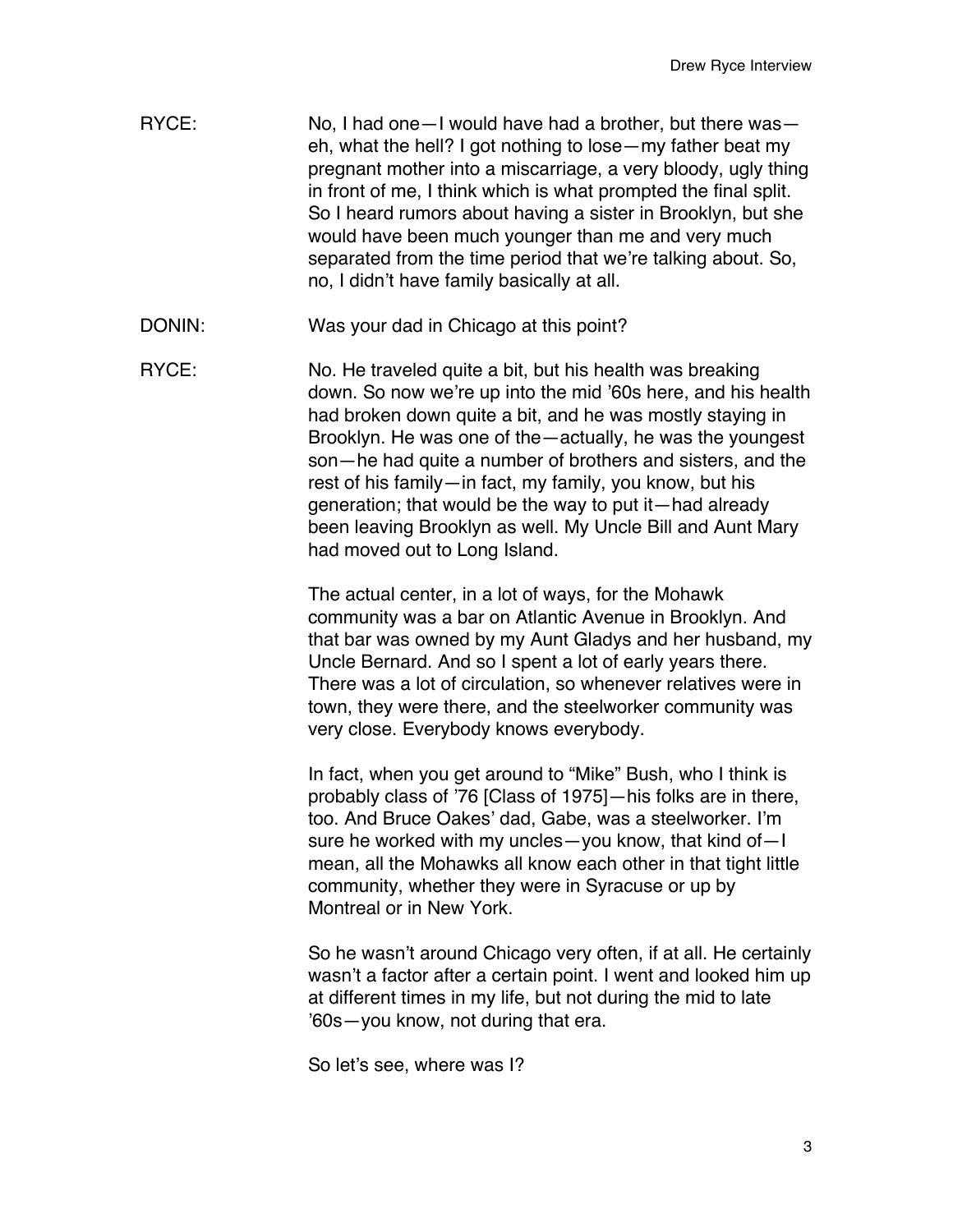- DONIN: So you were running the streets by the time you were 12 or 13.
- RYCE: Yes.
- DONIN: Were you going to school?
- RYCE: Yeah, sometimes. Well, I mean, actually this goes directly to how I wind up here and all that other stuff. It seems like it's a bit of digression, but it actually does loop around, as all good Indian stories do, back to the beginning again.

When I was about 14—I had gotten hit in the head so many times that I couldn't actually hide it anymore. I was having seizures.

- DONIN: Hit in the head by whom?
- RYCE: Oh, everybody. You know, it was just, like, everybody. It was—how's the best way to describe this simply?
- DONIN: Were you, like, running with gangs?
- RYCE: Yeah. If you ever saw *The Wire*—
- DONIN: [Chuckles.]
- RYCE: Okay. There. Okay. You know, it was that. All right, that's the place. Okay. Easy access to it. I love that show. It's a real easy way of just referencing all the—*The Wire*, fourth season, there you go! Okay. Got it!

So anyway, I had gotten hit in the head way too often. Not that kids should be hit in the head at all. And I was having seizures, so I wind up in Chicago Children's Hospital for six weeks. You know, after six weeks they come up with the brilliant diagnosis that "you're having seizures because you've been hit in the head." [Laughs.]

But during that time—I'd always read. Read, read, read. Read everything I could get my hands on. Just read like mad. Just couldn't eat a meal without reading something, couldn't see something without reading it, and this gave me six great weeks of reading like the Dickens. I mean, you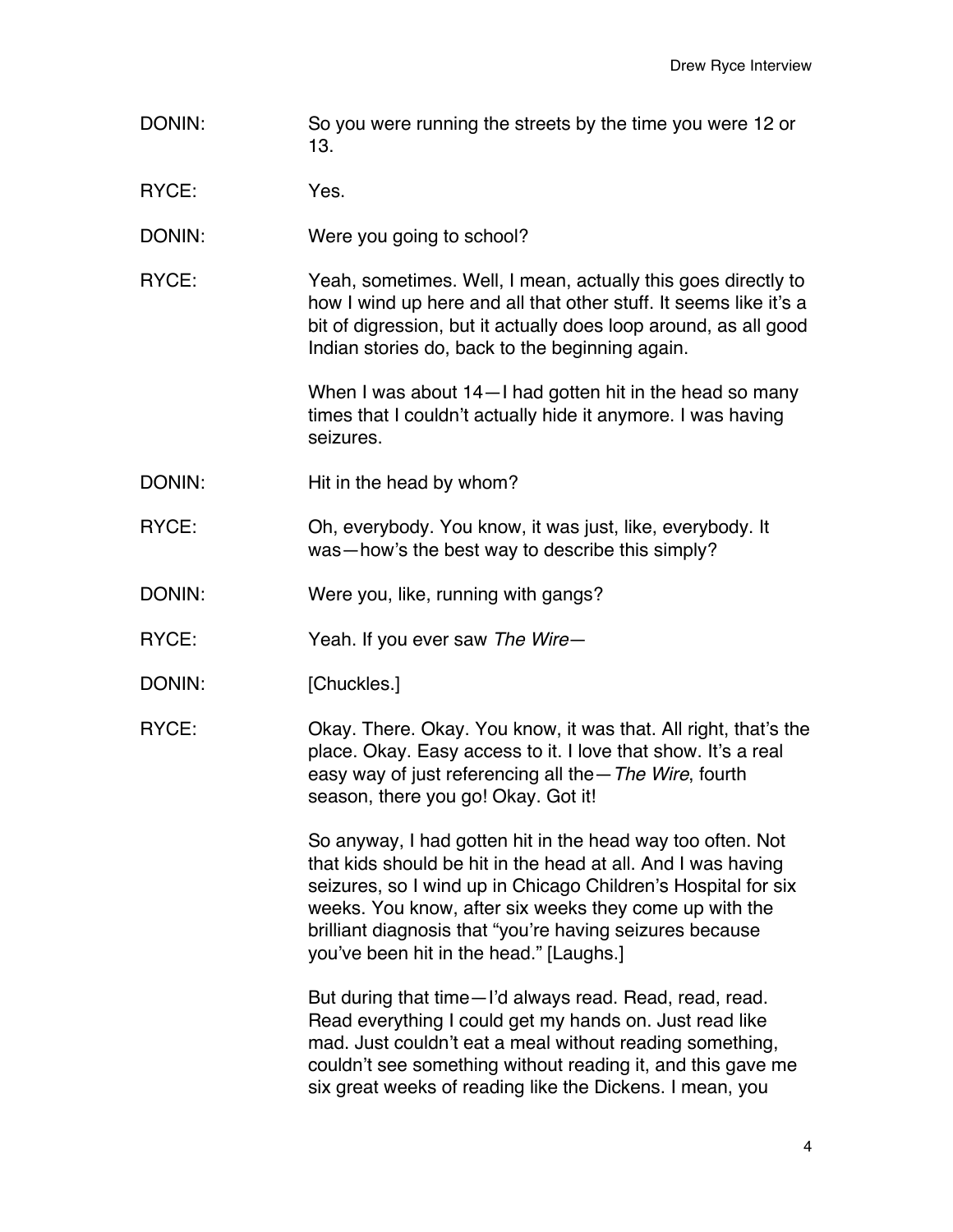know, I was just having a ball! I mean, this was great. You know, I was just reading away.

And there was an intern there, a young fellow from India, and he was a chess player, and I had been dinkering around with a chess set since I was a little kid, but I didn't know anything about how you actually play this game. And so he says, "Well, let's have a game." And so I played a game with him, and he just cleaned my clock. And he had no interest in teaching me how to play or anything. He actually exits immediately. I don't even know his name.

But I'd seen something here. You know, there was an internal logic and some vast mystery, okay, that was out there, that could be learned, and I was ferocious trying to find this stuff out. So after I got out of the hospital, I'm trying to learn about chess, and there were very few books written then, at the time, and you couldn't really find out anything. But there was a chess club downtown in Chicago, called the Metro Chess Club, and so I used to hop the old Jackson train—literally hop the train and head up to downtown and go in there. And there was nobody there interested in teaching a kid, either. And I think I probably lacked social skills. Let's put it that way. I don't think there was anything particularly fetching about this, either. I guess sort of Dickens, except I'm the Artful Dodger, not Oliver, okay? You know, kind of putting it that way.

But they had big stacks of Russian chess journals, so I was interested. This was diagrams and—but I don't speak Russian, and so I had to teach myself enough Russian to read the journals, which I did. So now I'm learning how to play chess from these Russian chess journals. And so the effect on me was kind of instantaneous. It was a major transformation because I was learning how to think in a disciplined fashion.

Now, there's lot of ways to get to that. You can even do it through sports, but there's a lot ways to get to that, but you have to get to that if you're ever going to do anything, and that's what I got to. And this is how I got to it. If this, then this, then this, then this. Whoops, no. What about that? Then this, then this. Keep—you know, it was a good—it's decision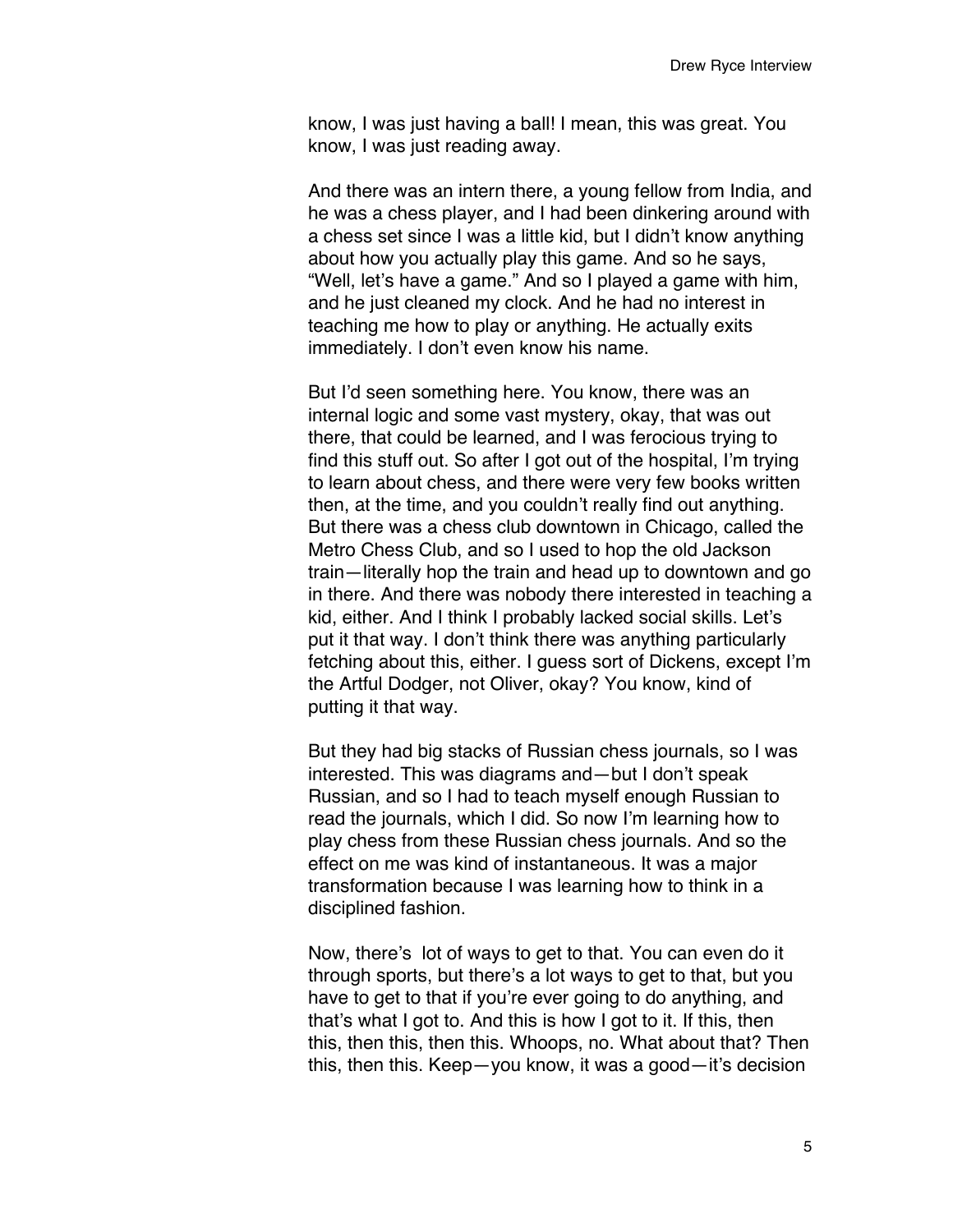trees and basically how these things happen. So I'm actually learning how to play chess.

So that was my breakout, okay? There was the U.S. amateur championships were held in Chicago in '70, and I entered. I was literally living on the street at that point. Previously, I'd been going home, coming back, kind of like a cat that's outside, comes in, eats, sleeps, goes back out again, comes back in, that kind of a thing. But I had literally been out of the house since November.

DONIN: It's cold in Chicago!

RYCE: Yeah. Well, I mean, when you say you live on the street, you don't actually live in the street. You just—

DONIN: Hang out.

RYCE: — — sleep where you can. So at that point, actually, I was sleeping on the back porch of a social worker, Mrs. Wheeler. Great woman. She let me have the back porch, so I'm sleeping on the back porch. Her daughter was, like, one of the last white kids left at South Shore. She was a year behind me, and I kind of put a protective veneer around her, which was kind of nice. And she got along fine on her own, anyway. But then when I'm graduating, I told Mrs. Wheeler— I said, "You gotta get your daughter outta here. She's not gonna make it next year." [Laughs.] And they did. They pulled her out. Actually, they moved up to the North Side.

> But so I'm sleeping on the social worker's back porch, and I had a job, and there was usual rip and runs that we're all doing, so I'm getting by just fine. So at this point, really, I mean, I'm grown. I'm like an adult. In its own way, childish in many ways, but an adult in many other ways.

But I played the tournament, and this is a big deal. This is a big national tournament. And I went undefeated. Had two draws. Came in fourth place. It was a huge damn thing. Everybody was looking for the next Bobby Fischer then. He hadn't made world champion yet for several years. And, by the way, I was never near that kind of a class. But that got this attention and kind of gave me the idea maybe I can do something besides everything that I'm seeing around me.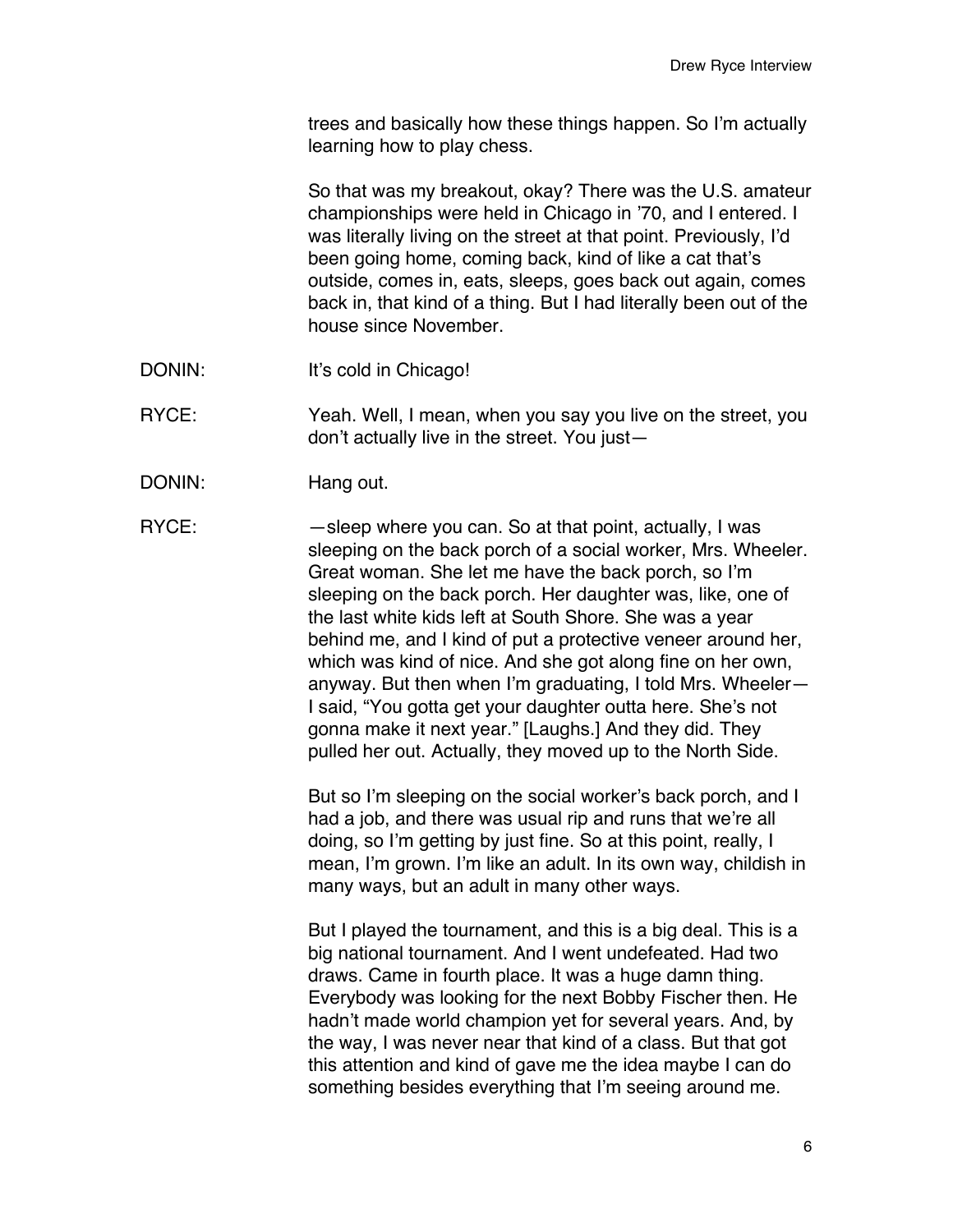DONIN: At this point, did your parents know this had happened to you?

RYCE: Well, no. [Laughs.] I don't think so. I don't know how they would. Maybe it was in some papers. Maybe they read one or something like that. But there was an Indian Center up on the North Side, up on Foster, I think. And there was another social worker associated with the Indian Center, and he used to—I'd been in touch with them over the years at one time or another, but it was far to go up. And he actually would come down to the South Side and pick up the couple of Indian kids that were down on the South Side. Claude Bearskins was one. He'd pick all us up and take us up there for whatever event they were having for kids—you know, a really outreaching kind of a guy. I think he was Choctaw. He was a nice guy.

> You know, "Sure, I'll take a ride up to the Indian Center." So we'd go up to the Indian Center, and we'd be up at the Indian Center. And they were pushing big on going to college. "You can go to college." And, by the way, you couldn't have gone to college earlier. I mean, really—it's not like there was a rule that said "No, Indians can't go to college," but Indians didn't go to college. I didn't know any Indian going to college. I don't know there were any that I might ever met or known or people—nobody that I knew knew an Indian that had gone to college. I mean, that's how far off the thing gets. So I said, "Okay. I'll, like, apply to colleges."

Two other things occurred during this time period that have nothing to do with me. One is that there was the SAT scores (which is a big deal about going to school). The scores had improved every year—you know, just nationally, until 1967, at which point they took a plunge and started going down until they hit some kind of a nadir later, and kind of stayed there since then. So I caught the plunge, okay?

So because of all the reading and because of all the chess because even though it's called a verbal test, you're actually writing it, so I had no idea how to pronounce most of these words, but I certainly knew these words, and I could string things together, and I had a good day at the SATs, so I just blew the socks off the SATs.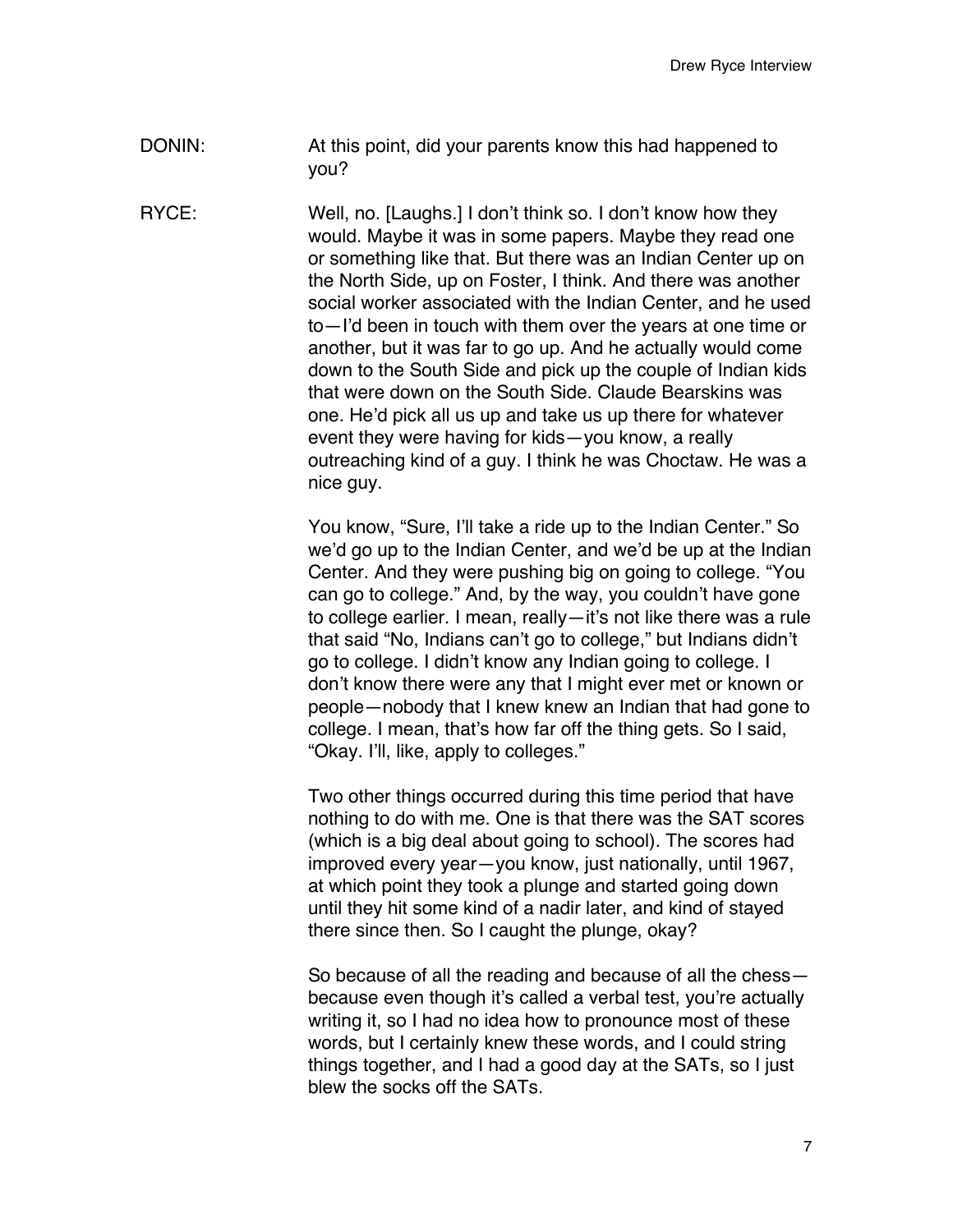So I applied—I hadn't heard of Dartmouth at all. Even at the Indian Center they weren't talking about Dartmouth because at that point no Indians had gone to Dartmouth. There was. There was Henry Perley and that kind of a thing, but no one ever heard of them. But I had heard of the Ivy Leagues, and one of the—oh, yeah, that's right.

One of my best friends from high school was a terrific football player, and he was being recruited by Yale. And they were going about it in a really sneaky way. He didn't have the grades or the background to get into Yale, but the Yale Alumni Association was setting him up with a year at a prep school in New Jersey, which I'm sure must have been really embarrassing for the prep school kids because I think he did, like, 400-and-something yards rushing in two games or something ridiculous. I mean, they simply couldn't pull him down because they couldn't. If you went to college out of my high school, you went to Grambling or A&M or something.

And that got into the Ivys, so I heard about the Ivys, so I found out what the Ivys were, and I applied to all of them. Somebody must have been waiving fees or something because I wasn't paying any fees. That's for damn sure. But whatever. I don't quite know what happened. But I got accepted to Dartmouth. The only other college I got accepted to was North Central Illinois State on an athletic scholarship, which is really weird because I hadn't played in sports since I was a sophomore. Pretty good as a sophomore, but I hadn't played football in a long time.

So, okay, I guess I'm going to go to Dartmouth. It really appealed to me because it was very far away from Chicago, and I really liked the idea of getting out of Chicago at that point because, you know, I mean, I'd been stabbed twice, I caught a lot of—I mean, I gave it back, I got it. It wasn't, like, one sided. It wasn't this poor kid getting beat up for his lunch money. Quite the opposite. But it was starting to wear on you, and I can see as far into the future as anybody else, and I'd see I didn't have much of one the way things were going.

So going to Dartmouth was great. But I didn't have the cash to do it. I couldn't even see how I could get there. There was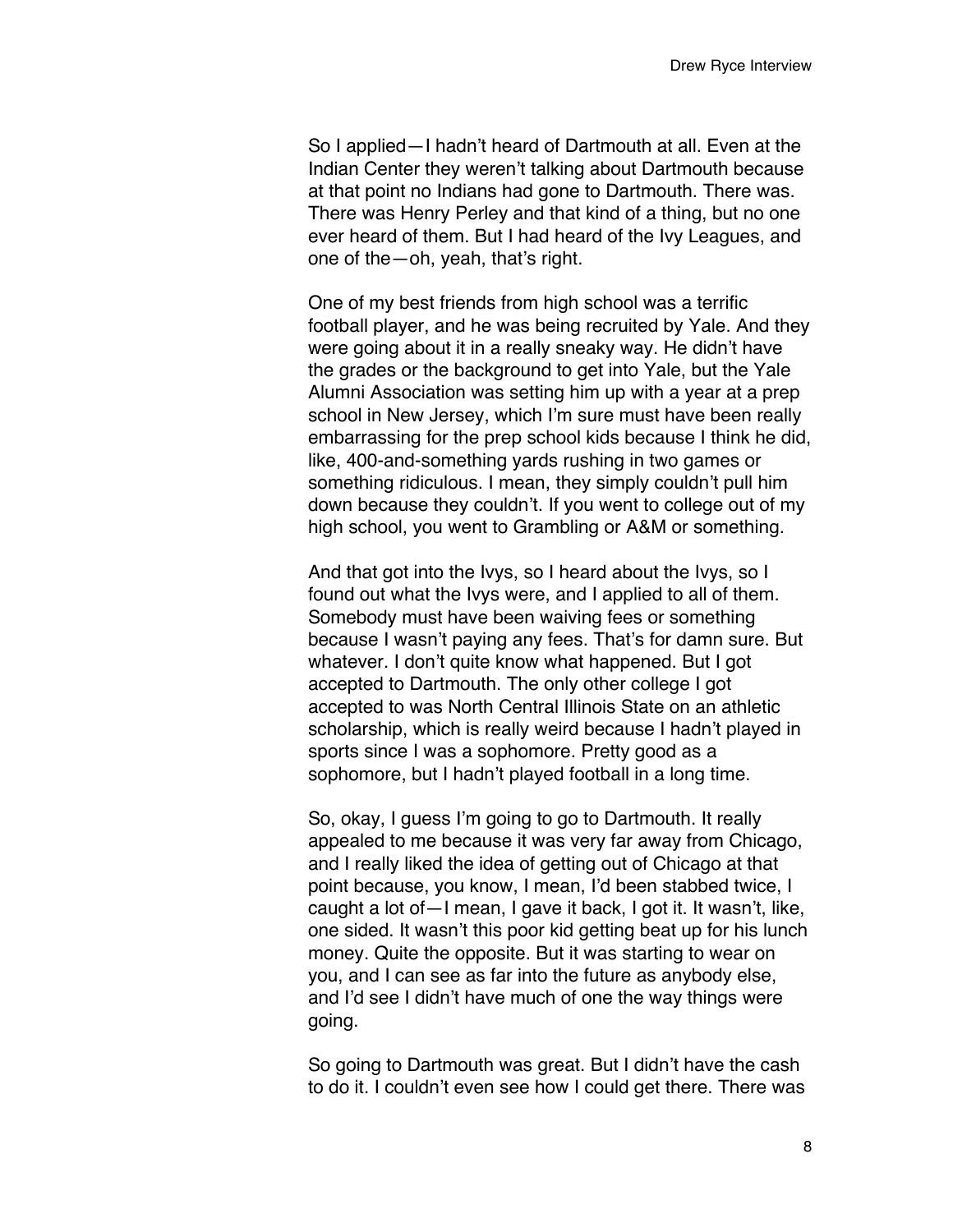a program at University of Illinois, and it was one of these space experiments they were doing with NASA. There was this sensory deprivation chamber that you would go in for three weeks. And they'd had a cancellation because somebody had gone in there and then gotten carried out. I mean, it was apparently some big problem for doing this. And I looked at it, and I couldn't really see it as much of a problem.

But it was six hundred bucks cash if you made it through the three weeks. We had to live on Vivonex. I don't know what Vivonex was. It's a drink. Basically, this was, like—so they were going to check and see if your nutrition could—you know, if you could live for three weeks, be in a space capsule for three weeks. You're cut off from all this stuff. So I said, "Yeah, I'll do it."

And so I pop into the capsule. I had a ball. I mean, it was just simple; it was just the easiest three weeks I could imagine. I mean, shit, I'd like to sign up for this full time, six months on. I'll have six months off. I wouldn't have gone to college.

- DONIN: Were you alone in there?
- RYCE: Oh, yeah, yeah, yeah. Yeah, it was basically how do you handle the isolation. [Laughs.] (You love it!) How do you handle the food. That sucked, but I'd gone hungry before. It wasn't a big deal. You know, how do you keep yourself amused? I wrote—I wrote. You had pads. You were allowed pads of paper and things like that, so I just wrote all the time. I mean, basically it was doing three weeks in "juvie," as far as I was concerned. I mean, it was nothing, you know? So anyway, I did that and came out, got my cash and went to Dartmouth.

DONIN: Amazing.

RYCE: That's it. I sort of arrived. So that's how I got to Dartmouth.

DONIN: So you didn't know anybody coming here.

RYCE: No, no, not at all. In fact, I didn't know [chuckles] it was an all- men's school. I was on the campus a couple of hours. I'm walking around. There's something eerily wrong, and I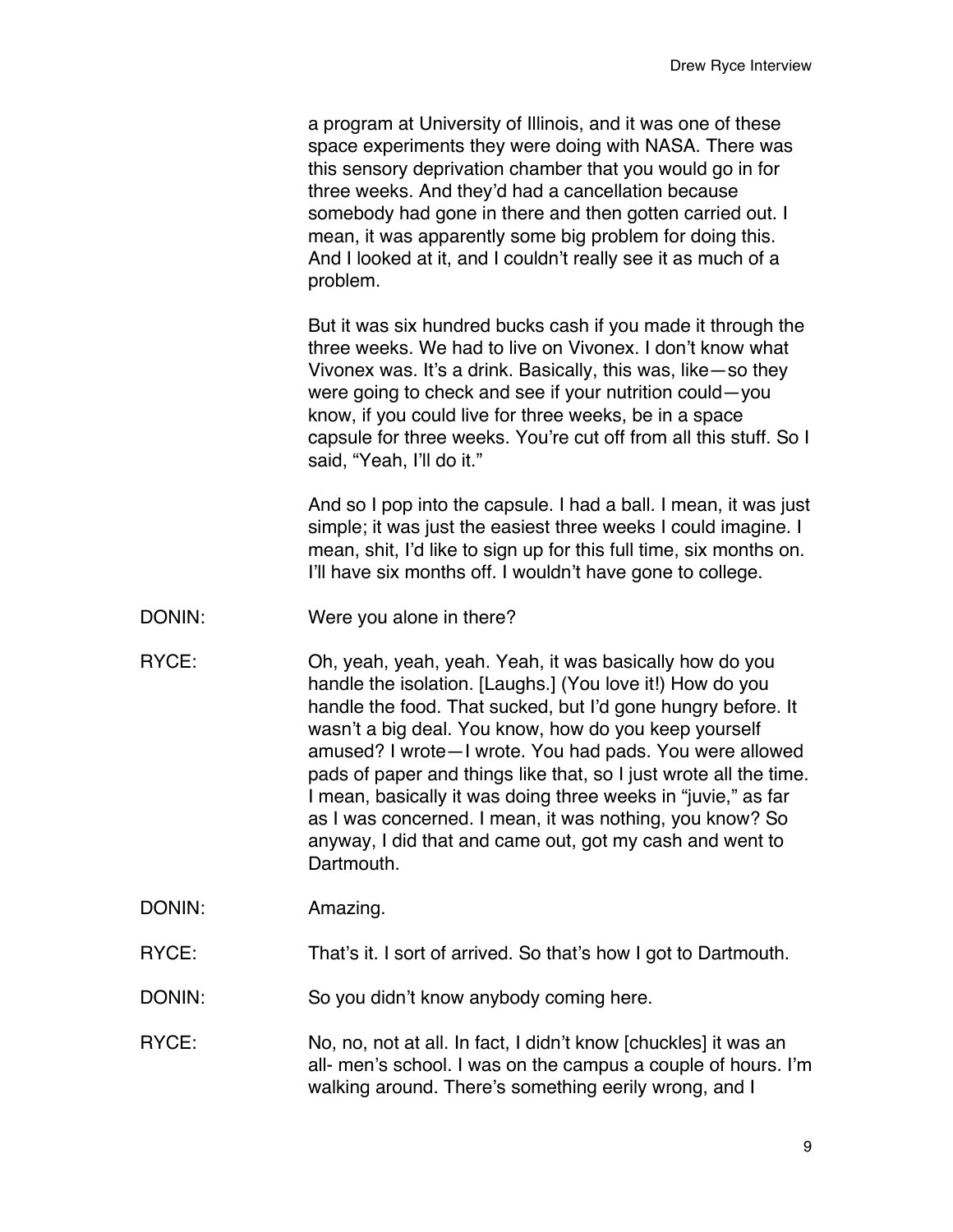haven't quite picked it out yet, but you know how the hairs on the back of your neck—

- DONIN: [Laughs.]
- RYCE: *What the hell is it?* All of a sudden, realized, *God dammit! There*'*s no girls! I never heard of such a thing!* [Laughs.] I wasn't aware of it.
- DONIN: Yes, so you arrived here in the fall of '70.
- RYCE: Yes. So John Kemeny had just become president, but it hadn't even gone co-ed yet.
- RYCE: Nope. Yeah, there was a couple which I met, and subsequently there were some transfers or exchanges of some kind, that kind of a thing. Forty? The number 40 comes to my head. But that was about it. There was—no, nothin'. That was all. And was, *Okay, this is gonna be difficult.* [Laughs.]
- DONIN: So you were in the Wigwams first, you said?
- RYCE: Yes. They set up kind of an Indian place to live, which was the third floor of Chase Hall, but I'd elected not to go in on the third floor of Chase Hall because I didn't want to selfghettoize. (I didn't know the phrase self-ghettoize, but I knew I didn't want to do that.) So I just went in with the normal freshman bunch down to Hinman. They were a nice bunch of kids, but we didn't have anything in common, and it was difficult to bridge the gap. And I wound up—actually, I was hanging out with—actually, most in common I had with the black kids on campus. I was hanging out with a bunch of black freshmen. We were doing fine. But more and more, I'm going over to Chase Hall, and finally I just said, *Ah, screw it*, and I moved over to Chase Hall. That would have been a couple of months after I got there.
- DONIN: Were there other Mohawks here?
- RYCE: Bruce. I think he was the only one. [Also present was Hollis White ʻ74]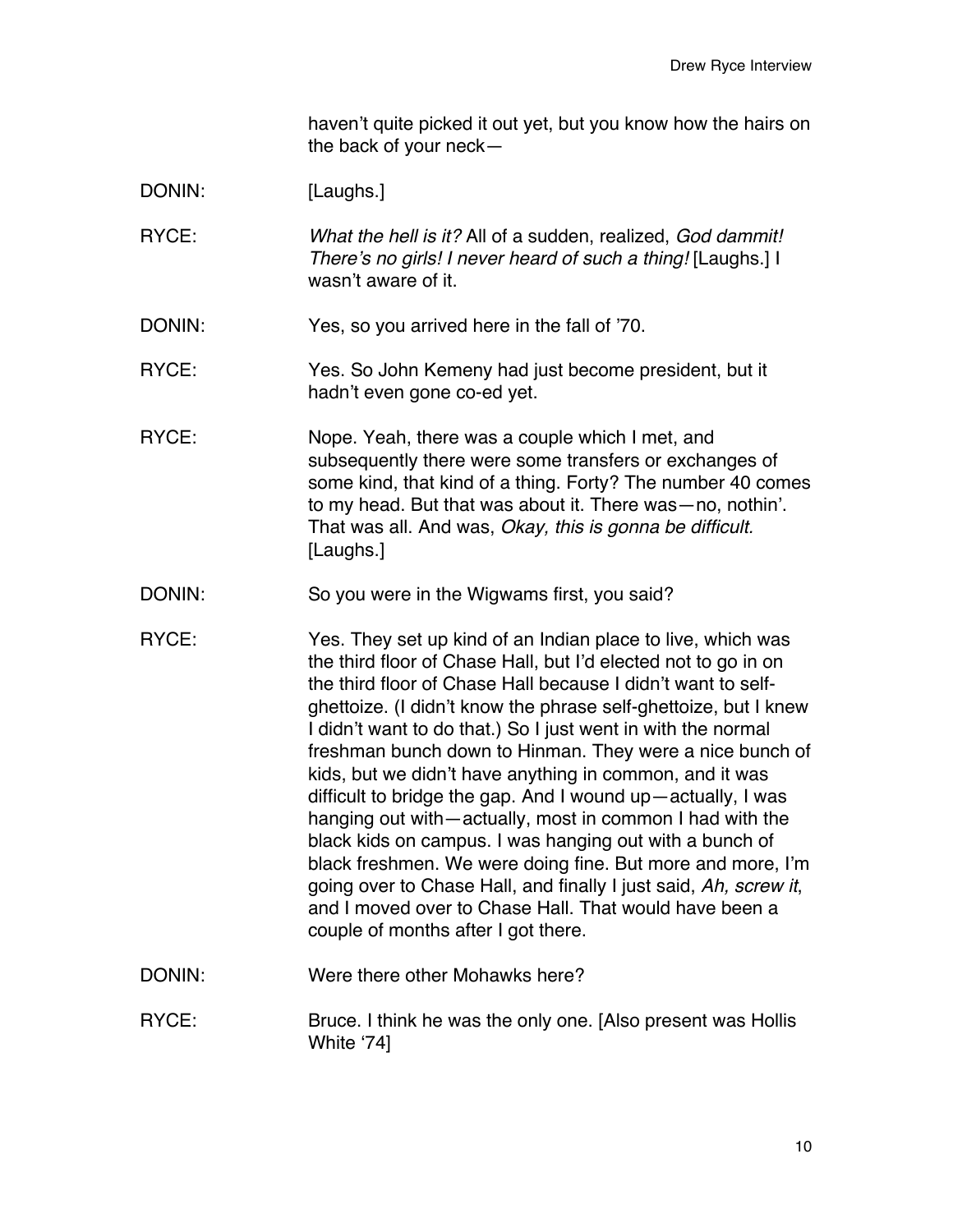DONIN: How many—I mean, were there, like, a dozen or were there—

RYCE: A dozen what?

DONIN: Natives here.

RYCE: Oh, God no! There was—you know, I think technically they let in 13 or 14, but a couple of them elected to stay away, so we never, like, met them. Well, there's a story about that, where I finally did meet them, where actually all got together finally, towards the end of the year, maybe. But, no. So I would say on campus—I mean, you're certainly under a dozen that were active, that you could actually know. There was very little of a—here's a thing that has to be understood: The ones like me, that had been in cities, something new was happening, which was a sort of a—what I'll describe as a pan-Indian sentiment. We were self-identifying as Indian. Yeah, you're Mohawk, but you're Indian. Now, that was unheard of with our parents.

> I remember watching a drive-in movie with my uncles and my dad. And here comes the cavalry and the whole thing, and they're whooping it up, and I'm going, "Wait a minute." I'm a little kid. I'm going, "Wait a minute. Aren't we Indians?" And they were, like—I'm not going to say outraged, but they thought it was pretty funny. "No, we're not Indians, we're [**Kanien'gehaga**]." Actually, they talked to me in Indian, but they're saying that we're not Indians, we're Mohawks.

> But in the cities, you get mixed up. So Indian relocation—I don't know how much you know about this stuff, but Indian relocation came out in the ʻ60s. They were actually pulling Indians off reservations and dumping them into target cities. Now, I wasn't part of relocation, but I was in Chicago, which was a relocation city; hence, the Chicago Indian Center, which is full of Lakota, for example. I think the social worker I mentioned was Choctaw. There was a whole bunch of Indians there. And so we self-identify as Indians. So your friends wind up being your friends, and there wasn't any particular closeness. I didn't see the Sioux guys hanging out with each other particularly, for example.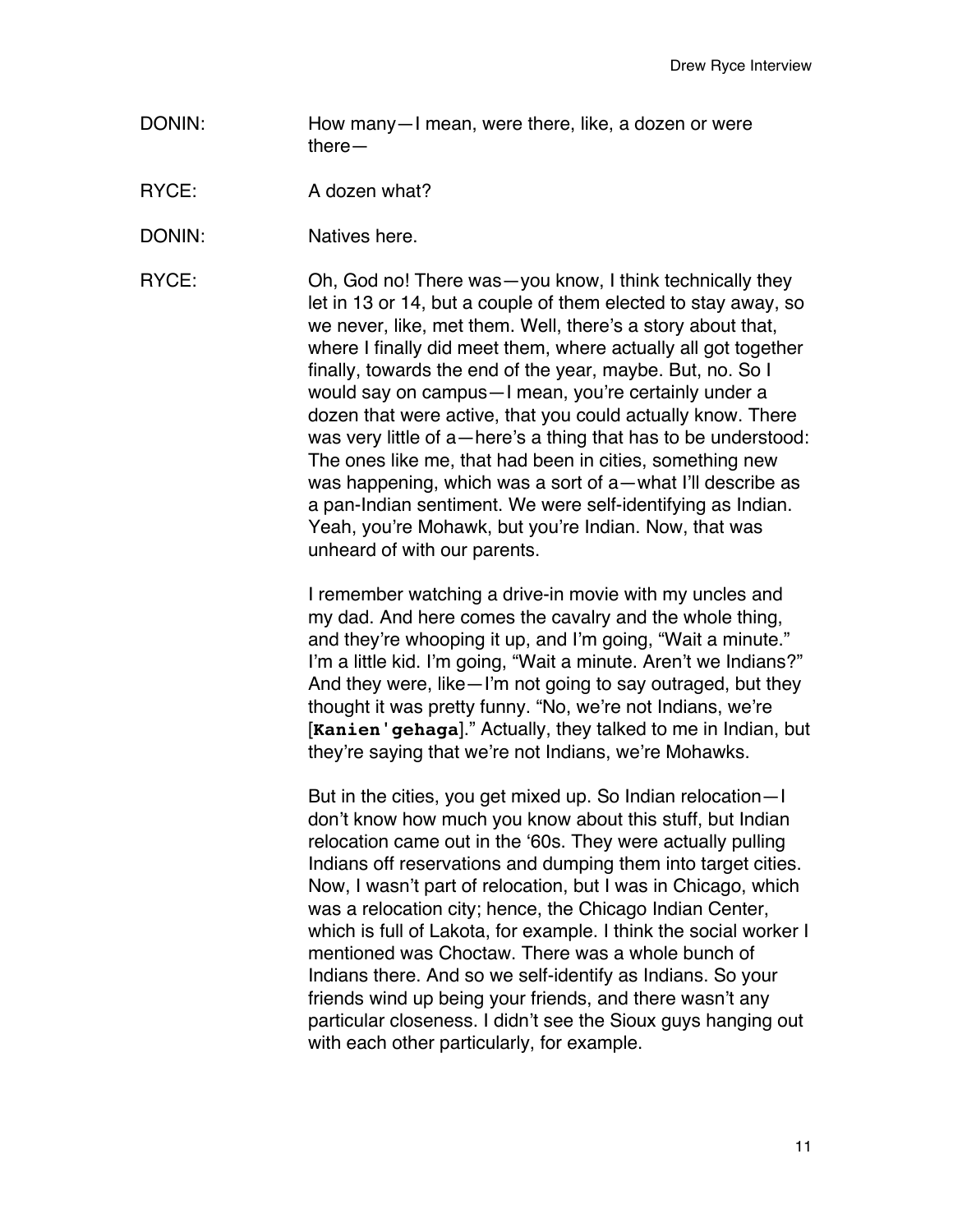- DONIN: So what you're saying is the identity with your tribe was being sort of squashed and then—
- RYCE: No, it had been expanded. You know, it had been expanded. You were never not a Mohawk. It's not exclusive. You're a New Hamphirite and you're an American, you see? You're Irish and you're American. (I'm just making stuff up here.) It doesn't require you to have given up something to have been something larger.

So when I say this sort of pan-Indian thing, it's actually a very good thing. It's actually the reason for the American Indian Movement, because that comes out of the cities, not the reservations. On the reservation, you were just yourself; in the city, you're all these other people, and now you can start moving these things around. So whether it's AIM or UNA, you wind up being very much involved with things that are happening with all of us. So Isleta is the same thing as Red Lake or White Mountain or [Ahkwesásne]. We're all this. That was very much the sentiment of the Indian kids that were here, I'll tell you that. That was very much the way we looked at it; hence, Indian programs—you know, Native American programs, Native American studies, Native American stuff, not Mohawk studies, Lakota studies, Apache studies.

- DONIN: But that hadn't started yet, had it?
- RYCE: It started with us.

DONIN: It did.

- RYCE: Yes. It started with us, yes.
- DONIN: Early '70s, yes.
- RYCE: It started with us probably the third week we were there, in our thinking.

The law of unintended consequences comes in. The administration, in a good faith, good effort to try to have some kind of a center for us when we arrived, had hired an adult Native man to be our mentor. His name was Jean Philippe Olguin. He was from Isleta. That poor bastard was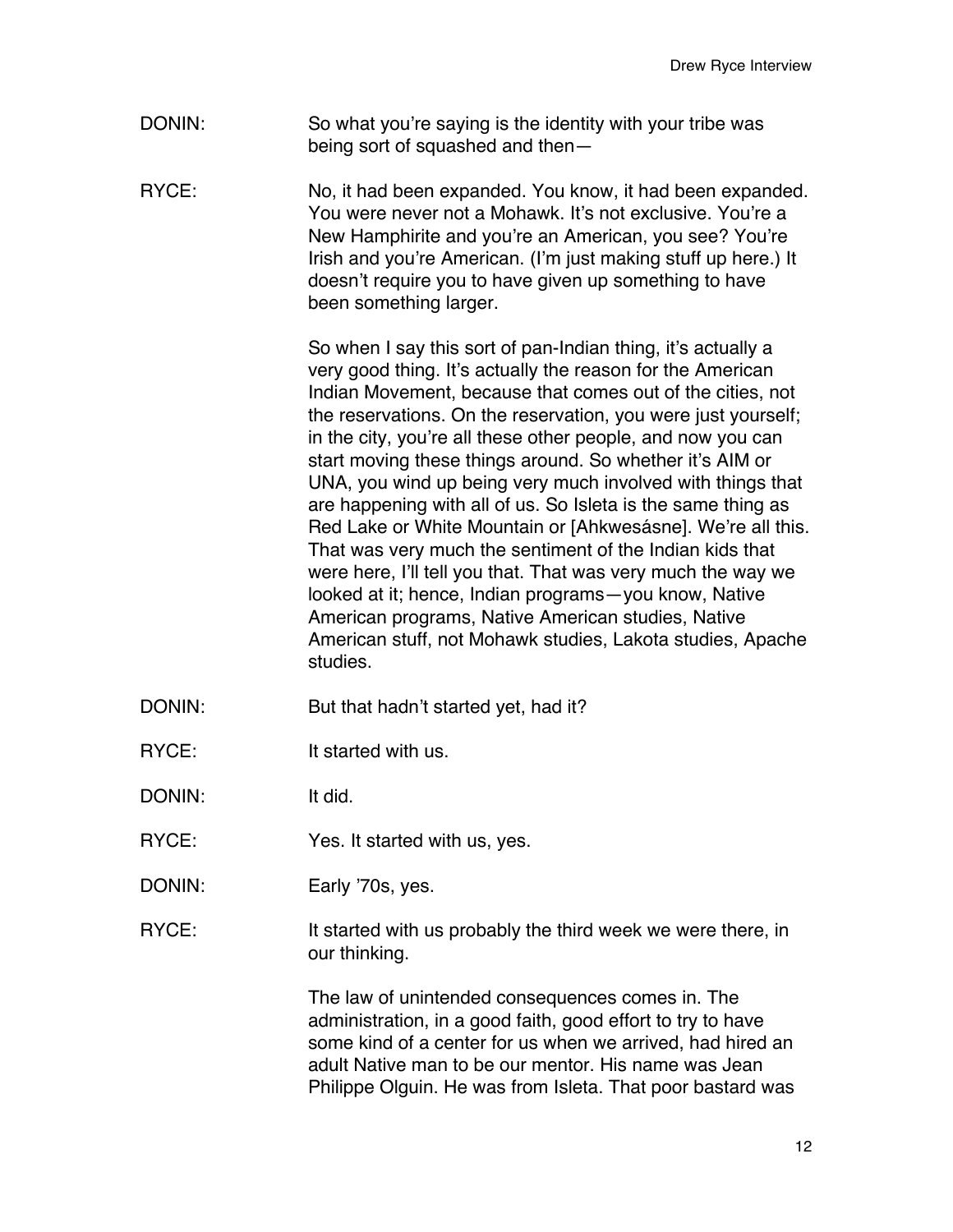lost. He was in terrible shape. He was a bad drunk, and one of those guys who gets really obnoxious when he gets drunk.

We'd all been around drunks, but he had just had it. He was completely intimidated by the college. He wasn't young and flexible like us or, for that matter, a street rat like me, where you just accept—wherever you are, you are. He had big problems.

His incredible failure of leadership was actually what caused us to band up together, first to get rid of him. And, believe me, that was a moral decision that we were making. We didn't want to do this to the guy, but we had to get rid of him. He was just killing us. Get rid of him and also, "Well, what do we want?" That becomes Native American programs, that becomes Native American studies. You see, it forced us to be active. If he had been a pleasant but ineffectual guy, I don't think any of this stuff happens. I think Dartmouth winds up a place where it takes eight or ten Indians a year, and there's not much going on here, not the thing you see today.

- DONIN: Oh, that's interesting.
- RYCE: Isn't it.
- DONIN: Did you feel, though, that the administration supported you and responded to your requests?
- RYCE: Well, we didn't expect any support. You got to understand: I mean, before I ever got here, I had marched with Martin Luther King, for example. I'd been in two riots, including the Democratic National Convention. The Black Panthers were a way of life for me. I ate at the breakfast program all the time. I knew these guys. I mean, I knew all these guys. I'd listened to Malcolm X give live sermons. That was right over on Stony Island. I mean, you know, it was a couple of blocks from me. I used to walk up and listen. He was a very rousing speaker. I used to rip his speeches off later, when I was doing public speaking. I just swapped this for that, and it was cool. He was really good at this.

Later, long after I'd left here, I was an armed bodyguard for Cesar Chavez for a while.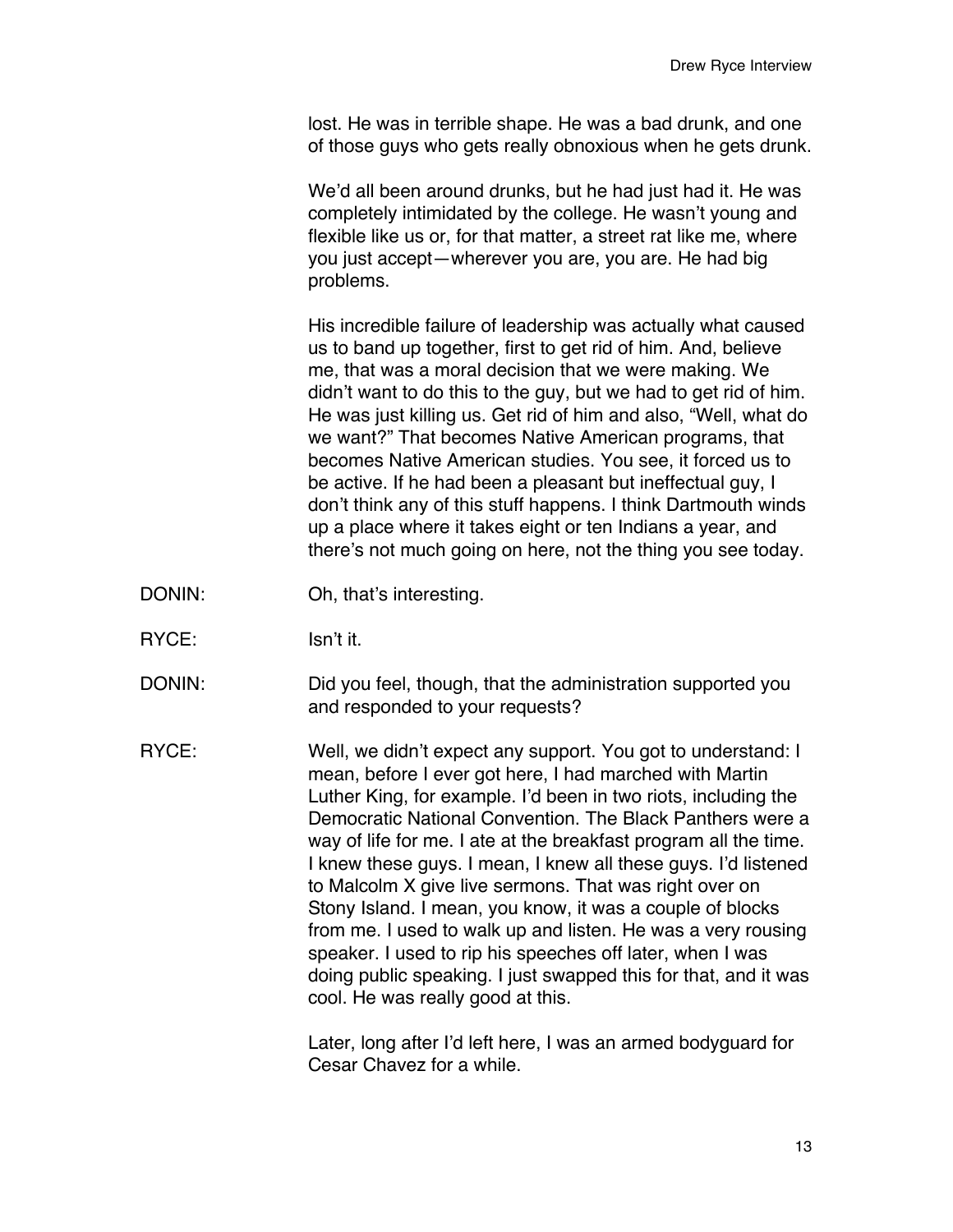| DONIN: | Wow.                                                                                                                                                                                                                                                                                                                                                                                                       |
|--------|------------------------------------------------------------------------------------------------------------------------------------------------------------------------------------------------------------------------------------------------------------------------------------------------------------------------------------------------------------------------------------------------------------|
| RYCE:  | So I'm not unique in this crowd at all. I mean, Butch had<br>been to Vietnam.                                                                                                                                                                                                                                                                                                                              |
| DONIN: | Who's Butch?                                                                                                                                                                                                                                                                                                                                                                                               |
| RYCE:  | Oh, Butch Geurue, Trudell Geurue. He's also '74. Butch. No<br>one will know Trudell. He'd be mad if he knew I said his<br>name. [Laughs.]                                                                                                                                                                                                                                                                  |
| DONIN: | What's his last name?                                                                                                                                                                                                                                                                                                                                                                                      |
| RYCE:  | Geurue.                                                                                                                                                                                                                                                                                                                                                                                                    |
| DONIN: | Okay, okay. We'll find him.                                                                                                                                                                                                                                                                                                                                                                                |
| RYCE:  | Oh, yes, no, he's not hard to find. He'll be in the books. So<br>been in 'Nam, were on their way to 'Nam, were waiting to go<br>to 'Nam. Had been doing stuff. Everybody had been doing<br>stuff. We were hardly—any of us were just kids out of high<br>school, and those that were had unusual backgrounds to<br>boot. We didn't come from alumni families or anything like<br>that.                     |
|        | So where was I?                                                                                                                                                                                                                                                                                                                                                                                            |
| DONIN: | $Um -$                                                                                                                                                                                                                                                                                                                                                                                                     |
| RYCE:  | Okay, sorry. Go ahead.                                                                                                                                                                                                                                                                                                                                                                                     |
| DONIN: | How the Native American program got off the ground. It was<br>you guys-it was guys at that point.                                                                                                                                                                                                                                                                                                          |
| RYCE:  | Well, there was Denise there, too. We had one Native<br>woman, Denise Dean, later Denise White because she<br>married Hollis. Oh! That's the other Mohawk guy that's in<br>the Class of '74. How can I forget Hollis? Hell, he's even a<br>cousin of mine a couple of times removed, I think. So Hollis<br>and Denise were together right from the start, and they<br>married, and they're still together. |
| DONIN: | So she was here-                                                                                                                                                                                                                                                                                                                                                                                           |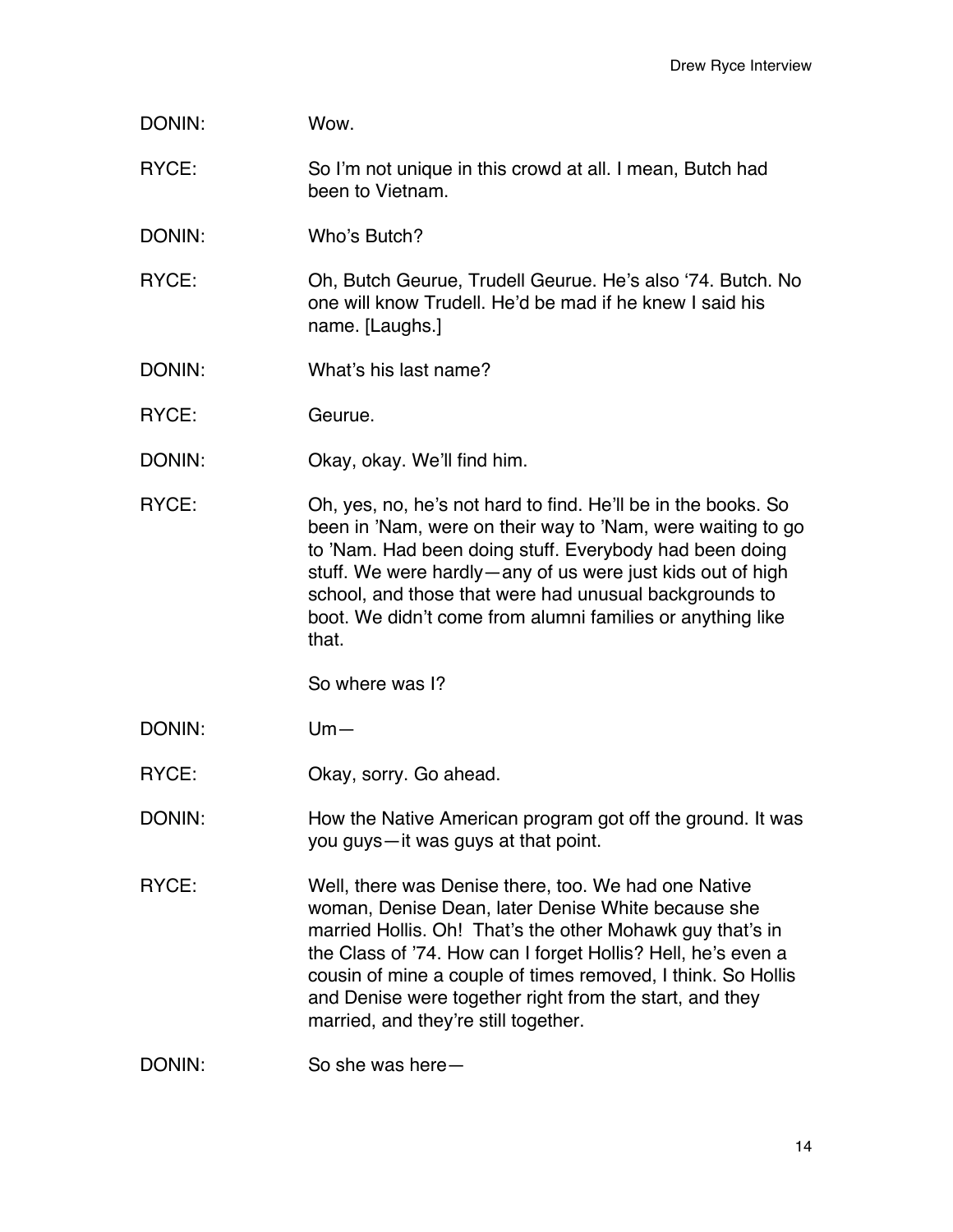- RYCE: Seventy-four. Yes, she was there right with us, first one, yeah. She was a transfer from Oberlin, and she's Arikara, out of North Dakota? North Dakota. Yeah, North Dakota. So she was there, too, so it's not just all men. And she was actually very much of a center for us. She was solid and steady and wise and funny and all that other good stuff. So it was a good thing. [Laughs.]
- DONIN: So when you finally sort of migrated back over to the Choats after trying to not be ghettoized, as you said—is that where your remained for the rest of your four years here?
- RYCE: Oh, no. No, no. No, I was out of there pretty fast. Okay, here comes one of these weird twists of fate, okay, kind of a thing. Patty John, who was a Seneca girl, was—I think she was in ABC. She must have been in ABC because she was in a prep school. And her roommate, who was named Peggy and Peggy was a local girl. You know, her dad had a farm out by Windsor, out in Cornish Flat. And so Peggy and I hooked up, and that was the first big emotional experience of my life, and we were together for several years. In fact, we've been brother and sister now for over 40 years, so that was a big deal for the both of us.

So I was off campus, like, immediately. So either we had a place off campus or I was living with her above—you know, an apartment above the garage over at one of the houses over at his farm.

- DONIN: So was your community here that you sort of stuck with was it just Natives or not?
- RYCE: Well, you know, I had a couple of friends like this, a couple of friends like that, but I got to tell you, I pretty much departed the community at that point. I mean, it's not that I didn't know folks. I'd come back, but I really stopped going to classes.
- DONIN: You stopped going?
- RYCE: Oh, yeah, I stopped going to classes. I was getting a bigtime education off campus. Peggy's dad was J.D. Salinger.

DONIN: Oh, yes.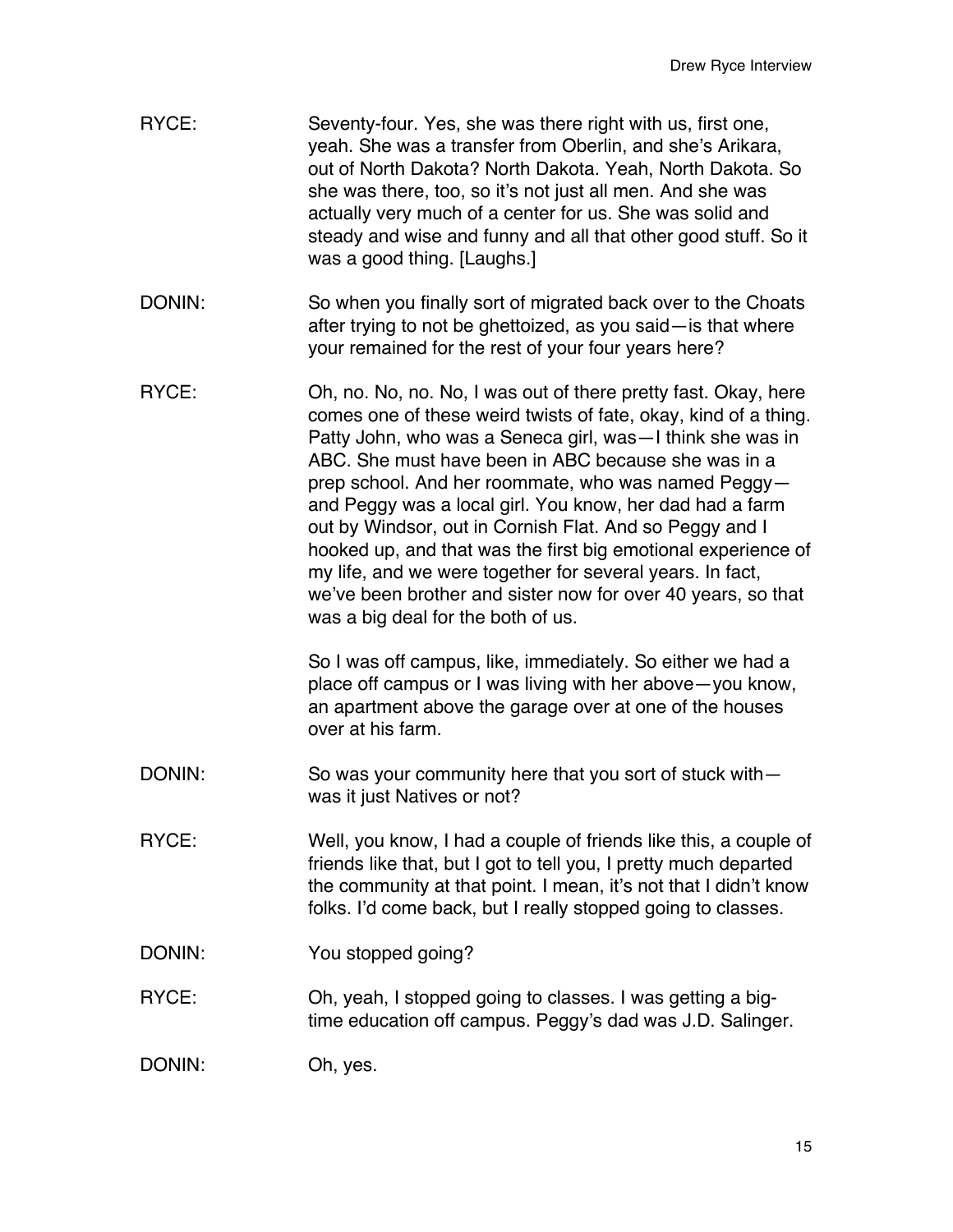| RYCE: | And there was a big-the things about him being a recluse          |
|-------|-------------------------------------------------------------------|
|       | are actually not true. There was a lot of activity going on over  |
|       | there and through them. It was also a very verbal crowd, I        |
|       | might add. So I was just sucking up all kinds of education.       |
|       | But I didn't have the—if it was my kid now, I'd give him—I'd      |
|       | say, "Get your butt over to one of the academic departments       |
|       | and say, 'I want to do off-campus study,' and get somebody        |
|       | to sign off on it." But I didn't know about that. So I was-it     |
|       | was way too interesting being somewhere besides here, so I        |
|       | wasn't here. And it showed. Grades - I was always pretty          |
|       | damn good at passing an exam without actually taking the          |
|       | class, but you can't really just keep up with that, and it didn't |
|       | work, so I got kicked out. So I got kicked out, and - I got       |
|       | kicked out.                                                       |

- DONIN: What year was this? I mean, did you make it through—
- RYCE: Well, I came back, but that was, I don't know, '72 or '73, something like that. Sorry bout that, but it all kind of just blurs in terms of years.
- DONIN: The dates don't really matter. But you managed to get through classes for the first two years.
- RYCE: For the first year, at least. I think things got pretty bad after, the second year.
- DONIN: DONIN: Did you feel prepared to be in these classes in the first place?
- RYCE: No, no.
- DONIN: Academically, I mean?
- RYCE: Oh, no. Hell, no. I had no clue how you do these things. Again, the college, in a very good faith effort, had done something interesting, which was they created special classes, kind of a remedial program. The ones I remember are English 3, 4 or 5. And we took a test. The test was hilarious. There was something about the sun setting like a giant clock in the something or other, and then you had to answer questions. Well, I actually understood the questions. I don't think anybody else actually understood the questions because they hadn't heard: "What's the thematic overall for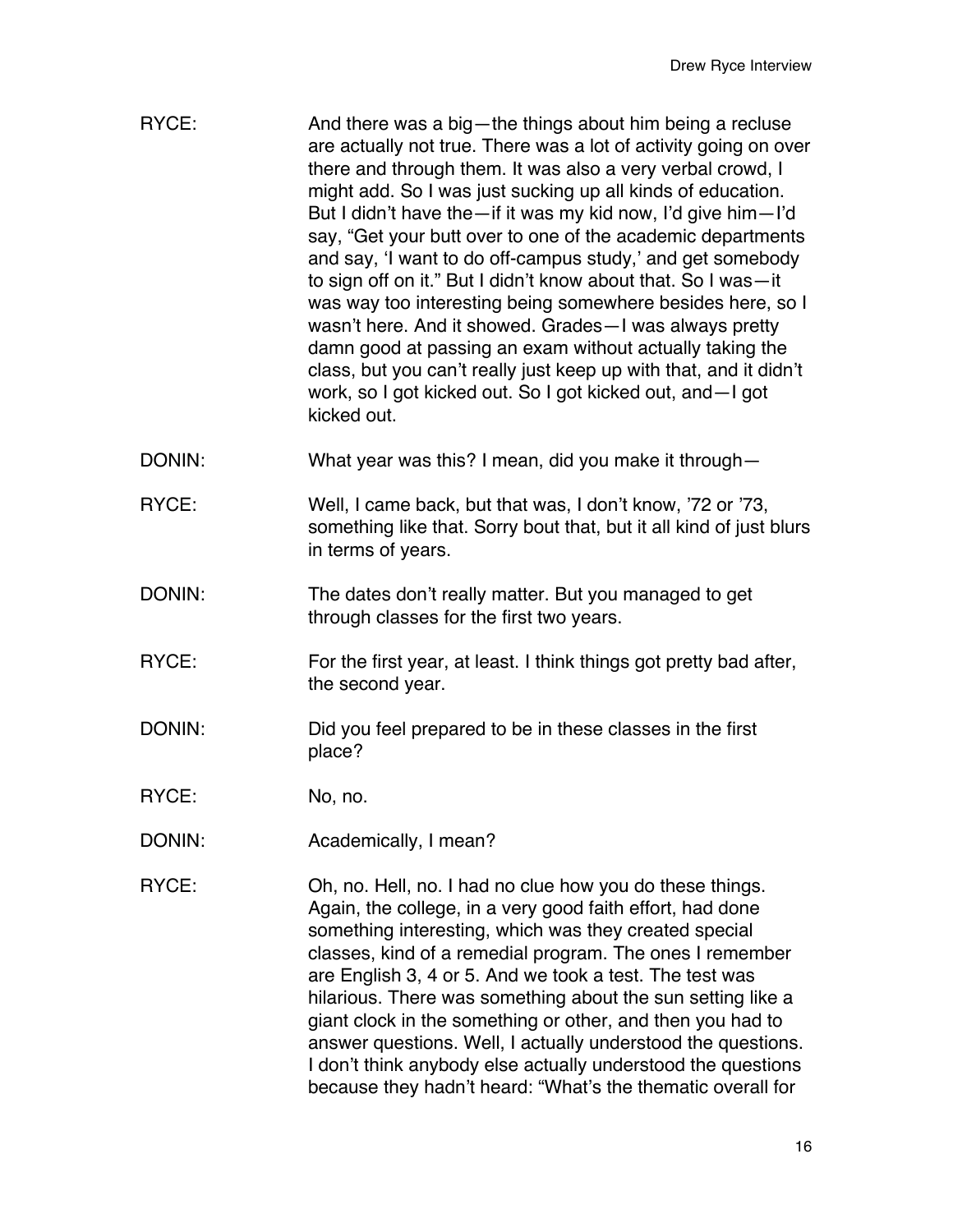this?" And I don't think anybody had a clue what "thematic overall" was. Things like "meta-dialogue" had not come in. We didn't know that stuff. I had a pretty clear view of these things, so I think I actually aced the thing, but they stuck me in English 4.

Some very bright guys wound up in English 3, so we're basically taking the all-Indian black classes there for that first time. It was really hilarious at one point. I'm actually translating—half humor but half not—I'm actually translating between the professor and one of the black students. He was from Baltimore. He was so deeply into Ebonics that—

- DONIN: Into what?
- RYCE: Uh, black talk.
- DONIN: Oh, oh. Okay.
- RYCE: Ebonics.
- DONIN: Ebonics, okay.
- RYCE: Ebonics. See? It works both ways, doesn't it?
- DONIN: [Laughs.]

RYCE: You know, these strange phrases. Okay. And, you know, that was his first language [chuckles], was Baltimore—you know, East Side, Deep South black talk. I understood this. I was in Chicago, where everybody's from Louisiana and Mississippi. It wasn't a big deal at all. So I'm translating for him and going back. It was funny as hell. Everybody was cracking up about that.

> And then after you got through that, then you'd go into the regular sort of classes. But I don't think some of us even got out of those. I think Larry Long never actually got through the remedial stage. Larry was a Navaho from around Four Corners somewhere. Actually—yes, he was over by Hopi somewhere. I think it was around Second Mesa someplace. But he was really just not prepared. I mean, really, would have required a lot more preparation than the little stuff that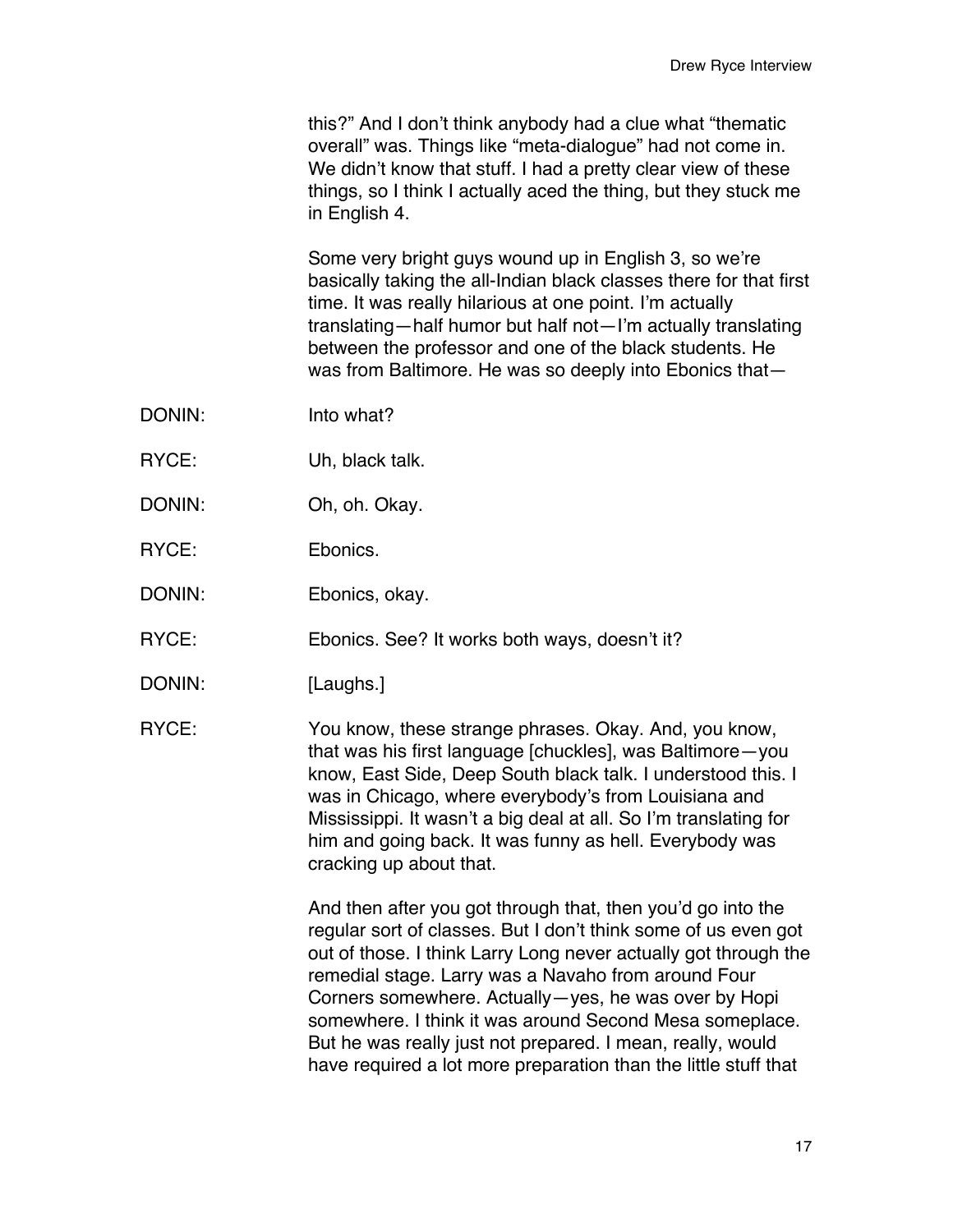we had, which is part of this whole Native American program's idea. We could see what we needed.

And the other thing that happened was we're trying to learn about ourselves, like any kid does. And so we're taking the only classes we can find that have anything to do with Indians, and that was a total disaster because that was like anthropology classes, and anthropology has nothing to do with Indi-—that was pretty good, too. Professor Whiting, I think it was. He's doing this thing that he had been doing for years. And he dresses up like a—I forget what tribe. I think a Hopi.

DONIN: Oh, no!

RYCE: And he sits there, and then you would ask him questions, trying to discern things. And in that way, you would learn how difficult it was to communicate with other cultures while you're being an anthropologist! [Laughs heartily.] So that was pretty—we were just, you know, not the best day of college I've ever had.

> So later we're talking to some of the professors in the anthropology—we had gone to them saying, "Let's try and work something out," but, hell, they weren't doing contemporary anything. They weren't interested in it. It wasn't their field. They were completely unqualified to even talk about it. But as they're sort of defending themselves, something really funny happened, because—okay, well, in the Omaha kinship system (one of them says, he says), what would be your father's sister's husband's wife? Something like that. And one of our guys—I think it was Duane —I think they used the Omaha kinship system up there at Hidatsa. He goes, "Louise." [Laughs.] Yes, that thing went downhill pretty fast.

> So we weren't kind of getting where—oh, that's right! We had—yeah, it's so funny! Memory really is an act of imagination, isn't it? You know, it really is. Where we had the big revolt at the finals for this anthropology class. A bunch of us were in the class, and we all decided that when the questions came up about the Bering Strait land bridge, that we were going to, like, refuse to answer them. I was the only one, it turns out, who refused to answer them. When the time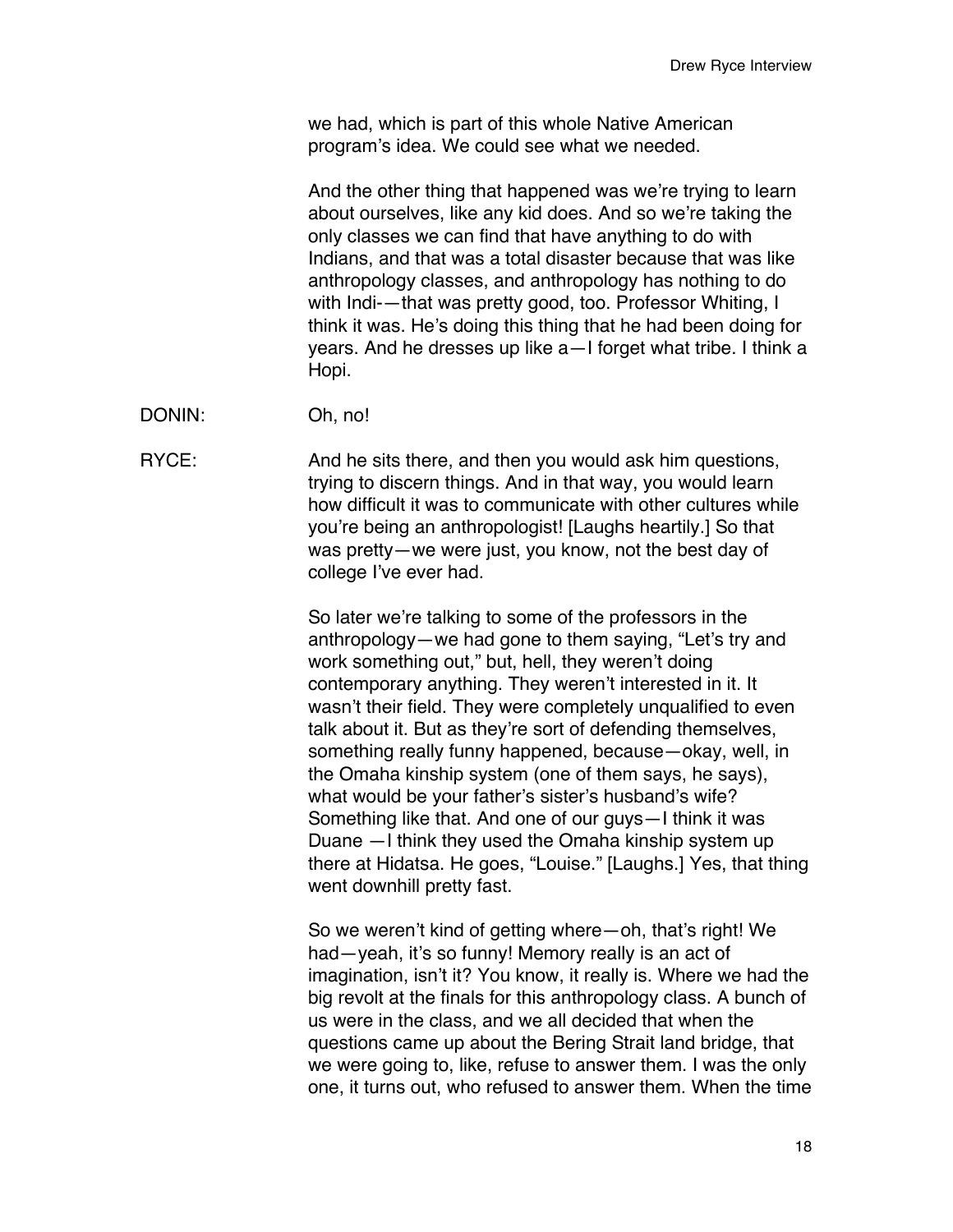|        | came, the rest of those bastards left me hanging [laughter],<br>which is the oddest damn thing because the Bering Strait<br>land bridge made perfect sense to me. I wasn't from any<br>traditional place where we didn't think that we hadn't<br>migrated from somewhere the hell else, because that's what<br>you do: You go someplace better. There we go. Anyway, so<br>that $was -$                                                                                                                                                                                 |
|--------|-------------------------------------------------------------------------------------------------------------------------------------------------------------------------------------------------------------------------------------------------------------------------------------------------------------------------------------------------------------------------------------------------------------------------------------------------------------------------------------------------------------------------------------------------------------------------|
|        | If you're really looking for sort of the origins of Native<br>American programs and Native American studies, that's it.<br>It's us getting here. The school, on the one hand, trying to<br>help us bridge the gap, but their approach was remedial, and<br>I think we needed less remedial than we actually needed a<br>cultural connection because we were very capable of<br>learning; you just had to have something you really wanted<br>to learn and some way of getting your teeth in it. So hence<br>programs and studies. So there. So I managed that question. |
| DONIN: | Did you have the sense that it was coming from the top, from<br>John Kemeny? I mean, that's what the folklore is about him,<br>that $he-$                                                                                                                                                                                                                                                                                                                                                                                                                               |
| RYCE:  | Yeah.                                                                                                                                                                                                                                                                                                                                                                                                                                                                                                                                                                   |
| DONIN: | -he vowed to renew Dartmouth's commitment to the<br>Natives, for whom the school-                                                                                                                                                                                                                                                                                                                                                                                                                                                                                       |
| RYCE:  | That is what I heard from the day I got here. So that's not<br>something that's come up recently.                                                                                                                                                                                                                                                                                                                                                                                                                                                                       |
| DONIN: | No, no.                                                                                                                                                                                                                                                                                                                                                                                                                                                                                                                                                                 |
| RYCE:  | You know, that was at the time. I believe that. I think they<br>only had black kids in the year before. Remember, this is the<br>time of student unrest. There was the ROTC problem we<br>had, which got there just before I got here, and so on. And<br>John Kemeny comes in, and suddenly there's a commitment<br>to the - I think it's kind of brilliant, actually.                                                                                                                                                                                                  |
|        | I mean, if you actually look at the school-I haven't looked at<br>the school charter in, like, forever, but within its certain racist<br>terminology, it actually says that "the education and<br>Christianization of sauvages and sons of sauvages," s-a-u-v,<br>I think. That was us. We're the savages and sons of                                                                                                                                                                                                                                                   |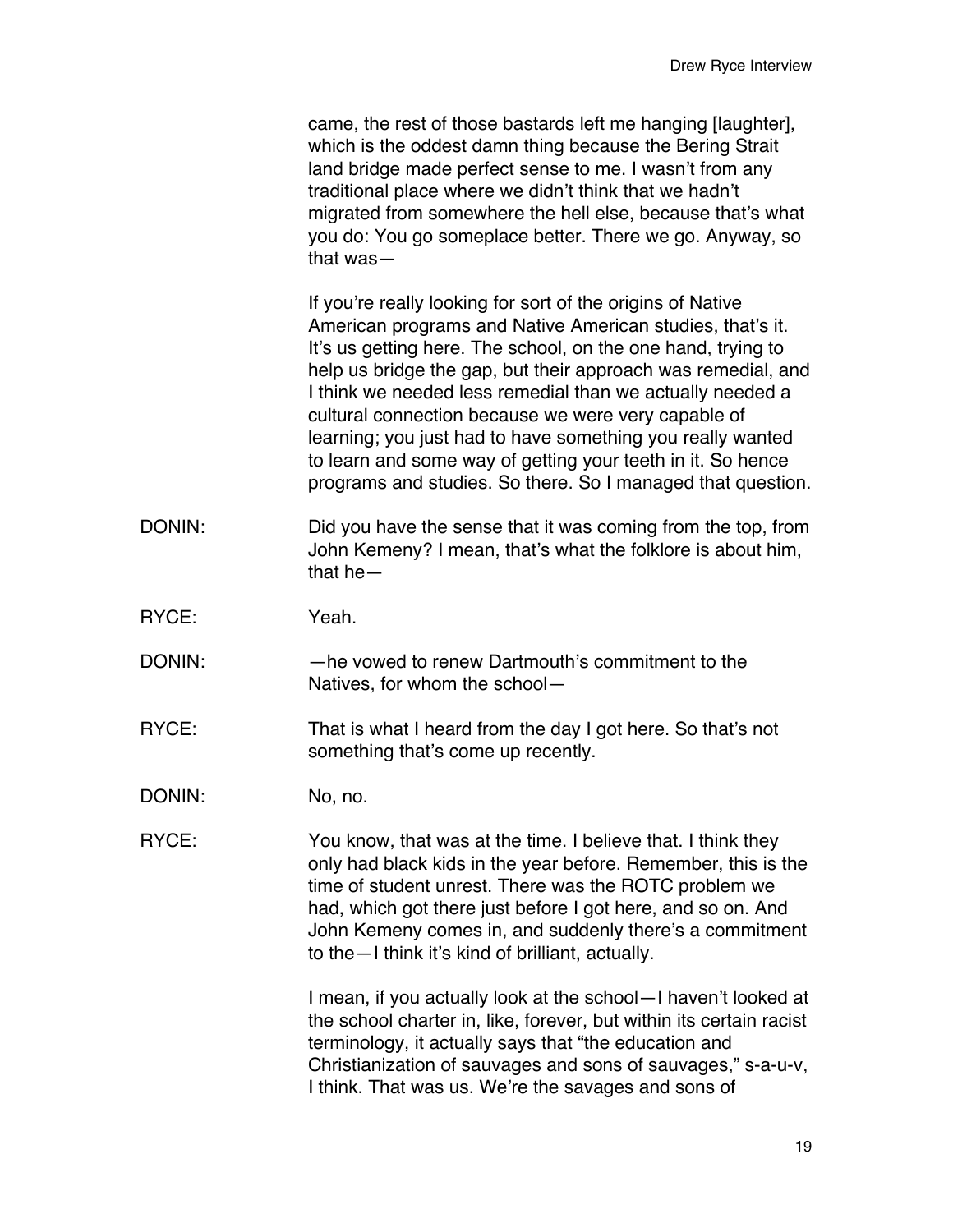savages. They hadn't done that for quite some time, so he touches base with the conservative alumni by "uberconservating" them. You know, "Way back when, this is what we were doing. It's right in the charter. What do you mean, you don't think? It's right in the charter."

At the same time, it's embracing the new, which is opening up the doors to minorities—soon thereafter, women. I think the damn thing works. I think it really worked for Dartmouth in the long run because, as I understand it, this is a very respected and honored set of programs here. It's certainly been a success.

By the way, if any of these guys tells you that "we had this in mind," they're lying. We didn't have a clue this kind of thing was going to happen, [that] it was going to get to be this large and this continuing. If anything, I think we probably figured it would have petered out after a few years.

- DONIN: So just to finish your timeline here, so you left—they asked you to leave because your grades were not up to—
- RYCE: Yup. Mm-hm.
- DONIN: How long until you came back again to finish?
- RYCE: Seventy-five? Well, I didn't finish here. I never graduated Dartmouth.
- DONIN: Oh, that's why you're not in *The Aegis*.
- RYCE: Well, that would explain it, yeah. You do that one in '74.
- DONIN: Mm-hm.
- RYCE: Yeah, no, I wasn't here in '74. I went out into the world, did a bunch of things. Denise—remember Denise Dean, now Denise White. She'd gone back to Oberlin. They'd started up a little Indian program at Oberlin, and Hollis had gone with her, so he'd transferred. I said, *Hell, I*'*ll go to Oberlin*. I wanted to finish college. I didn't have any particular reason to come back to Dartmouth, so I went to Oberlin.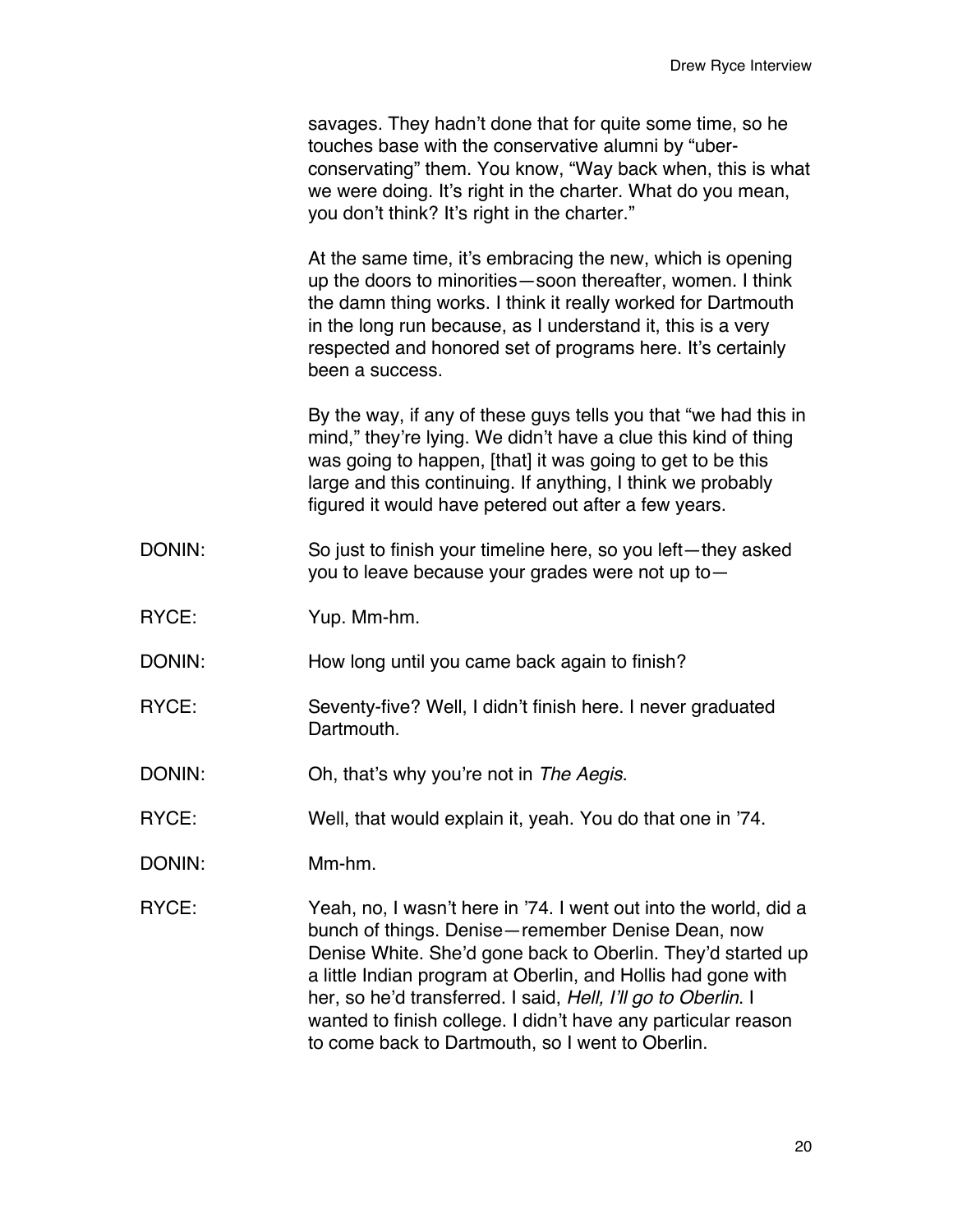We had a little mini-Dartmouth crowd. Even Rich Aitsen who wasn't a Dartmouth student, could have been a Dartmouth student. He was an ABC student at Kimball Union Academy (KUA). He had gone to Stanford, and he decided to transfer to Oberlin as well, so we had a little clique, a little post-Dartmouth clique over at Oberlin.

And my experience at Oberlin was 180 degrees different than the experience at Dartmouth, but I think because I changed, as opposed to—well, there are fundamental differences in the schools. Oberlin had had minority students for a hundred years, so they had a lot of minority—it's actually similar to the way Dartmouth would be now. You know, you have minority faculty, you have minority alumni, there was no feeling you were about to be kicked out any minute. You know, something was established.

But also I'm now twenty-two. I now knew how to do papers. I knew how to do all kinds of different things. And I was dedicated to being a successful student. So I went to Oberlin and became a very successful student. I had terrific grades. I was president of the student government. I got elected to everything. I played on everything. I mean, I just did everything you can do to be a successful student.

It bothered me, though, that I had this "got kicked out of Dartmouth" crap on my record, so I came back here. I transferred back in for one term, aced out. Said, "Now I'm leaving on my own terms" and walked. See, so that's why I can come back here with no bitterness or no regrets or no things left undone.

- DONIN: Ooh!
- RYCE: Oh, I'm sorry. I touched that. You had your earphones on. Sorry about that.
- DONIN: That's ok. So you came back here after you graduated from Oberlin.
- RYCE: No. I came back here *during* Oberlin. At this point, Dartmouth had gone to the four-quarter system. Oberlin was not, so I had a summer free, so I came back for the summer.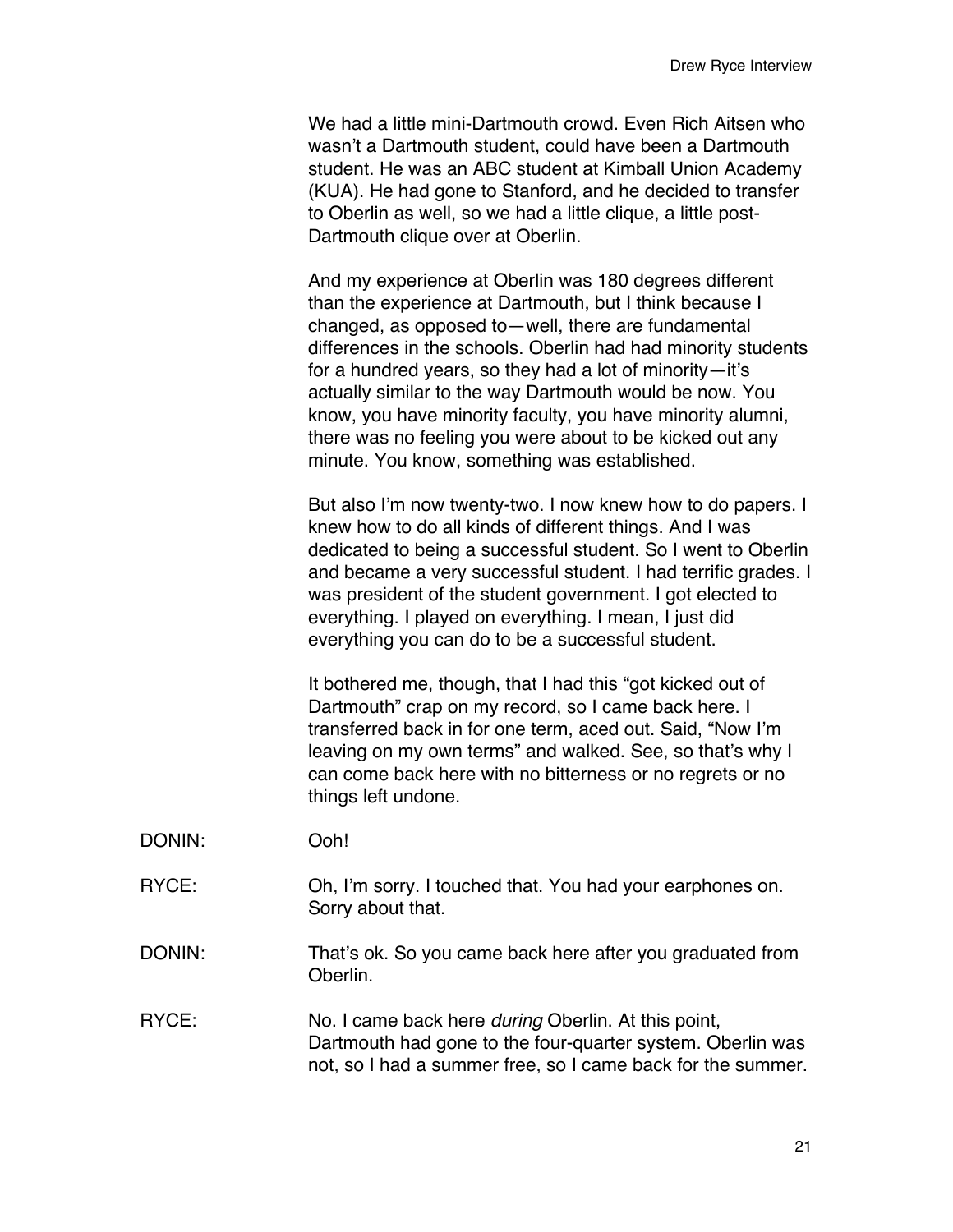- DONIN: You finished the courses that had caused you to be kicked out.
- RYCE: No, I didn't take the exact same courses, because that would just be ridiculous. But I took three courses that I thought I might enjoy, and enjoyed them and did real well in them and had great relationships with the professors and just demonstrated to myself and anybody else that would care though I don't think anybody cared except for myself—but demonstrated to myself that, yeah, I could have graduated here and I could have been successful here, and then left. And that was my idea, which is the way it should be. You know, there we go, so now we can be friends, you see? [Laughs.]
- DONIN: So when you came back, were any of your original friends here? No, they'd all graduated.
- RYCE: Well, not everybody graduated. Not by a long shot. Ever, actually. If you look at our record for the Class of '74, it's pretty damn dismal. Dave Bonga will be in here later today. Dave's got the numbers off the top of his head. But there weren't a lot of graduates. And there were guys that washed out of here quicker than me. I think Bob Abrams just came here and just—he's a Seneca guy. He just watched TV until they threw him out. He just never did anything. He fell into this deep funk of a depression.

Dave Ipina—I mean, yeah, there were a bunch of guys that were out of here before me, even. It was nothing new. I think my test-taking ability was what kept me going a lot longer than I really should have been. I really should have been out of here a lot sooner, really.

- DONIN: Well, somebody had to be the first. I mean, you guys—this group was sort of pioneers, like the women were in 1972.
- RYCE: We were.
- DONIN: It was a brand-new program. You were unprepared, through no fault of your own. All of you.
- RYCE: Well, we were also I'll tell you, the one thing the school hadn't learned how to do yet was find Indians, so I don't think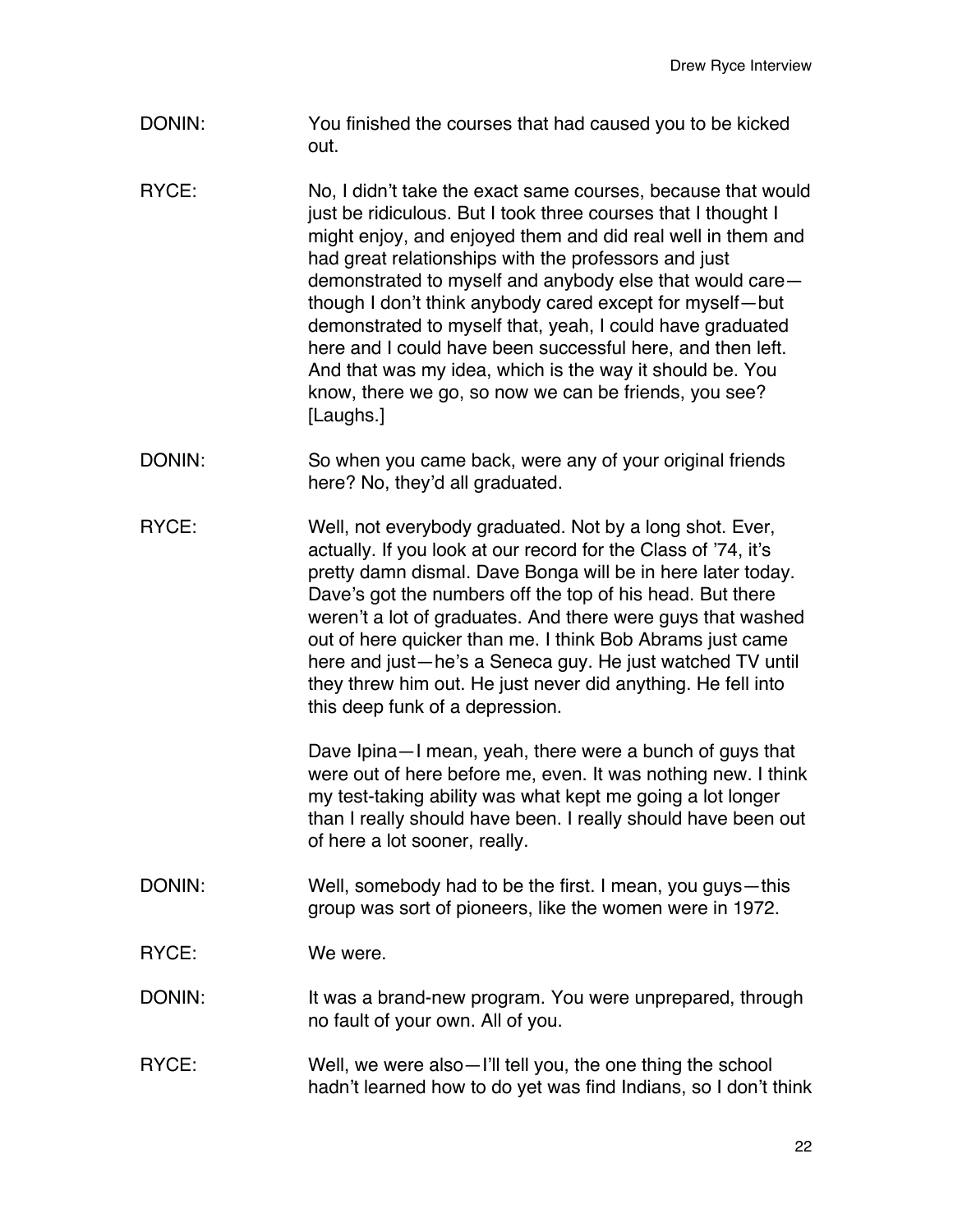|        | a lot of us would have gotten in ten years later. I'm not going<br>to say none of us would have gotten in ten years later, but I<br>wouldn't have. I had like, a 2.1 average on a 5-point scale in<br>high school or something. There's no way I'm getting into<br>Dartmouth. I don't care what my board scores are or the<br>chess phenom crap. I don't think that matters at all.                                                                                                                                                                                        |
|--------|----------------------------------------------------------------------------------------------------------------------------------------------------------------------------------------------------------------------------------------------------------------------------------------------------------------------------------------------------------------------------------------------------------------------------------------------------------------------------------------------------------------------------------------------------------------------------|
| DONIN: | Well, the SATs mattered, though.                                                                                                                                                                                                                                                                                                                                                                                                                                                                                                                                           |
| RYCE:  | I don't think I would have gotten in. At that point, they're<br>finding kids with some background. Ten years later, you're-<br>well, first off, they were, like, students. We weren't students.<br>We were construction workers and rodeo riders and this kind<br>of-you know, we were-Jesus! I mean, look, we went over<br>to Vermont just because we got bored and cleaned out a<br>biker bar one night. This is not like a normal Dartmouth<br>student-                                                                                                                 |
| DONIN: | [Laughs.]                                                                                                                                                                                                                                                                                                                                                                                                                                                                                                                                                                  |
| RYCE:  | -thing. You know what I mean? It was a truly different<br>group, and I don't know that too many of us would have<br>gotten in. But, mind you, we wouldn't have gotten in because<br>we wouldn't have been able to compete. We wouldn't have<br>been able to compete certainly on paper with better-<br>prepared, other Native students. So Dartmouth got better at<br>finding Indian students maybe that would have gone to<br>Haskell and aced everything or something else. Haskell is a<br>school with a lot of Indians in it. That was, like-okay. Sorry.<br>[Laughs.] |
| DONIN: | <b>Where is Haskell?</b>                                                                                                                                                                                                                                                                                                                                                                                                                                                                                                                                                   |
| RYCE:  | Kansas.                                                                                                                                                                                                                                                                                                                                                                                                                                                                                                                                                                    |
| DONIN: | In Kansas?                                                                                                                                                                                                                                                                                                                                                                                                                                                                                                                                                                 |
| RYCE:  | Yeah. There's a number of — were community colleges, now<br>they're four years that a lot of Indians went to. R.J. Eben, for<br>example, who's a year or two after me-he came out of one<br>of these places in Oklahoma. He graduated his two years in<br>Oklahoma, and then he comes up here-you know, that kind<br>of a thing. So I think what happened is we were pulling the<br>better-prepared kid-we, Dartmouth, were pulling the better-                                                                                                                            |
|        |                                                                                                                                                                                                                                                                                                                                                                                                                                                                                                                                                                            |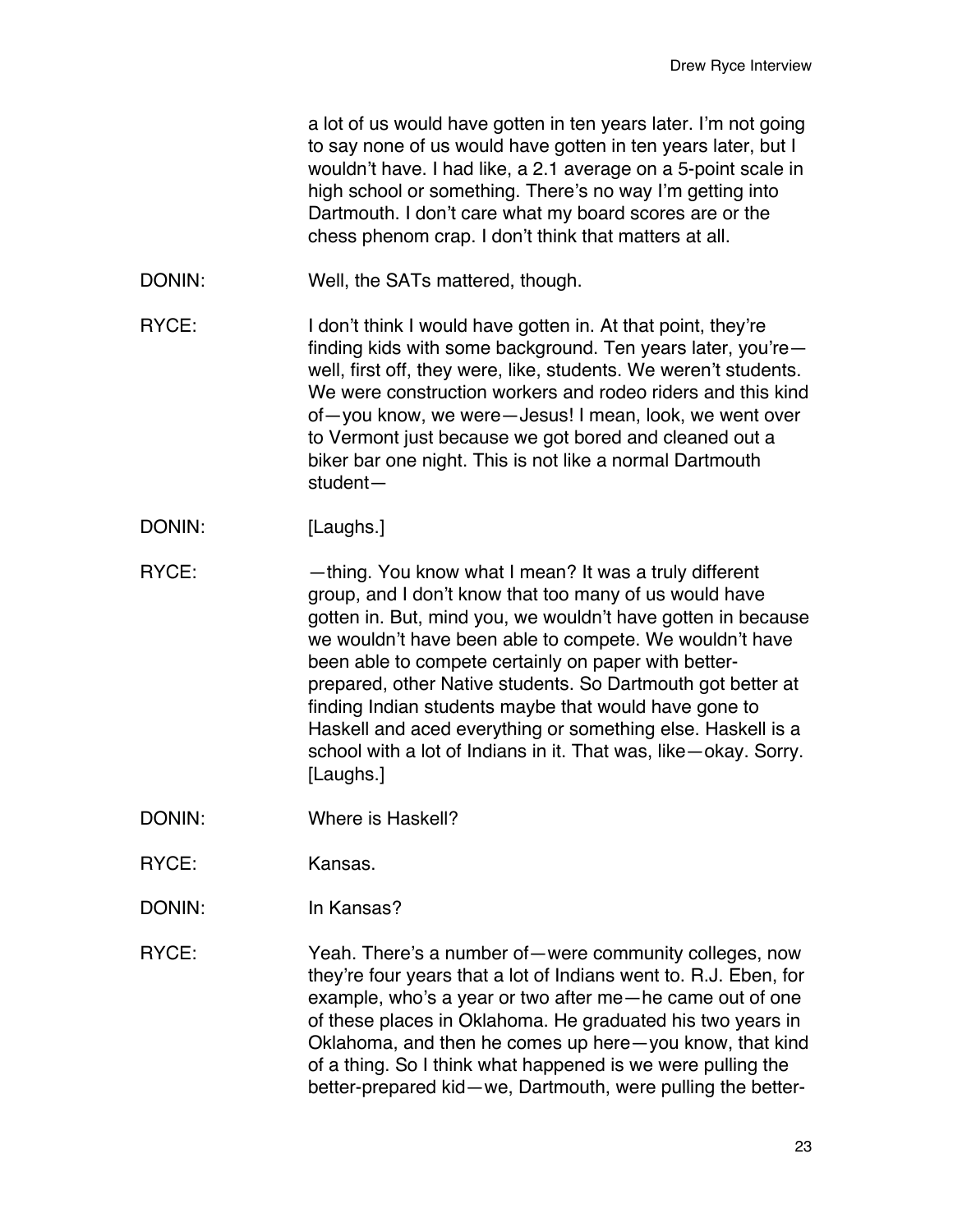prepared kids—in the later years. I want to be clear about that. We were pulling the better-prepared kids that would have otherwise gone to a local college or to one of the Indian schools.

Actually, the same thing happened with the black community. A bright kid that would have gone to Spelman goes to Harvard. That's just what happens.

But that's what I mean, is I think the college got better at recruiting kids. And then there was more things here for them to do.

- DONIN: More support.
- RYCE: Yeah, there was at least *a* class. It was definitely more. And then you actually—you had older students. No matter how screwed up they were, they'd been there for a couple of years. That's a help. "Don't take this class. Take that class." The kind of thing they would have gotten at a frat, let's say. You know, "Don't take this class. Take that class. Let me give you a hand with your paper," that kind of a thing.
- DONIN: So this whole Greek life thing didn't even compute for you when you first came here.
- RYCE: Well, we were over there quite a bit, actually. And, in fact, two of the Indian kids pledged at—was it Alpha? Beta? I forget. That would have been Bruce and Tom DeHaas, was it? No, Harry? Bruce? Well, Tom DeHaas, definitely. One of the others. I forget which one. It was Bruce or Harry. Probably Bruce. But that was just because I liked going to parties. Yeah, that was another ugly, really—Beta. That was another ugly, really, incident.

We had no clue what was going on. You were supposed to wear beanies your first week. No one's wearing a stupid-ass beanie. And you're supposed to help upperclassmen move their gear. So I'm walking by. The guy goes, "Are you a freshman?" I go, "Yeah." He says, "Here. Carry my trunk up to the third floor." "Fuck you!" [Laughs.] "No. No, you're definitely too light in the ass to have *me* working for you. I mean, no. Absolutely not."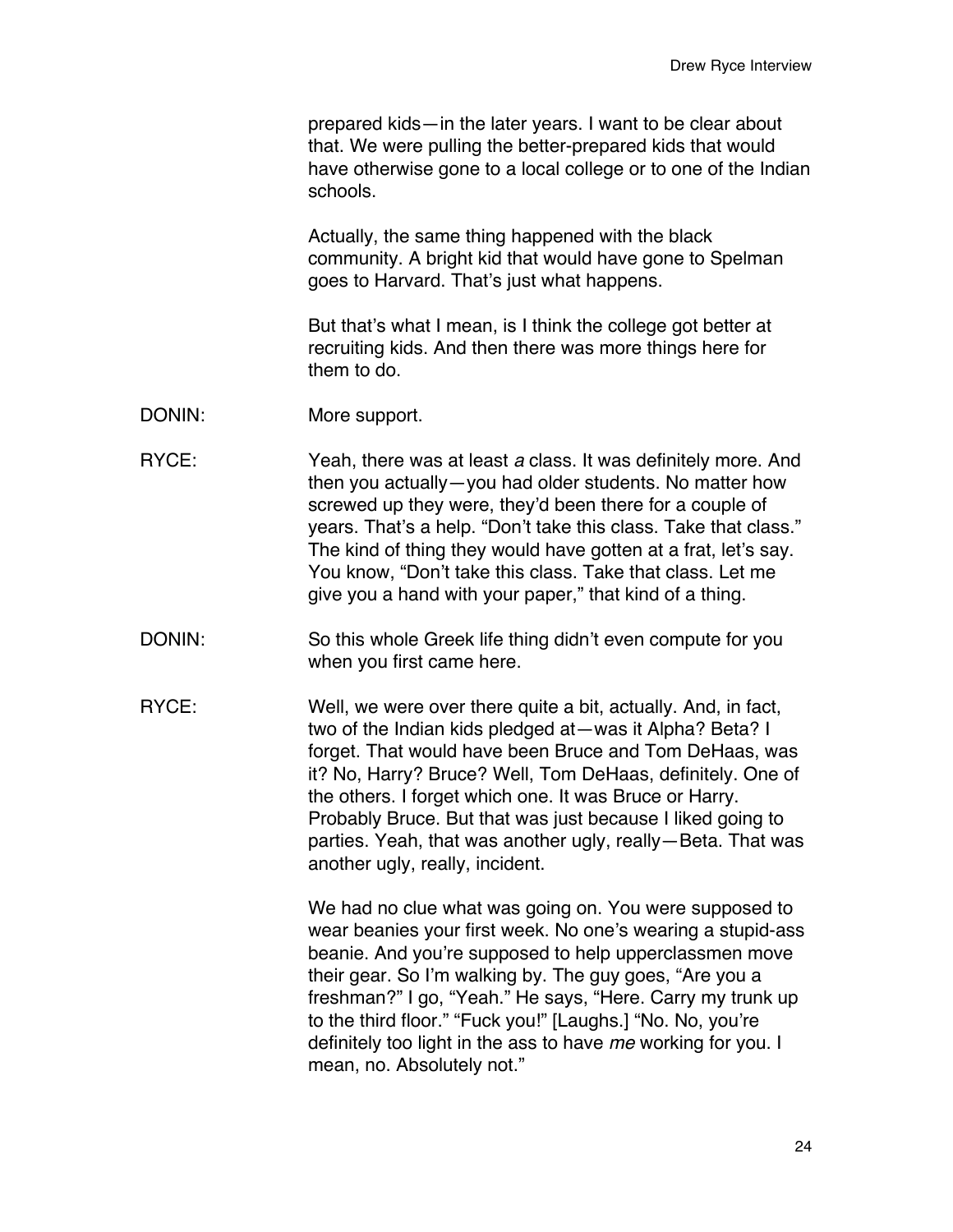So there were just things that never got explained to us at all. You know, part of that was freshmen weren't supposed to go over to the frats, but that's where the party was, so we'd go over to the frats. And there were some football players versus Indians—fight. Brief. Didn't last very long. You know, that kind of thing happened. No, we didn't have a clue. The Greek—we had no idea what that was.

But after a while, yeah, two of our guys went and pledged at a frat. I forget which one, though. I don't know if they stuck with it. In fact, I think they both got kicked out. Not out of the frat. I think out of the school. But certainly there wasn't any feeling like you couldn't go do it.

- DONIN: I'm so amused by your description of your behavior here, and yet this freshman picture of you makes you look like such a sort of erudite, serious student.
- RYCE: Well, I was. I just didn't go to class. [Laughs.] Look, I was reading Shakespeare in the fourth grade because nobody told me you're not supposed to do that. I was just reading whatever I could get my hands on. So it's eclectic and strange and odd, and I just learned to blow through phrases I didn't understand or words I didn't understand, and then I'd pull them back later. You know, that kind of a thing. I don't know whether it's true or not, but years and years and years and years later, I was diagnosed as one of the milder Alzheimer's diagnoses. That kind of makes some sense, in a way. Kind of that sort of a semi-*Rainman* kind of a thing.
- DONIN: Oh, not Alzheimer's. You mean autism.
- RYCE: Oh, I'm sorry. Autism, yeah. I'm sorry. That's the chemo talking.
- DONIN: Yes, that's okay.
- RYCE: Yeah, autism. I think I just kind of refused to have anything to do with anything that sounds like Asperger, you know? [Laughs.]
- DONIN: It's not a nice name.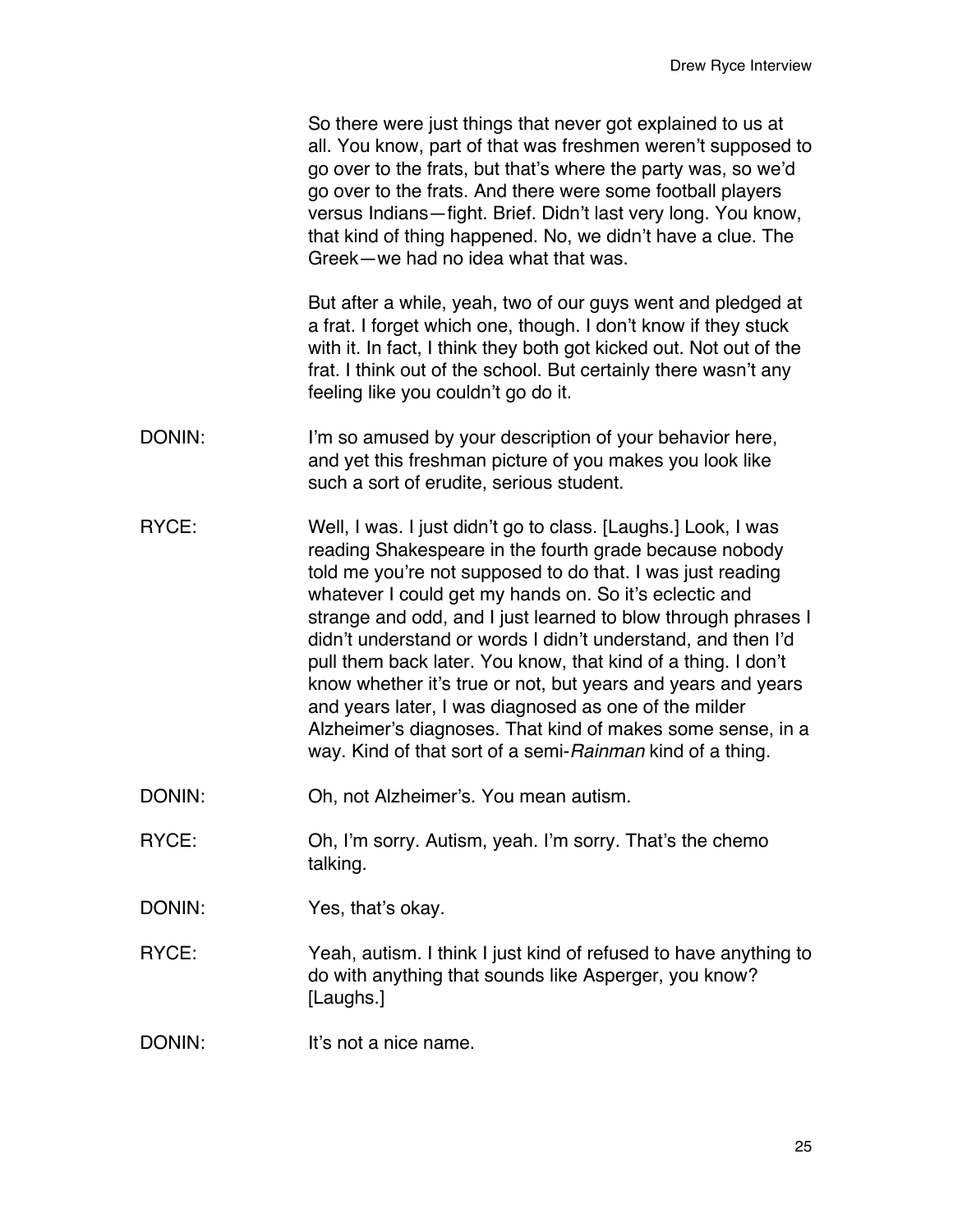| RYCE:  | It seems demeaning, you know? [Both chuckle.] But that<br>might be part of it, too. There was always kind of-there's a<br>kind of an ultimate outsider. You learn how to do this. But<br>being raised by a parent who switched identities at the drop<br>of a hat-actually wouldn't recognize me on several<br>occasions. It makes you very adaptable. So I don't know<br>whether that's actually a true diagnosis or not, but the point<br>was I was very adaptable.                                     |
|--------|-----------------------------------------------------------------------------------------------------------------------------------------------------------------------------------------------------------------------------------------------------------------------------------------------------------------------------------------------------------------------------------------------------------------------------------------------------------------------------------------------------------|
|        | And that photo - I think I'm 15 or 16 in that photo, and I knew<br>very well that was going to be going on the Canadian-that's<br>my Canadian Indian ID photo, so that's the one I have to<br>show at border crossings and stuff. You know, I'm not<br>showing up with long hair and hung over and no glasses. So,<br>no, it's my-it's a borrowed suit and a nice haircut, and my<br>IHS Buddy Holly's-you know?                                                                                          |
| DONIN: | Mm-hm, mm-hm.                                                                                                                                                                                                                                                                                                                                                                                                                                                                                             |
| RYCE:  | Actually, they weren't IHS, though. They were—but it's the<br>same place. You could get-you know, poor people get<br>cheap eye glasses and eye exams, but you only get four-<br>there are only four models to choose from.                                                                                                                                                                                                                                                                                |
| DONIN: | Right.                                                                                                                                                                                                                                                                                                                                                                                                                                                                                                    |
| RYCE:  | I elected not to have horn rims. So that's what I actually<br>wore - I think by the time got here, I was wearing aviators<br>and that kind of thing. I mean, I actually didn't look like that<br>photo at all, believe me.                                                                                                                                                                                                                                                                                |
| DONIN: | That's a good point. So the dozen or so of you here-did you<br>all sort of present as Native, or did you present as passing<br>for not Native?                                                                                                                                                                                                                                                                                                                                                            |
| RYCE:  | Well, nobody was passing for anything because there wasn't<br>any reason to pass. You got no-Okay, this is another one<br>of those big switches within macro America, as opposed to<br>within us. It's actually quite fashionable to be Native now.<br>Especially since the casinos have come, it's actually<br>lucrative and fashionable to be Native. None of us, at a time<br>prior to coming here, had ever gotten any advantage<br>whatsoever about being Native. We simply were because we<br>were. |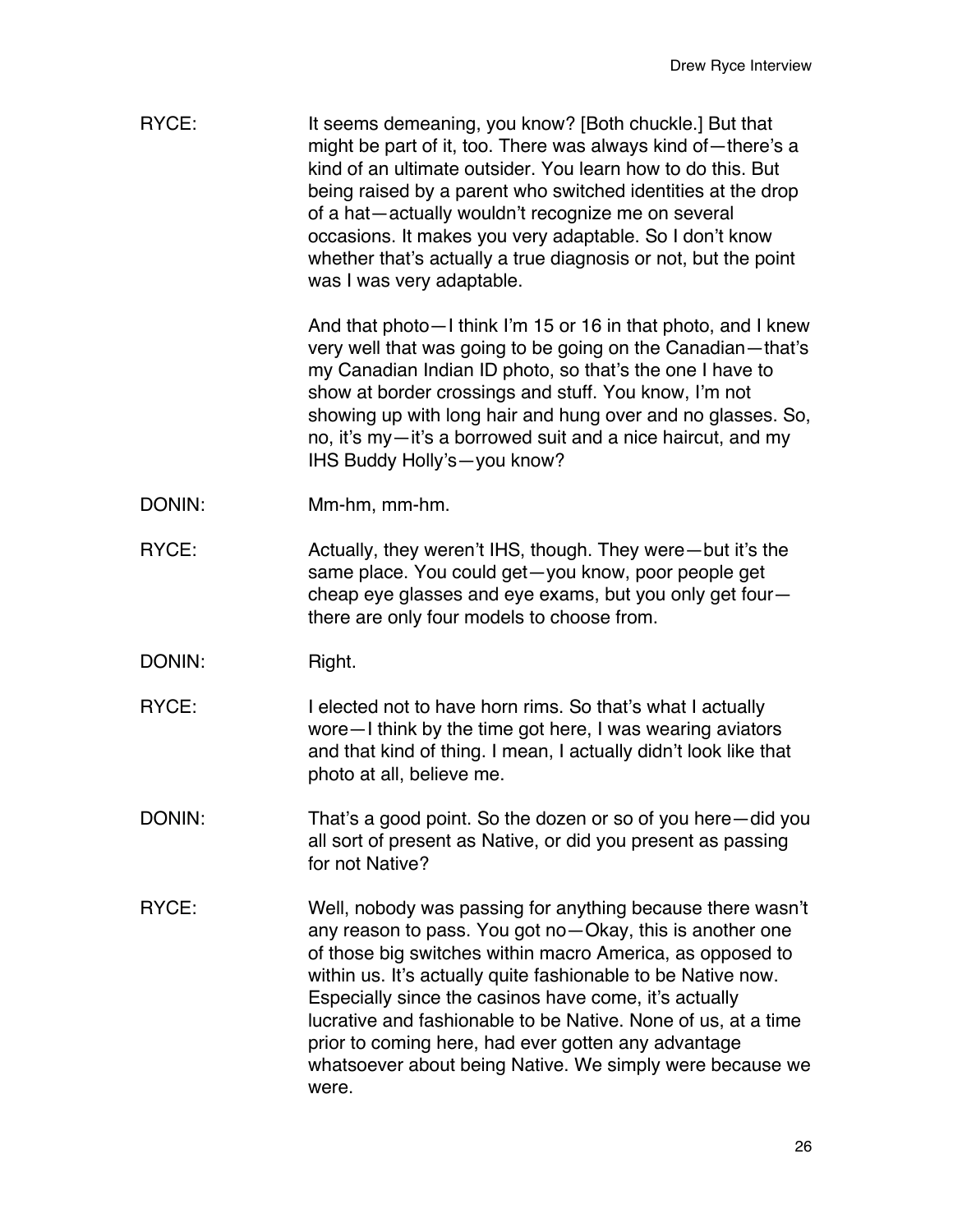You might be discriminated against in a setting where the Natives were the minority group—you know, were *the* minority group. But speaking only personally, I'd never been a place where Natives were *the* minority group. I was in a place where actually whites were the minority group and I was a sub-minority group of it. So in terms of selfidentifications personally, only personally, it would have certainly been non-white, Native. I mean, there's also this other uber category of non-white, which included the Latinos and the blacks. And on the South Side, that was that. I mean, it was very important not to be white. *That* could get you killed in the wrong place, and I was definitely living in the wrong place to be white.

But Latino or Native was just fine. A lot of the brothers were part Native. At least their personal family sagas included a Native grandmother and this kind of a thing. It's—wow, this is really getting out there, but this is traditionally the way black families would explain the straight hair and the lighter skin. They wouldn't go, "Yeah, yeah, your grandma was getting raped repeatedly back in Tuscaloosa." It was, "Yeah, Grandma was—Great-grandma was Cherokee," "Great-Grandpa was"—you know, something or other like that. And to some extent it's true. I mean, I'm not going to say it doesn't happen, but there was just no way there were that many Indians in that many black families. But you had that.

So that was actually quite easy for me in Chicago. On the South Side, nobody had anything against Indians because they never met one, but all they heard was good things about it because, like, Grandpa Henry was a Cherokee. You know, this kind of a thing.

So, no, I don't think anybody was running around—well, none of the crew you're talking about—maybe some of the kids who weren't coming around had decided that they much like their parents, had decided they were putting the Native part aside and were moving forward from it, into this other thing. But I wouldn't want to speak for them. You know, not at all.

But, no, the idea of sort of passing for white was never never really seemed to come up in discussions at all.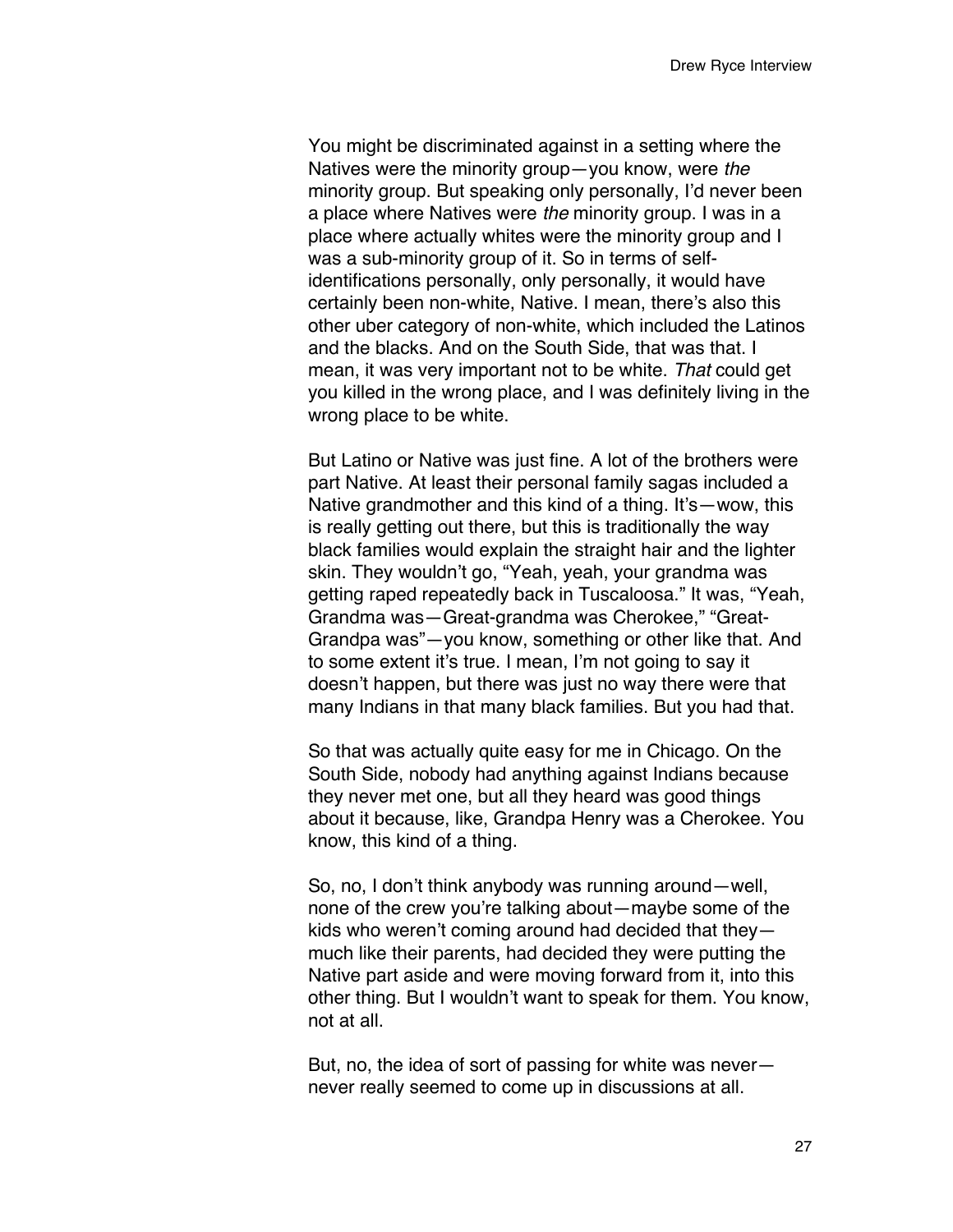- DONIN: So you never encountered any negative response to you here, the fact that you were a Native.
- RYCE: No, not at all. You know, qua Native. You know, lots of negative response, okay? And it stems sometimes from being a Native. Like I say, we had no clue. What we were doing I think violated the social mores constantly. I mean, just constantly. Well, like timeliness. Indians just are never on time for anything, and you had to be on time. If you were a couple of minutes late for a class, you were in for it if you come wandering in a couple of minutes late, and we were perpetually late. It's a routine, standard joke about "Indian time." For example, Indian time is fifteen, twenty minutes behind Eastern Standard, Pacific—wherever you happen to be. No excuse for it, but we just didn't know about it. We didn't know that timeliness was important and this was important, those things were important, so we didn't do it.

So that comes out of things we didn't know about the overall culture. Things happened coming the other way. That anthropology professor, for example. But I would say I didn't come across any—you know, "What are you fuckin' Indians doin' here?" kind of a thing, at all. Then again, that could have just been a sense of—it would have been very unlikely for anybody to have confronted me or any of us with that kind of a statement. It would have been violently answered to.

- DONIN: Responded to.
- RYCE: Yeah, very quick--

Our basketball team went into the playoffs. Just to give you an illustration of this, our—this is not the first year; it would have been the second year or the third or something. And, you know, we're winning, and in the final minute or two, there's some hard fouling from the other side. It's a way of stopping the clock. And sometimes that turns into an argument. One of our guys, Sky Locklear, had been driving to the basket, and Sky gets clotheslined. This guy grabs him by the throat and throws him to the ground. Sky pops up. Sky had just finished a tour in ʻNam as a "lrrp"—long-range recon patrol. He had his throat cut from here to here. He had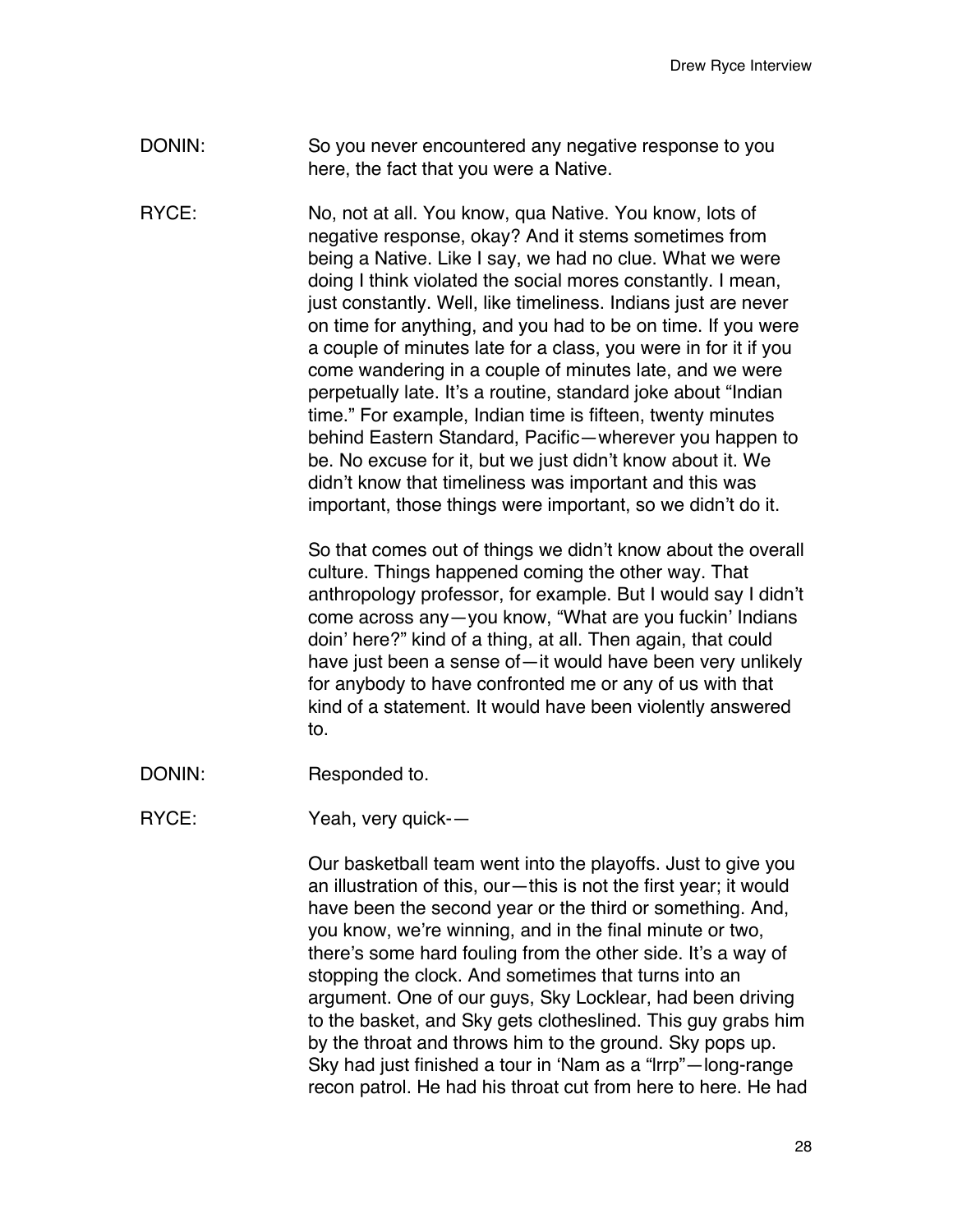bullet holes. Sky is not the guy you want to hard hack in the last minute of a hotly-contested game.

So he pops up, and the benches empty out, and, like, I mean, twenty seconds into it, all of a sudden everybody just stops. And, like, what the hell just happened? Because the other guys—I think they were expecting to run out and push back and forth and go through a behavior—you know, push, push and hold me back and this kind of stuff. And we're going right for throats, edge of hand, nuts. We're just—the poor guys are just crawling around. I mean, these poor guy are just, like—I mean, I felt bad for them. I mean, we all just sort of stopped and go, "What happened?"

We didn't expect that. Everybody was sort of—we never actually had—yeah, there's a cultural differential right there. That was, like, pretty bad. I remember I'm helping this guy up, saying, "You okay?"

- DONIN: [Laughs.]
- RYCE: No, I felt bad! I mean, because nobody really wanted to hurt anybody. This was the end of a game. And then we said okay, we'll just go out and play some more. You know, kind of ease up on—it's okay. You know, kind of eased up. And they didn't foul anymore, and the game ended, and everybody, blessedly, we went home. You know, that was, here.
- DONIN: This was here?
- RYCE: Here
- DONIN: Varsity basketball?
- RYCE: Intramural.
- DONIN: Oh, intramural.

RYCE: No, I used to play with the guys on the team. I had a lot of basketball—but that was—oh, I don't think any of us could— R.J. might have had a shot at making the varsity team maybe, but none of us could have played varsity basketball here. Not at all. But we used to play with the guys, and that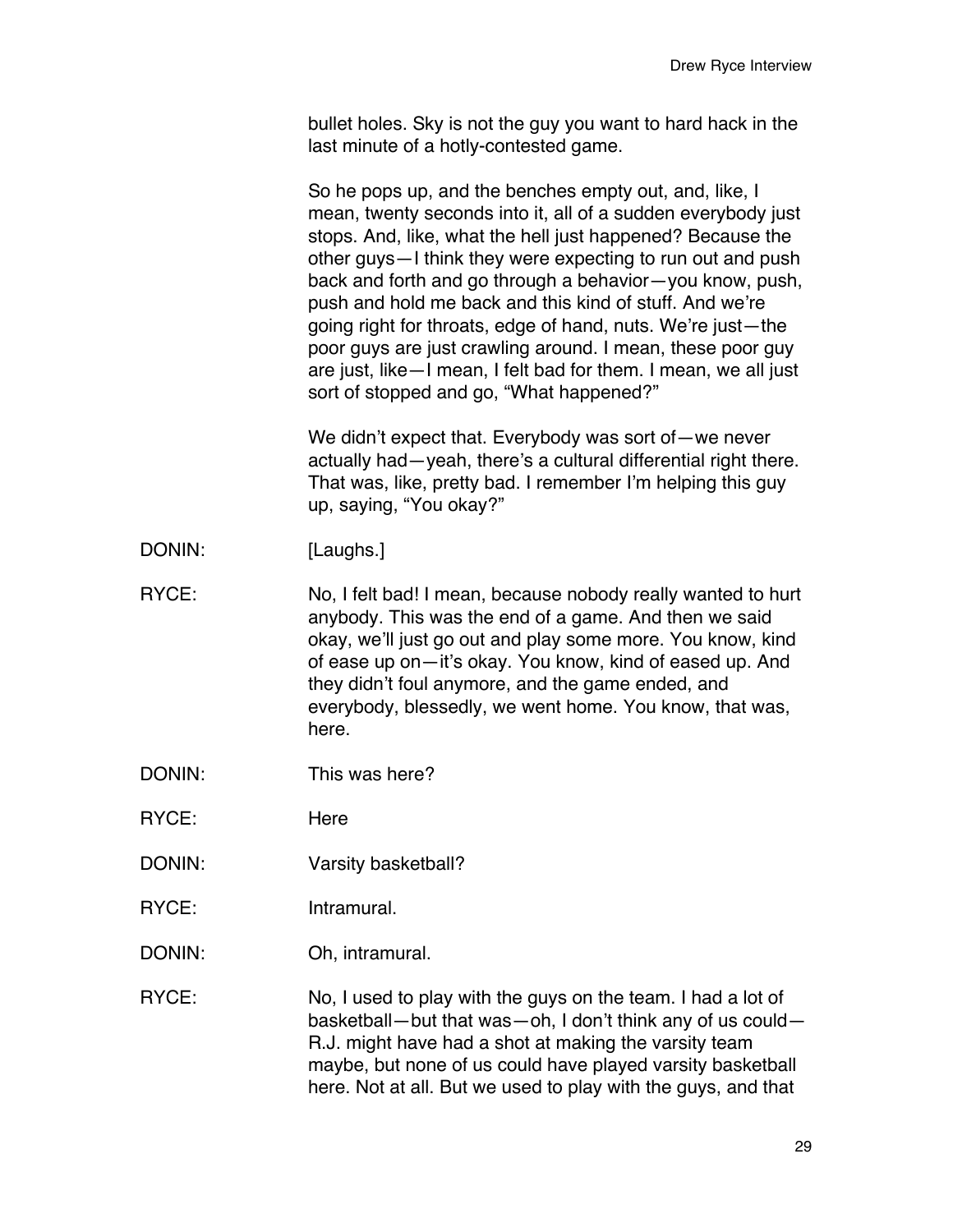was good. That was some good basketball got played here. It's in the winter. What else are you going to do?

- DONIN: Right.
- RYCE: You know, really. [Laughs.] There's nothing else to—I understand there's a nice, great big field house now that has all kinds of other things, but, nah, that wasn't the case then. [Laughs.]
- DONIN: There was an unheated hockey rink, right?
- RYCE: Oh, yeah.
- DONIN: In the winter.
- RYCE: Yeah, uh-huh. It was virtually an outdoor hockey rink, basically.
- DONIN: Yes, it was just a shell.
- RYCE: Uh-huh. Yep. Lacrosse was in a field, uh-huh.
- DONIN: Yep. Skiing was—
- RYCE: Skiing was big, but none of us skied. I remember thinking about it and saying, *How the hell am I going to be able to afford this?* I mean, you had greatly reduced prices. It just seemed out of my range, and I just never learned. Peggy had been on the New Hampshire girls' ski team. She was a hell of a skier. She also wound up captain of the Oxford women's basketball team. She was quite the little jock, too. It's one of the reasons we got along so well. But, yeah, no, there wasn't a lot to do here in the winter sports wise, unless you played basketball. Played basketball, lifted weights or were a gymnast. You know, that was warm. Those were all warm.
- DONIN: Swimming? Was there swimming?
- RYCE: You know, if there's a pool, I never found it. Hell, I would have enjoyed that. I'm not saying there wasn't; I just wasn't aware of it. There was a lot of things I had no idea was going on around here. It's funny. You wouldn't think so, but unless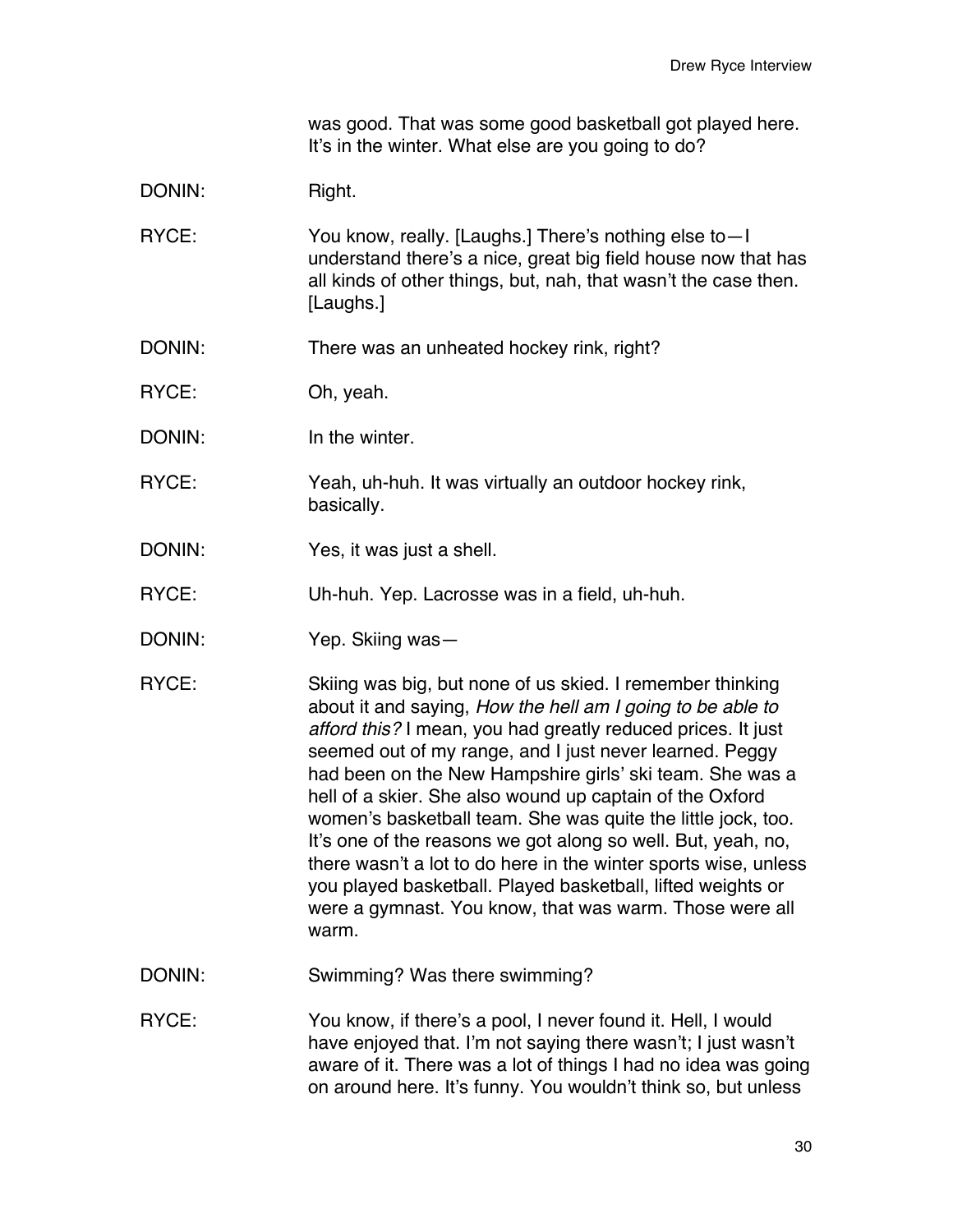somebody actually takes you over and says, "That's Webster Hall," how the hell do you know it's Webster? I mean, how do you know about it?

I remember I was discovering things kind of out of nowhere when I came back. It was, like, *Wow, that*'*s always been there?*—that sort of stuff.

But, no, it's not the—here: One of my roommates briefly and a good friend of mine, was a black guy from Liberty, Mississippi. And Lanis had integrated his high school. So he's a freshman in high school. He's one of, like, three or four black kids getting bused into this all-white high school in Mississippi. And he had crowds and people throwing things at him and this kind of stuff. And he would come, and he'd sit down at a table in the lunchroom, and everybody else would get up and leave the table and that kind of stuff. Nothing like that was going on around here. You know, nothing remotely similar.

- DONIN: And he was one of your roommates here?
- RYCE: Yeah. When I was living off cam-—well, off campus but around—down the street here, actually. Yeah, he and I split a place. It was a two-bedroom apartment, and he had one, I had one. Then he left. Then I was splitting with Hollis. Actually, that was—yeah, I just drove past that coming in yesterday, in fact. It was kind of funny. It's still standing there.

But, yeah, that was the kind of thing. No, so there was within my—in Chicago I'd certainly seen segregated housing. I'd been in the projects for a while. There was certainly a high degree of segregation. You cross Exchange Avenue, you got to be ready to fight. No matter which direction you're going, it's the white kids on the one side and then us on the other side of Exchange, so crossing Exchange is like a declaration of war. But even the white kids weren't just white kids. They were Greeks and Italians and Irish and—you know, this kind of a thing.

In fact, that's one of the—I was—I don't know how old. I was a kid. Anyway, I'd been kicked out of the house without a coat, so it was cold in Chicago, and I found this car that was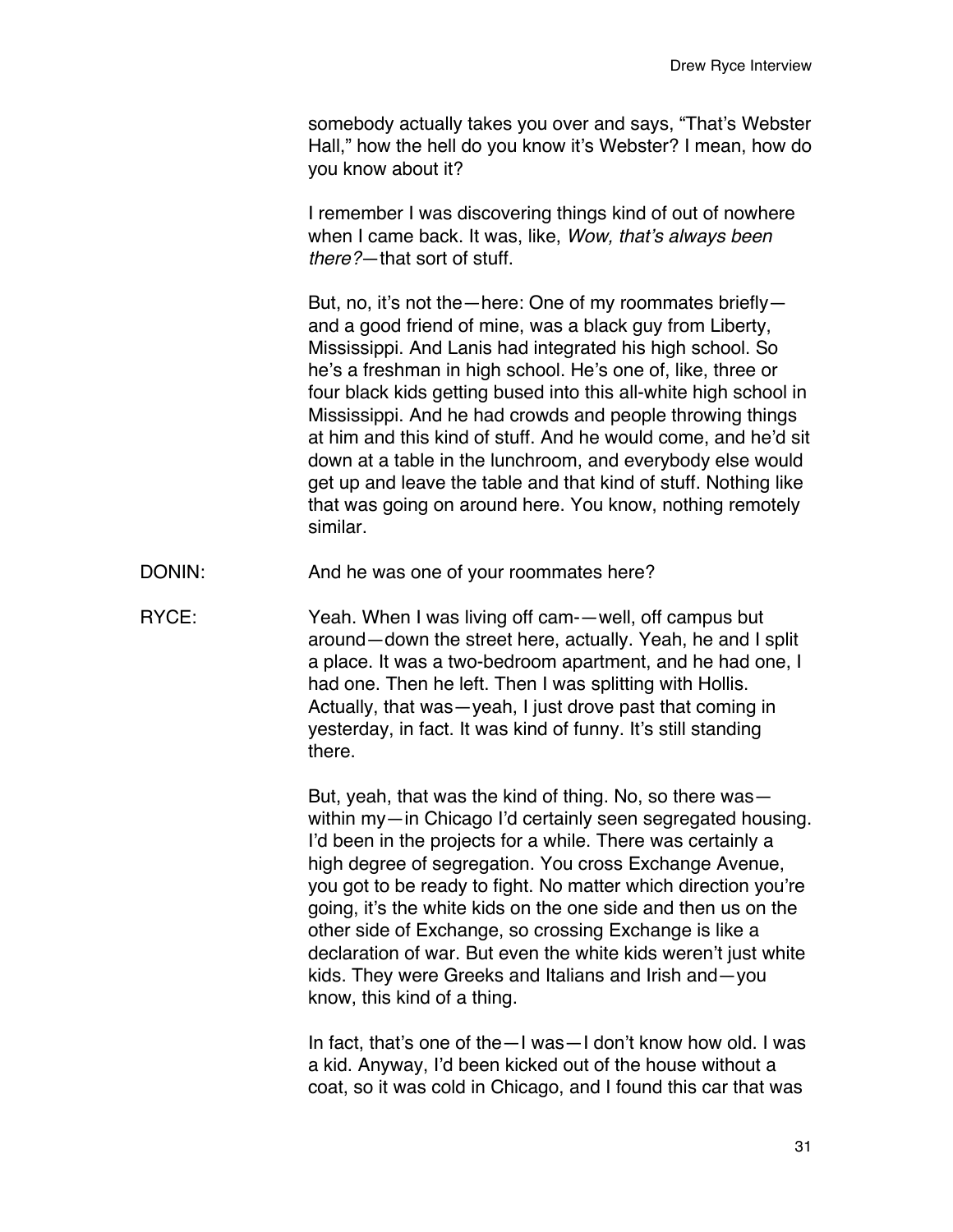open, so I'm sleeping in the car, just waiting for the day. Then I'd sneak back to the house, get a coat. And this guy found me in his car. I thought he was in for the night, but he comes out. But I'm not stealing anything; I'm just sleeping. I was a kid trying to sleep in the back of his car.

Instead of just kicking me out of the car and get in the car and driving off, he says, "C'mon inside, kid." And he comes on inside. He'd been visiting his mother. Nice Greek lady, Mrs. Costopoulos. And what utter decency of people. "We can do better than a car. You can sleep"—they had a basement. It was a nice little basement that they fixed up. "You can sleep there." So I slept there for three weeks. I get dinner with them until I got settled. And then I got settled, and there we go. She's in her 90s. I still talk to her son from time to time. You know, still in Chicago, still got her mind.

So, I early on come into the understanding of the essential decency of people that spans all ethnic groups. I never could get into this black and white, and white and Indian and all this stuff. It didn't make any sense to me. You can't hate a newborn child. If you can't hate a newborn child, how can you hate black people or white people? They're born. They're already these things.

But, no, there's any number of people that gave me assistance when they didn't need to at all. My high school homeroom teacher, who marked me present for months when I wasn't. That way, I was still in the system and could come back, for example.

- DONIN: Did you find people like that here?
- RYCE: Well, yeah, I got in with Peggy's family, and they sure didn't have to put up with me, but they sure did. Her dad and I became quite close. Was a real fatherly influence for me, and there's a lot of fatherly influences, but he's certainly one of them. They certainly extended themselves. I can't recall a professor who did or anything like that, but I didn't really need it either, so, you know, it wasn't there.
- DONIN: You weren't looking for it, though.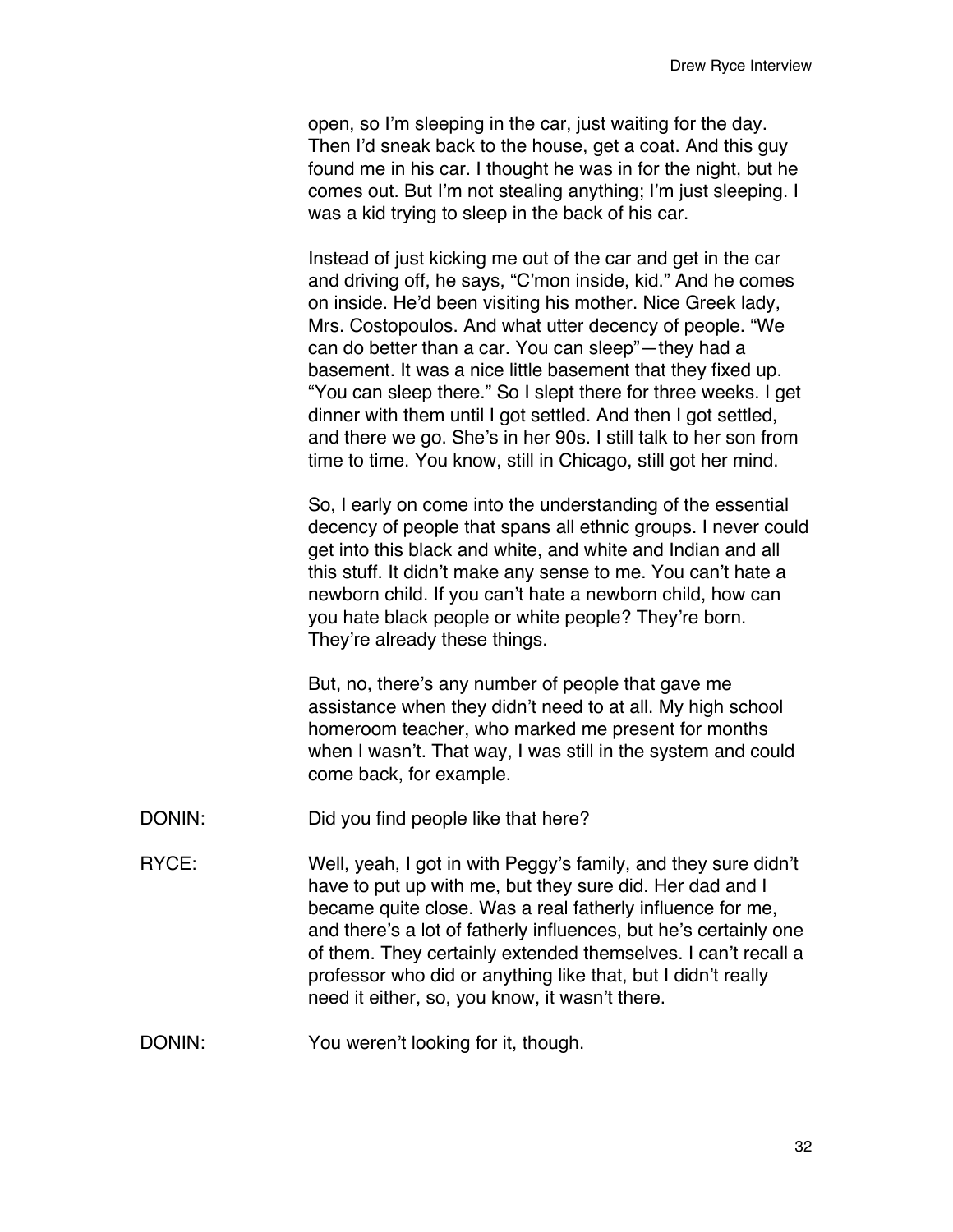- RYCE: I wasn't looking for it, didn't need it. I was completely existing on my own at that point. I'd hit my full growth a while before, and college was something I was trying while I was here.
- DONIN: Did you work at a job while you were here?

RYCE: Freshman year, yes, I scraped trays at the college mess. Had the early shift. That was hilarious. There was an Eskimo from—Lars? I think his name was Lars. He was from Greenland or something. This is how unsophisticated we were: We didn't actually understand that Eskimos were Natives. I just knew he was this, like, cool guy. And he and I were next to each other on the shift, and there was all this really great food coming past. I mean, we couldn't believe the stuff people were throwing out. So we made up all kinds of—we were eating food, we were throwing stuff. We were just having a ball. The supervisor would come around. He said, "Stop all that." I said, "We're doin' the job. It's a line. We're not holding anything up." You know, "Fuck you." "I'm gonna write you up." Okay. What am I going to do? Am I going to lose my minimum wage fucking job at five in the morning? [Laughs.] I didn't care.

> And then after a while, I didn't need to work ʻcause I'd found one hustle or another and that worked out okay, so I always had some cash around.

DONIN: But I assume your tuition was covered by scholarship.

RYCE: There was a scholarship, and there was loans, and everything seemed to resolve itself. It was always there. There was never anything over, but it also—

> Oh, God! I'm sorry about that. I'm thinking about this. Yeah, so I'd head over to financial aid because I wasn't getting my parental contribution, which wasn't much, but there was a parental contribution and that's the gap. And I'm saying, "Guys, this isn't working out." Yeah, there's your little cultural differential. "Can't you and your mom sit down and talk?" "Well, no!" [Laughs.] I mean, she doesn't have anything anyway. And there you have it. So, no, I'd been out of the house a long time at this point.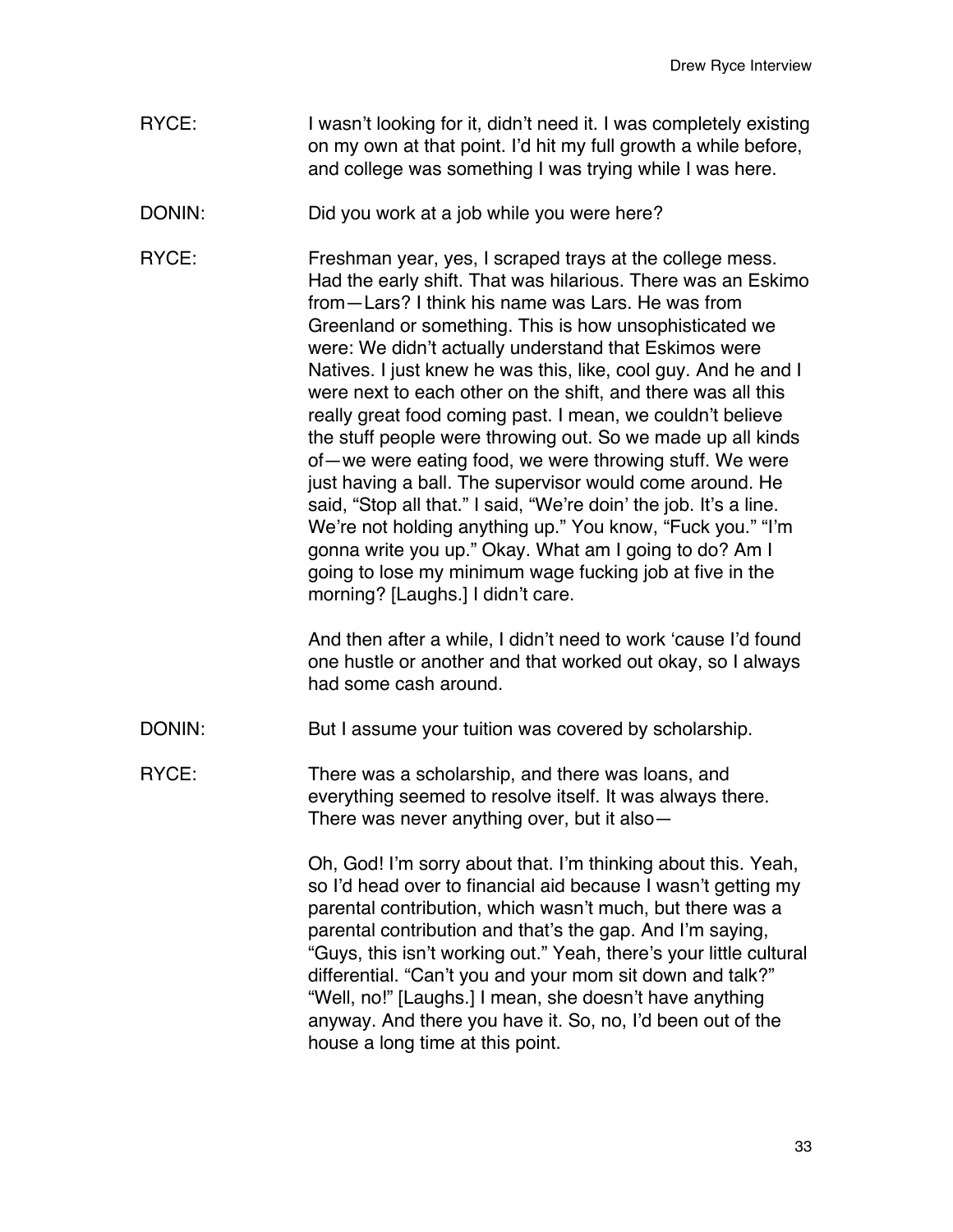And they found a scholarship for me. It was a named scholarship for something or other, and every year I'd write a letter thanking these folks, a very heartfelt letter. I forget what it was. It was a… had a name, which is escaping me right now. But it was that, and that made up the gap, so that was pretty cool. So when I said people extended themselves, there's another one. These guys went and dug in and found something.

- DONIN: So if you had to describe what your two years here at Dartmouth—two and a half years, whatever it was—how it impacted you, how would you describe that?
- RYCE: Oh! [Laughs]
- DONIN: I mean—
- RYCE: Are you kidding? This was my get out of hell ticket. Okay, Dartmouth punched my get out of hell ticket. It's not so much what I did here; it was actually getting here, because that opened the door to all this other stuff that happened. So I'm a transfer student from Dartmouth to Oberlin, which is a whole lot easier than trying to get into Oberlin after four years of not doing anything—I mean, a zero and a blank. I learned basic skills from the people that I met here, not necessarily in class, I don't think, but this whole hanging around with Salinger was one hell of an educational experience.

And obviously it took, because, as I say, the next college I went to, I was an enormous success. I was enough of a success there that I got into Yale Law School. Did my graduate work at Harvard. You know, I mean, I have aces, academic credentials now.

- DONIN: But some of that is developmental, don't you think?
- RYCE: How so?
- DONIN: Well, learning to be a good student. I mean, you were 22 by the time you were excelling.
- RYCE: Sure. But you say, "What's the effect of Dartmouth?"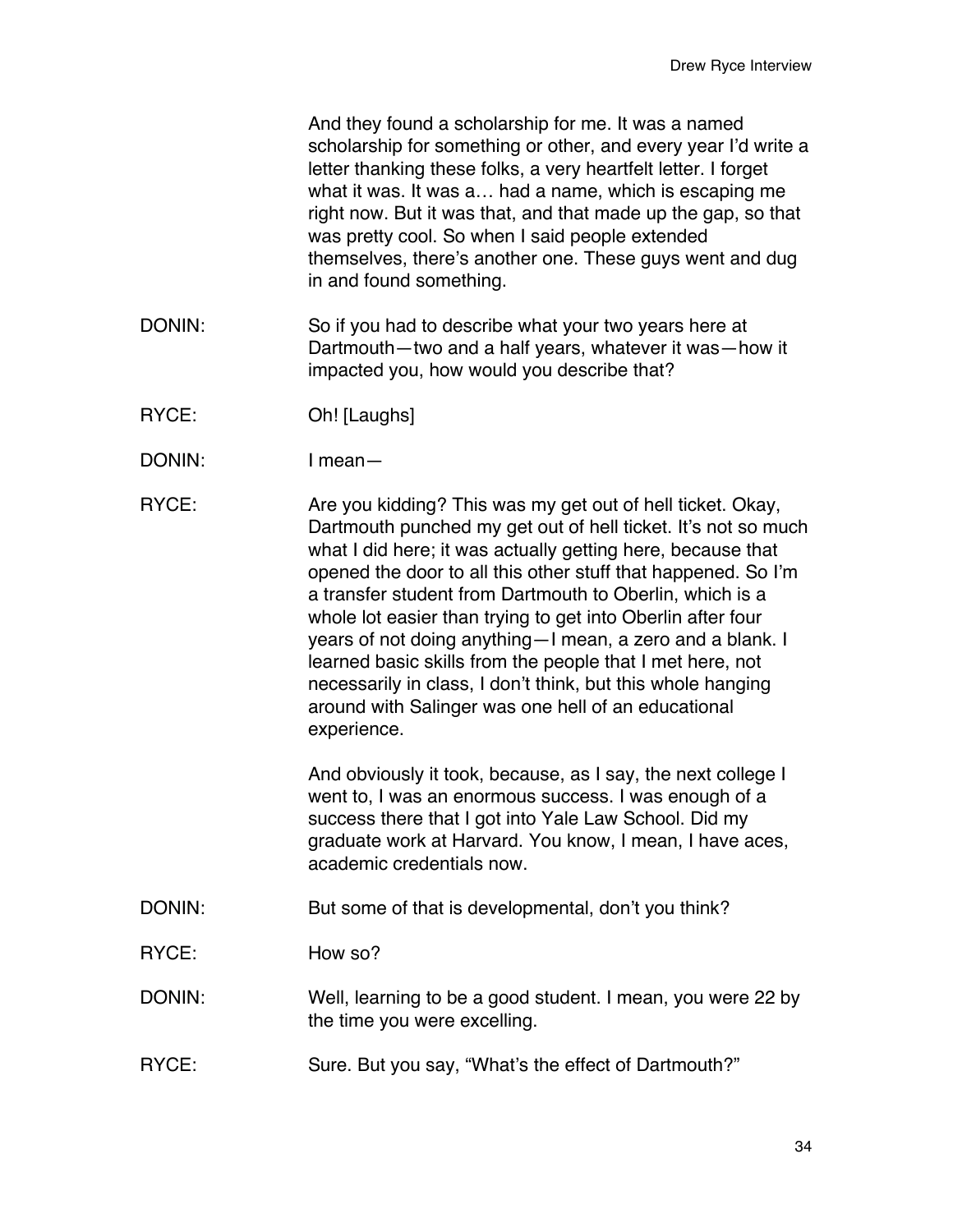| DONIN: | Yes. |
|--------|------|
|--------|------|

RYCE: That's your get out of hell ticket. There's no way—if I go to North Central Illinois, I just dick around for a while and then I'm out. I probably wouldn't have gone to college at all. I mean, that's about it. And I don't know. There's a whole other, alternate life that isn't this life, and I can't—I'm not going to say that I wouldn't have done well in it, but I sure wouldn't be me right now. That's for sure. And that all starts here. It starts the day I arrived.

> It put a—I was a Dartmouth student. That made all the difference. You see, that made everything different in the way you're viewed by the world. Being viewed by the world different means you have your opportunity. And that's what I did. Now, I took that opportunity, and I ran with it. I didn't necessarily excel—I didn't excel here. That's for sure.

> But, no, the developmental thing you're talking about—that's a direct result of coming here. So there you have it.

- DONIN: So what did you make of this Dartmouth community that you found here that was so totally opposite from the life that you had known? It's like a foreign country.
- RYCE: Yeah, it was. Picture being a foreign exchange student in Norway for a couple of years. What do you make of Norway? Norway's Norway. They don't care what I make of them. I either enjoyed myself and get good things there and made friends and then left with good experiences or I didn't, and I made sure that I left here with a good backward—except for two years ago, I haven't been back here since 1974 or whatever it was. I mean, I would get to Cornish Flat, but I wouldn't get over here, because there was just no particular reason.

Oh! I take that back. One time, when I was in Yale, I got into a car—so this is '78, maybe?—'77, '78. Get into a car. It's a Saturday morning, Sunday morning, whatever it is, with this Chicano kid, Frankie Serrano. We were hanging out. And just gone—you know, started driving around just because. You know, like to drive. And wound up heading north out of town. I said, "Yeah, I went to Dartmouth." And he goes, "Yeah, so let's go. What the hell?"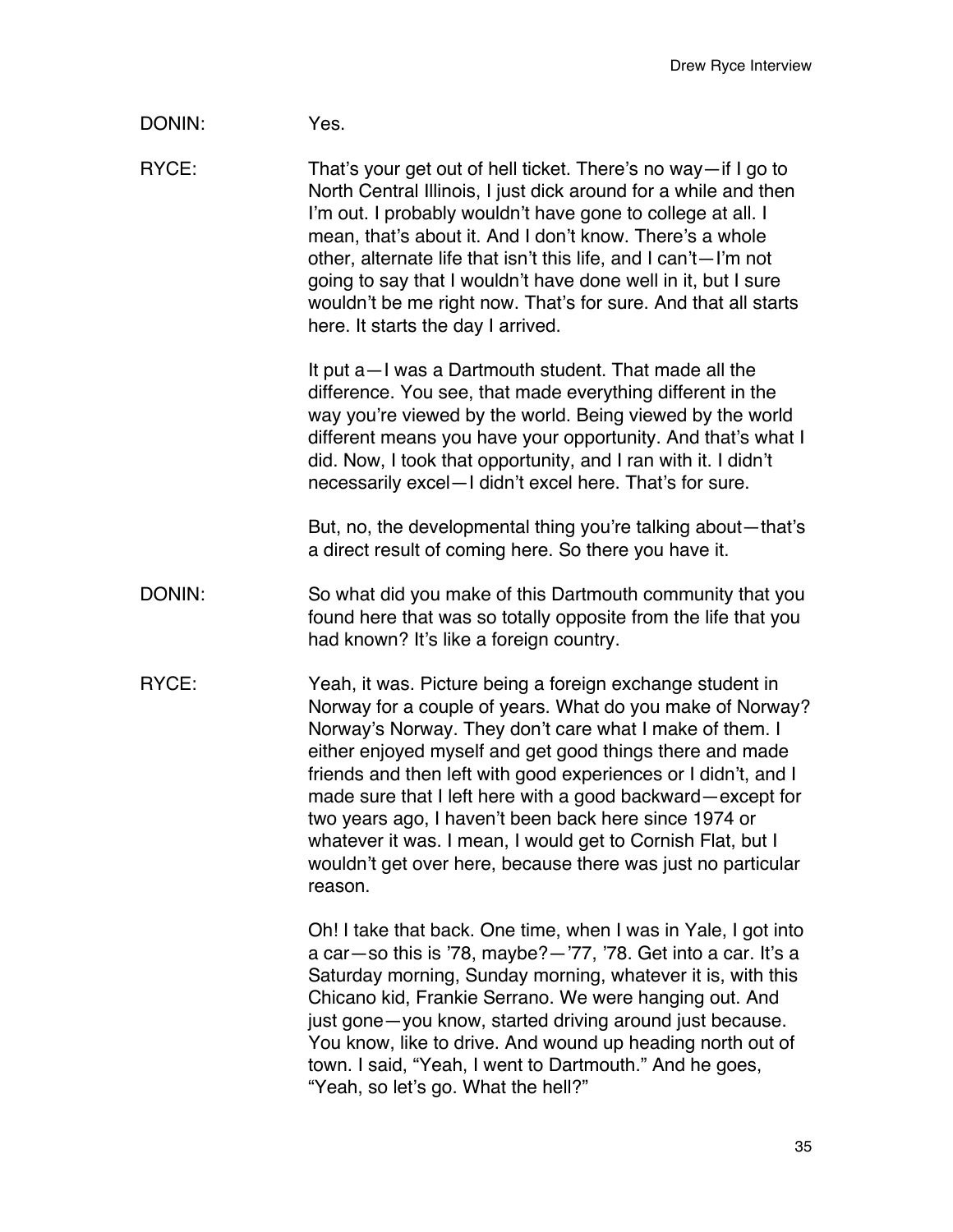So we just drove up there, and that was pretty funny. So on the way up, I had to stop off and say hey to the Salingers, so we pull up, and we're chatting, chatting, chatting, chatting. Get in the car and we're driving over and he's going, "That was J.D. Salinger," he says. I go, "Yeah." He goes, "Jesus!" Yeah, that is kind of odd. I wasn't actually aware it was odd, really, at the time, either.

And then we went to this guy—and this is the funniest thing, because we go to the Indian House, and there was always a poker game going on at the Indian House, and I walked in—

- DONIN: The one here?
- RYCE: No, this was a different Indian House.
- DONIN: Oh, a different Indian House.
- RYCE: This was—wow! Yeah, no, we started off on this other place, and then it got moved. They actually picked the house up and moved it on rollers, put it in a different place. This Indian Center they have is a whole totally different thing.
- DONIN: Right.
- RYCE: It's brand new to me.
- DONIN: The Indian House you were referring to was the Dartmouth Indian House.
- RYCE: Yeah.
- DONIN: Yeah, okay.
- RYCE: Yeah, yeah. So I went there, and there's a poker game going on, and there were a couple of guys that I knew: R.J. Eben, for example. They were still here. They had come in after me, but they were still here, and they might have been in their eighth year, for all I know, but they were still here. I just walk in, and I sit down. I pull a couple of bucks out of my pocket, put it down. They're all, "Hey, Drew." And they start throwing me in. This is a very Indian thing you do. You don't show surprise or anything like that. And Frank was just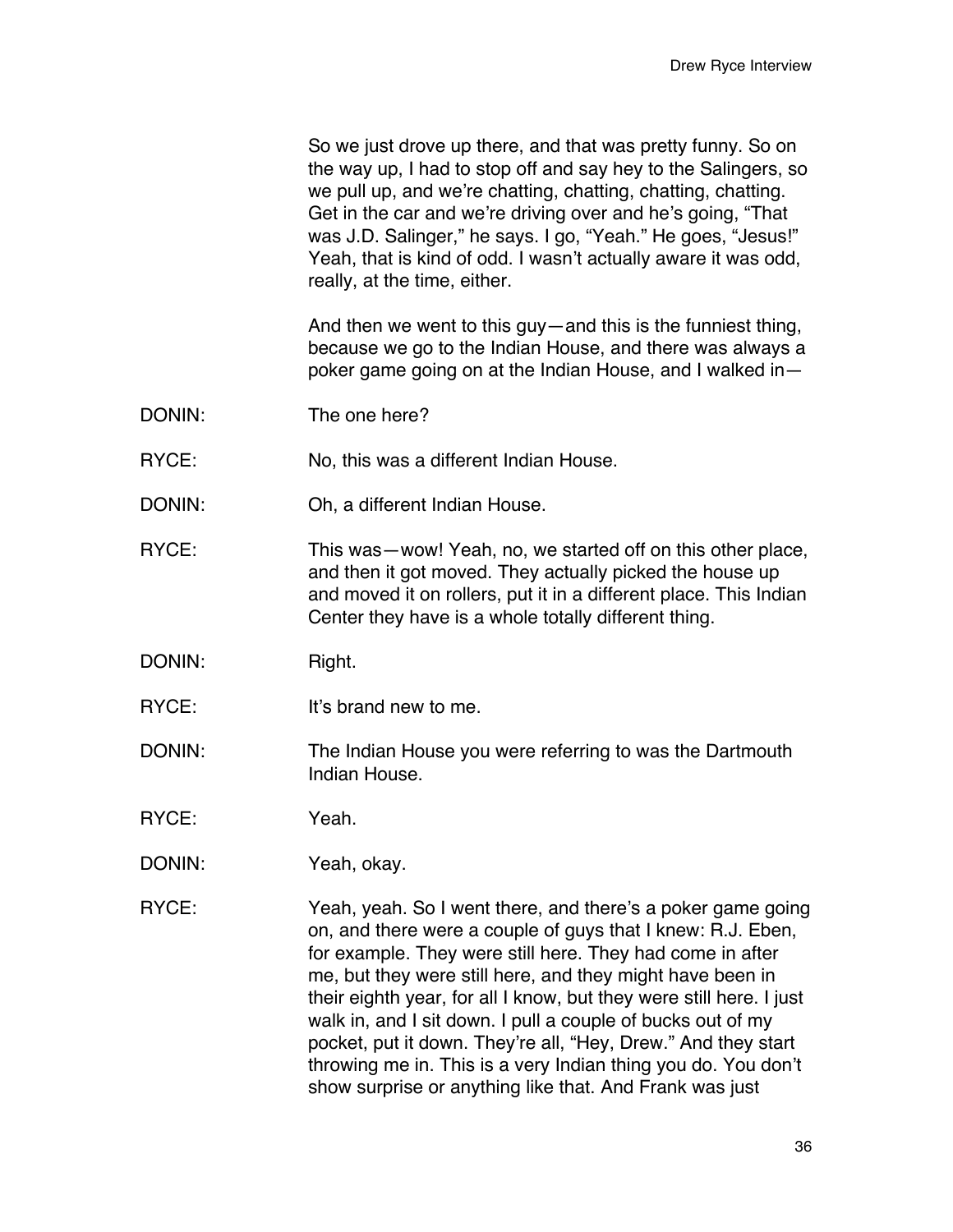|        | cracking up. He says, "They act like they just saw you, like<br>you'd been playing last night and had just come back or<br>something." I said, "Yeah, that's just the way we do this<br>stuff." It was just funny as hell.                                                                                                                                                                                                                                                                                                                                                                                                                                                                                                                                                                                                                                                                                                                                   |
|--------|--------------------------------------------------------------------------------------------------------------------------------------------------------------------------------------------------------------------------------------------------------------------------------------------------------------------------------------------------------------------------------------------------------------------------------------------------------------------------------------------------------------------------------------------------------------------------------------------------------------------------------------------------------------------------------------------------------------------------------------------------------------------------------------------------------------------------------------------------------------------------------------------------------------------------------------------------------------|
|        | Who was at that thing? R.J. Eben and—Littlefield. Yeah, Ed<br>Littlefield. He was another one of the players. So I definitely<br>knew both of those guys.                                                                                                                                                                                                                                                                                                                                                                                                                                                                                                                                                                                                                                                                                                                                                                                                    |
| DONIN: | Did your years at Dartmouth, the two and a half years—did it<br>change in any way your feeling of belonging to this<br>community of Natives that were up here with you?                                                                                                                                                                                                                                                                                                                                                                                                                                                                                                                                                                                                                                                                                                                                                                                      |
| RYCE:  | Well, if you think about it, we actually moved our community<br>of Natives over to Oberlin. I'm having now, for the first time,<br>having to come to grips with the idea that there's a<br>community of Dartmouth Indians and that I'm a member of it.<br>I'm Grandpa, actually. Or maybe not. That weird uncle who<br>you keep in the garage. But I'm actually a part of this. But I<br>never-no, it never, ever seemed to come up or anything like<br>that. I mean, I would meet some kids that had gone to<br>Dartmouth, and that was nice. I had met them. But it's not<br>like we, "And did you remember Professor So-and-so?" or<br>"What about this- ha!" or Winter Carnival or any of that kind<br>of a thing, you know? [Laughs.] There's no connection to<br>that. We were just connecting as an older Indian guy and<br>young Indian kid just coming out into the world, basically. It<br>was pretty much what I expect to happen today with the- |
| DONIN: | Class.                                                                                                                                                                                                                                                                                                                                                                                                                                                                                                                                                                                                                                                                                                                                                                                                                                                                                                                                                       |
| RYCE:  | With the classes, yeah.                                                                                                                                                                                                                                                                                                                                                                                                                                                                                                                                                                                                                                                                                                                                                                                                                                                                                                                                      |
| DONIN: | And the roundtable tomorrow.                                                                                                                                                                                                                                                                                                                                                                                                                                                                                                                                                                                                                                                                                                                                                                                                                                                                                                                                 |
| RYCE:  | Yeah. I would it expect it to be like that. But, I mean, you<br>know, it's not at all surprising. I'm general counsel out at<br>Colville, which is up in Washington State.                                                                                                                                                                                                                                                                                                                                                                                                                                                                                                                                                                                                                                                                                                                                                                                   |
| DONIN: | How do you spell that?                                                                                                                                                                                                                                                                                                                                                                                                                                                                                                                                                                                                                                                                                                                                                                                                                                                                                                                                       |
| RYCE:  | C-o-I-v-i-I-I-e. It should be cohl-VEE, okay?                                                                                                                                                                                                                                                                                                                                                                                                                                                                                                                                                                                                                                                                                                                                                                                                                                                                                                                |
| DONIN: | Uh-huh. Yeah.                                                                                                                                                                                                                                                                                                                                                                                                                                                                                                                                                                                                                                                                                                                                                                                                                                                                                                                                                |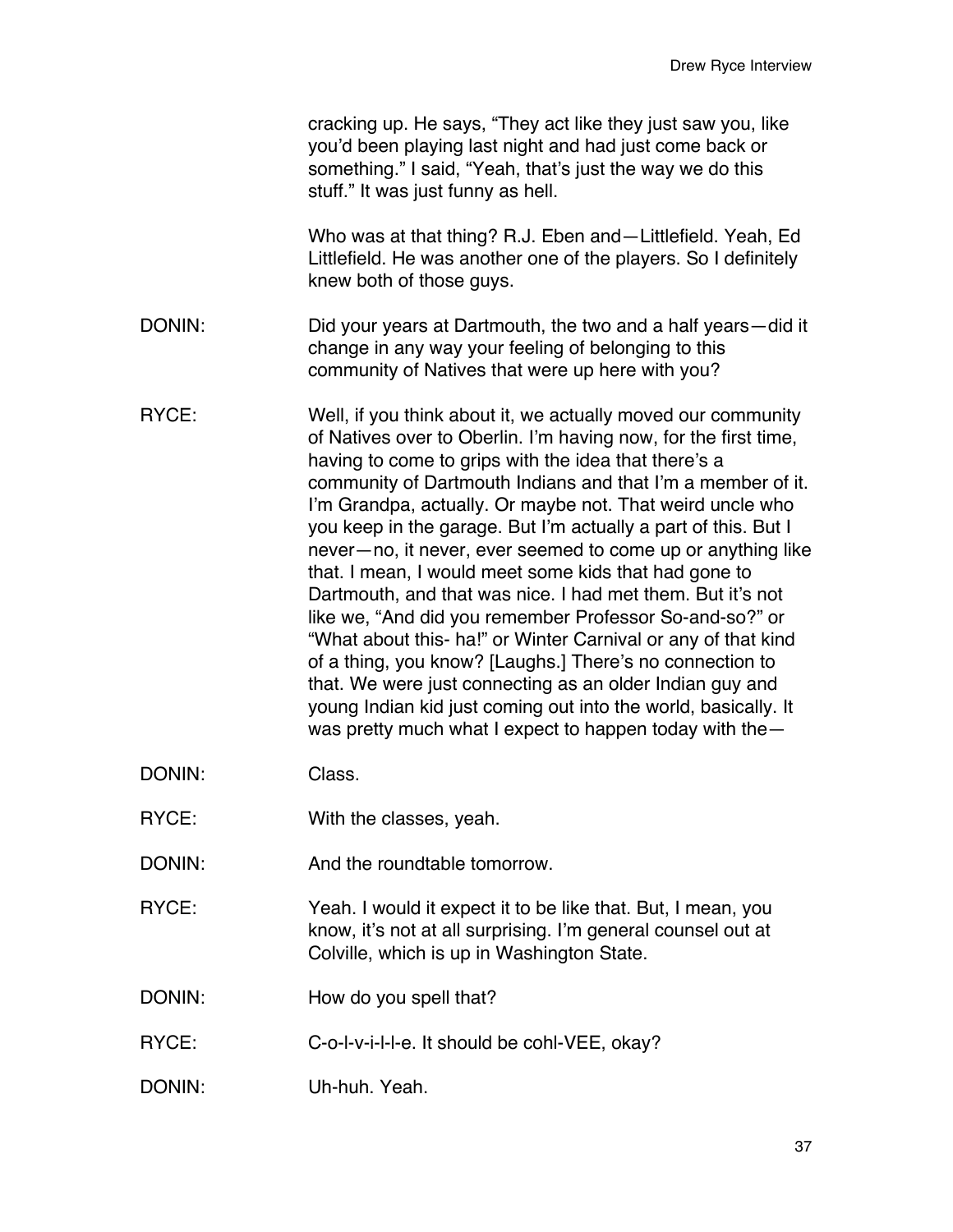- RYCE: It drives you nuts, listening to the way people pronounce French. I'm from Quebec enough to know what it's supposed to sound like, and it's not—you know, Versailles [pronouncing it vur-SAILS] Plank Road.
- DONIN: Oh, dear.
- RYCE: Senecas. Yeah, it's a big drag over there: vur-SAILS Plank Road. [French pronunciation]: Versailles Plank… [/] oh god… and this kind of thing.
- DONIN: [Chuckles.]
- RYCE: But Colville's like that. You know, the place is full of guys with names like [French pronunciation]: diseautee. I can't even—it hurts my mouth to say it, to even say it the way they say it. But that's it: Colville—you know, not cohl-VEE.

Anyway, yeah. So, no, I can't say there was ever any connection. But the point I was getting at was our director of gaming was Randy Williams. I knew Randy here at Dartmouth. He's class of something-or-other. The tribal chairman is John Cyrus. John went to Dartmouth. You run across them all the time now. It's not at all surprising.

- DONIN: But that's new.
- RYCE: Yes.

DONIN: I mean, you didn't have that community feeling back then. There weren't enough of you, first of all.

- RYCE: No. No. No. There's a community feeling between those of us that were here, but that's one based on long-time, longterm memories. You remember the Patty John that was the roommate of the girl I was with?
- DONIN: Mm-hm.
- RYCE: She married Tom DeHaas, who was one door down, two doors down from me at Chase Hall, who was rooming with Hollis White, who—Hollis and Denise were in the Indian Program at Oberlin when I transferred to Oberlin. I mean,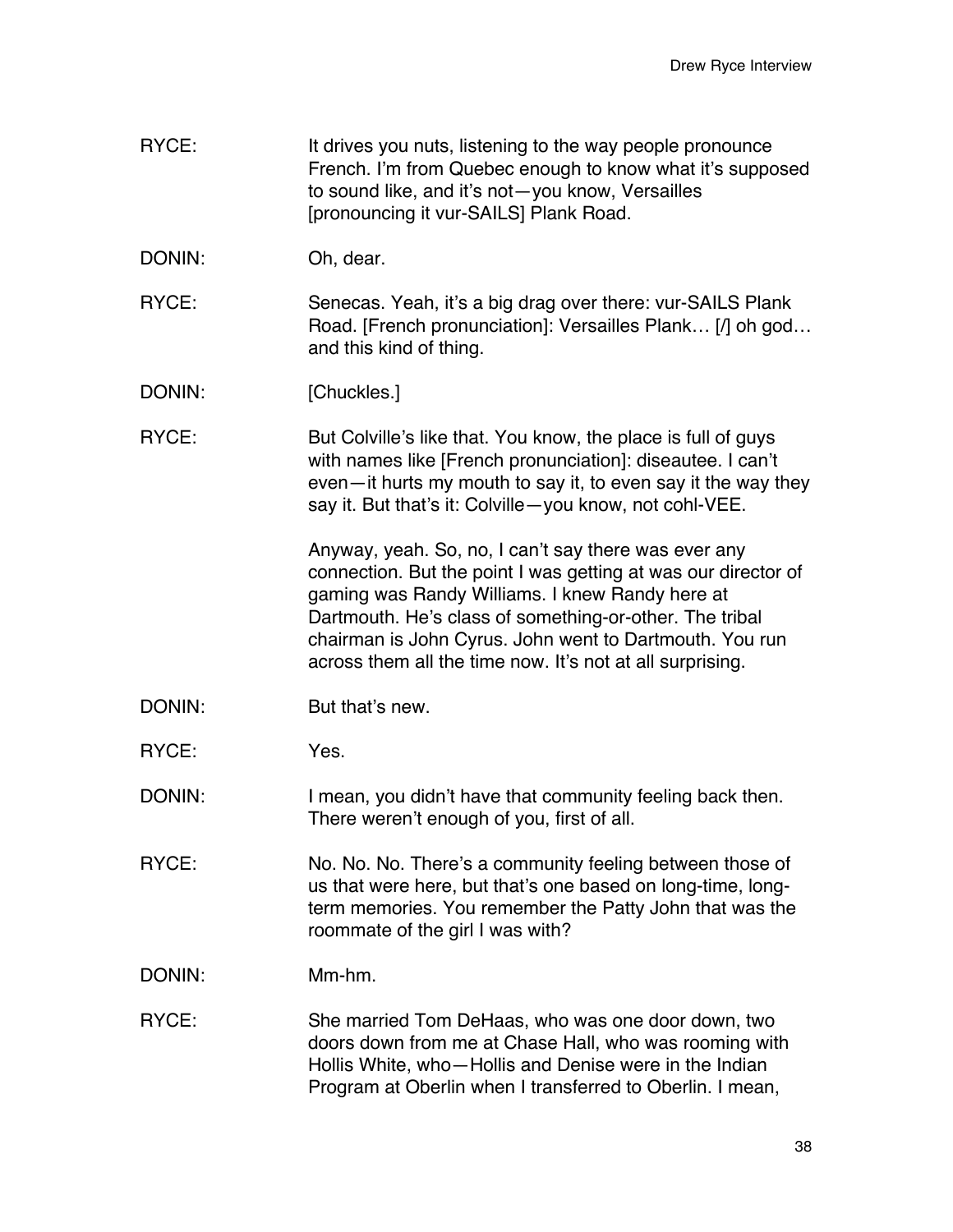everybody is connected up in that group very closely, and we keep track of each other, except the ones that have beenyou know, they're dead or disappeared. So you always kind of have an idea of what everybody's doing.

You'll be talking to Dave Bonga. Dave is terrific at that kind of thing. He stayed around here as—he came back, I should say, as the program director, and he's maintained contact over the years, so it's real easy to find out what's been going on at Dartmouth, where everybody is. You know, give Dave a call. You just do a quick catch-up. We just did that driving up from Boston. We met at Logan. He flew in from somewhere, I flew in from somewhere else, and we drove up together, and so I'm getting the skivvy on them.

- DONIN: So you've been able to maintain this sort of connection to Dartmouth, even though you've not been back here, because of this network you've got.
- RYCE: Right. That's also an old Indian joke. The fastest forms of communication: telephone, telegram, tell-an-Indian.
- DONIN: [Laughs.] I never heard that.
- RYCE: Oh, yeah. Yeah, that's what we do. Yeah, we all have a very clear idea of who's where and what's doing what, that kind of thing, except for the ones that just disappeared off the face of the earth. I'd love to know what happened to Travis Kinsley, for example, but he was just last seen at a motel in Tucson. You know, gone. We have no idea where Travis is. You know, that kind of stuff. But I imagine that sort of thing will pop up.

Other times, you wind up at stuff. I was talking to a girl at an Indian conference, and we were talking about this, we mentioned that, and—"Wait a minute. Dave Ipina? You know David Ipina?" she says. "Of course, I know Dave Ipina. He roomed down the hall from me" and so on. "Oh, he's my baby's father." "Oh, cool! How's Dave?" "You know, he died." "Oh." Okay, so that's how I found out Dave Ipina died.

DONIN: Mmm.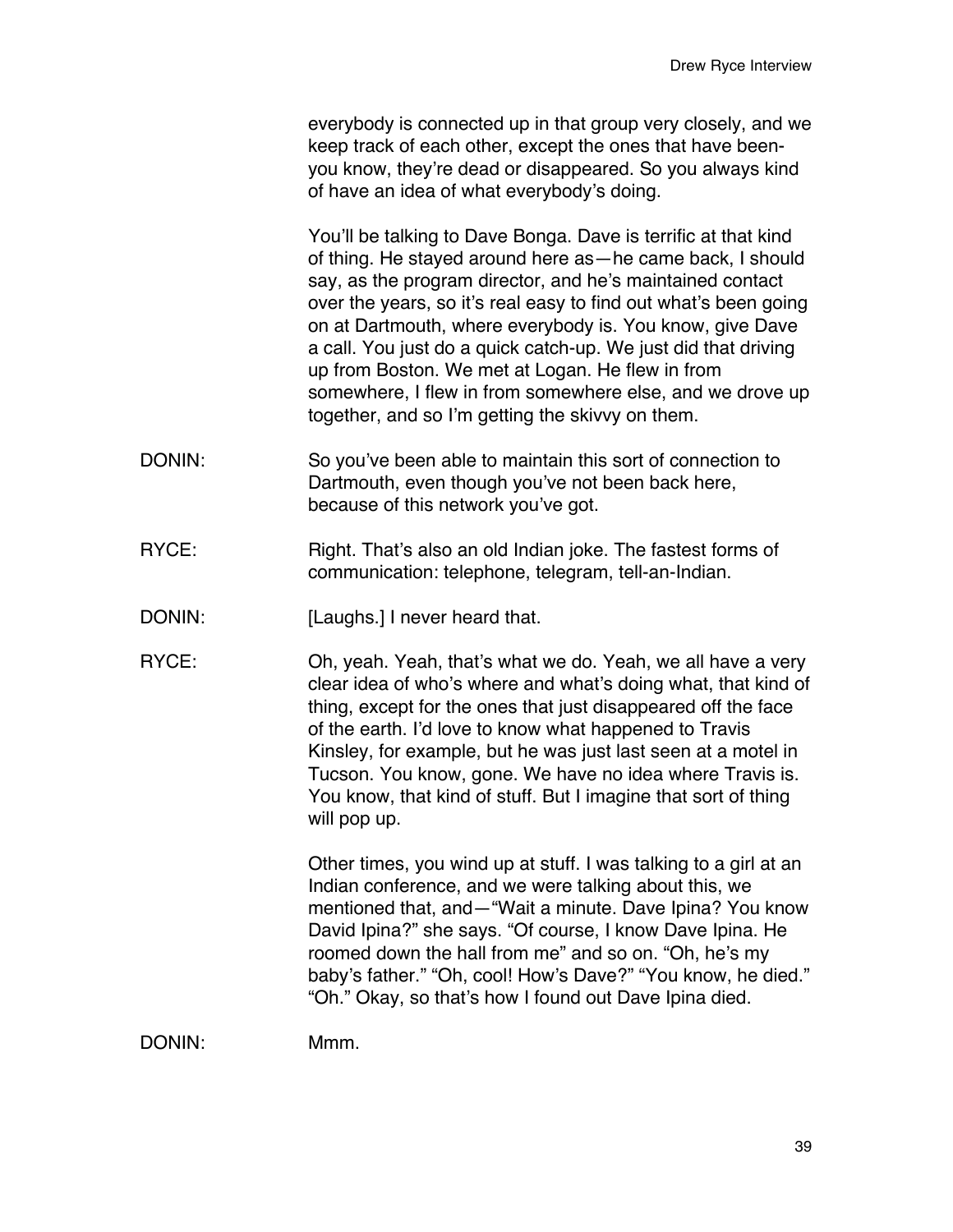- RYCE: You know, this kind of a thing. Sometimes its... but generally it's pretty easy to keep track, keep in touch. And so we have.
- DONIN: Is it a sort of sub-group that's made up of mostly people that are products of higher education?
- RYCE: I don't know how to answer that. I mean, that okay, I'm going to bet you there weren't half a dozen Native lawyers in the country when I was in college. I don't think there were hardly any. There's got to be a thousand now.
- DONIN: Wow.
- RYCE: I mean, there's just a bunch. I think Charles Eastman was the only Indian doctor I'd ever heard of, a guy in Arizona you know, the Yavapai, so it's probably two. Now, even in our group there's several doctors—you know, Eva and— [snaps fingers]—oh, man! Her name is escaping me. She was Class of '75 or '6. Yeah, I just saw her recently.

Sorry, this is the chemo giving me problems. You know, I fumble around with names and people that I can just picture. In fact, her sister was my secretary for a while at Colville. Certainly, Alison—Alison Boyd, Alison Boyd. That's how I got there. I got there through her sister, not through Dartmouth. That's how I was able to fetch the name up. They're both doctors, for example. So that would have been, like, the total sum of Native doctors in the country that I'd ever heard of at that point, and I never heard of an Indian woman being a doctor, and now here, Dartmouth's got several. I doubt they're the only two.

You know, Louise Erdrich I think would probably have to be regarded as sort of the spokesman, or one of them, for the entire Native generation, and she was here. Her name was Karen then. But she was certainly here. That's how it works. You know, that's how it works. I certainly don't deal with educated people every day, but to have that Dartmouth connection, unless you're secretary happens to be Alison's sister, then that's the way it works. It goes through the educated Indians, of which there's now many. They're all over the place.

DONIN: Right. Right.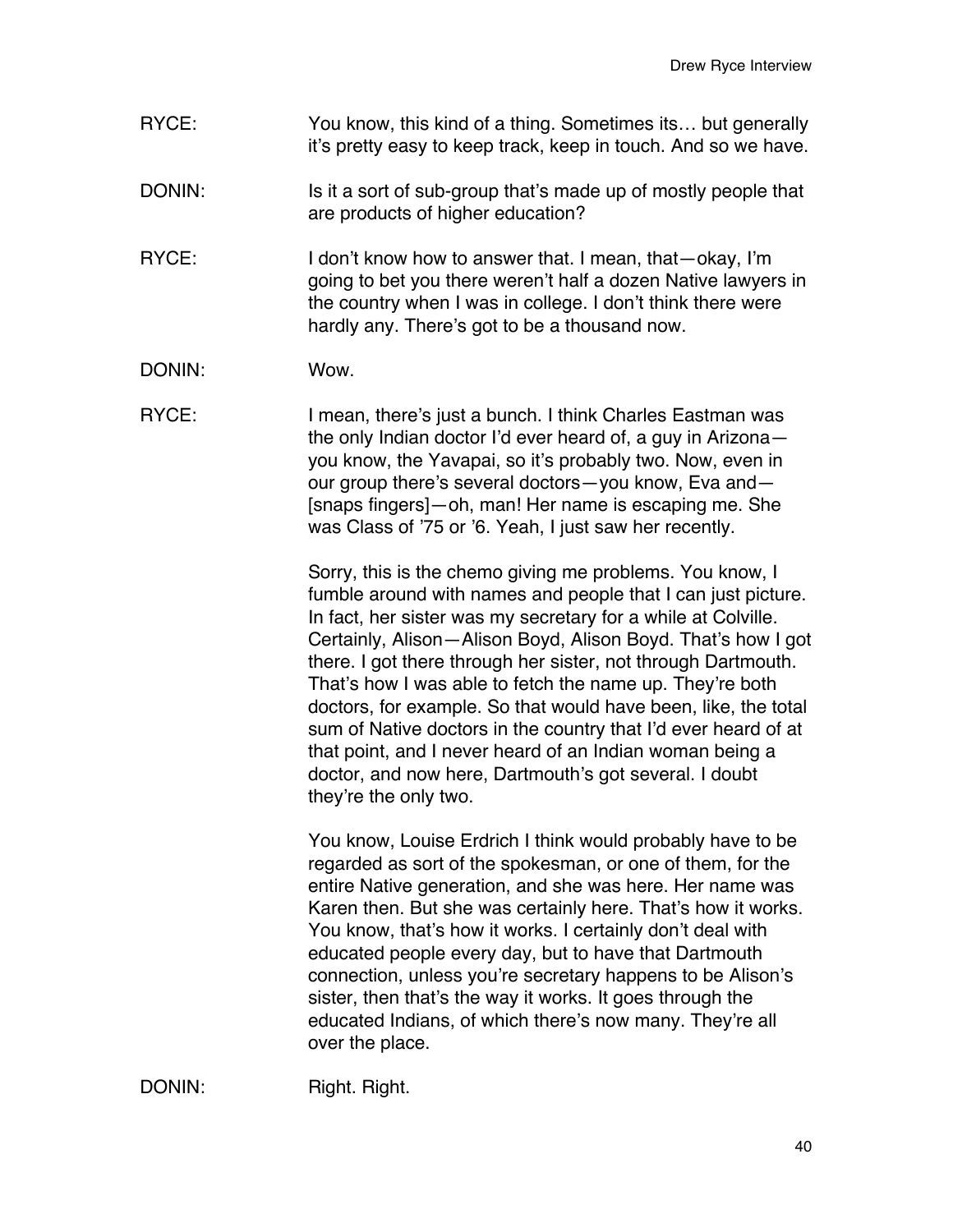Okay. I think we're done, Drew.

| RYCE:  | Outstanding!                                                                                                                                                                                                                                                                                                                                                   |
|--------|----------------------------------------------------------------------------------------------------------------------------------------------------------------------------------------------------------------------------------------------------------------------------------------------------------------------------------------------------------------|
| DONIN: | Let's see here.                                                                                                                                                                                                                                                                                                                                                |
| RYCE:  | Good for you. You got your list of questions, in case you<br>forgot something? I always do that on depositions, too.                                                                                                                                                                                                                                           |
| DONIN: | To keep me focused                                                                                                                                                                                                                                                                                                                                             |
| RYCE:  | You'd be amazed how often that there's something-<br>whoops! And that turns out to be the important one.                                                                                                                                                                                                                                                       |
| DONIN: | But the amazing thing about these interviews is even though<br>I haven't actually come out and asked you these direct<br>questions, the answers have revealed themselves anyway,<br>just in your narrative.                                                                                                                                                    |
| RYCE:  | Mm-hm.                                                                                                                                                                                                                                                                                                                                                         |
| DONIN: | We didn't talk about Dartmouth's location.                                                                                                                                                                                                                                                                                                                     |
| RYCE:  | Hanover?                                                                                                                                                                                                                                                                                                                                                       |
| DONIN: | Yeah. I mean, that impacts a lot of people's experiences<br>here.                                                                                                                                                                                                                                                                                              |
| RYCE:  | Oh, yeah, no, not me. [Laughs.]                                                                                                                                                                                                                                                                                                                                |
| DONIN: | The city versus rural.                                                                                                                                                                                                                                                                                                                                         |
| RYCE:  | Yeah, I'd done both. I'd done both. I was comfortable with it.<br>In fact, I went more rural once I was here because I was off<br>on the farm. I got nine kids. I raised them on a ranch in<br>California even while I was a big-city lawyer in L.A. I just did<br>the commute up to Ventura County, and I live in the northern<br>Cascades now. It never was- |
| DONIN: | It wasn't an issue.                                                                                                                                                                                                                                                                                                                                            |
| RYCE:  | Nah! No, no, living in the woods was not a big deal to me<br>one way or the other. You do or you don't do it.                                                                                                                                                                                                                                                  |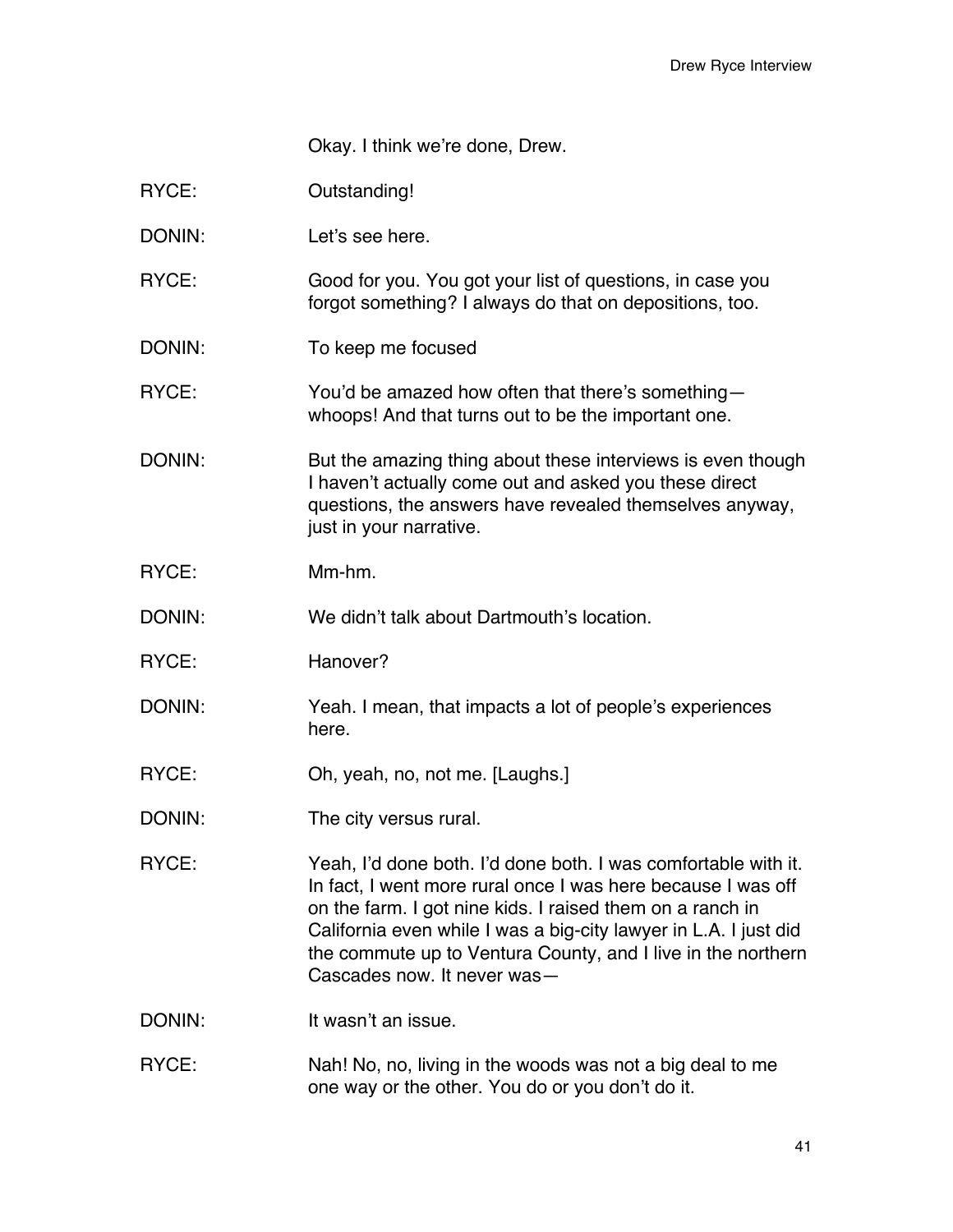DONIN: Right, right. Okay, I'm going to turn off the recording.

RYCE: Okay.

**[End Part 1. Begin Part 2.]**

- DONIN: Okay, this is Part Two. Drew has an addendum to his interview.
- RYCE: [Laughs.]
- DONIN: So what about belonging?

RYCE: One obvious consequence of coming here was that I came to the understanding that I belonged here if I wanted to be here. It turned out I didn't. I wanted to be at Oberlin, followed by Harvard, followed by Yale. But it's the idea that you could, as opposed to prior to coming here, this great mysterious thing that I'm probably not worthy of or able to do or I wouldn't be welcome at. So for whatever the difficulties or whatever occurred, clearly by the time I left here, my second stint here, I was totally, completely convinced that I and anybody like me could succeed and did belong if they wanted to go.

> And how that works, then, is I've raised nine kids, and I told each of them, "You just bust hump. You know, do well, and I will send you to any school that you can get into." My daughter, Misha, was accepted here at Dartmouth, and she was a high school valedictorian in a school that doesn't have any other Indians, I don't think. And came here, looked the place over—you know, I was actually kind of lobbying for her to come here, and decided to go to Reed instead, where she graduated.

> So it turns out none of my kids went to Dartmouth, although I think five or six of them, even under the more difficult admissions standards of the present day, I think could have gotten in. But they're—I've got a daughter graduating the Actors Studio in May. I've got— Antal went to the American University of Paris. He's an editor on the *L.A. Review of Books*. Marcos is a captain in Viet-—not Vietnam. Sorry, wrong era. In Afghanistan. He's coming home in two weeks.